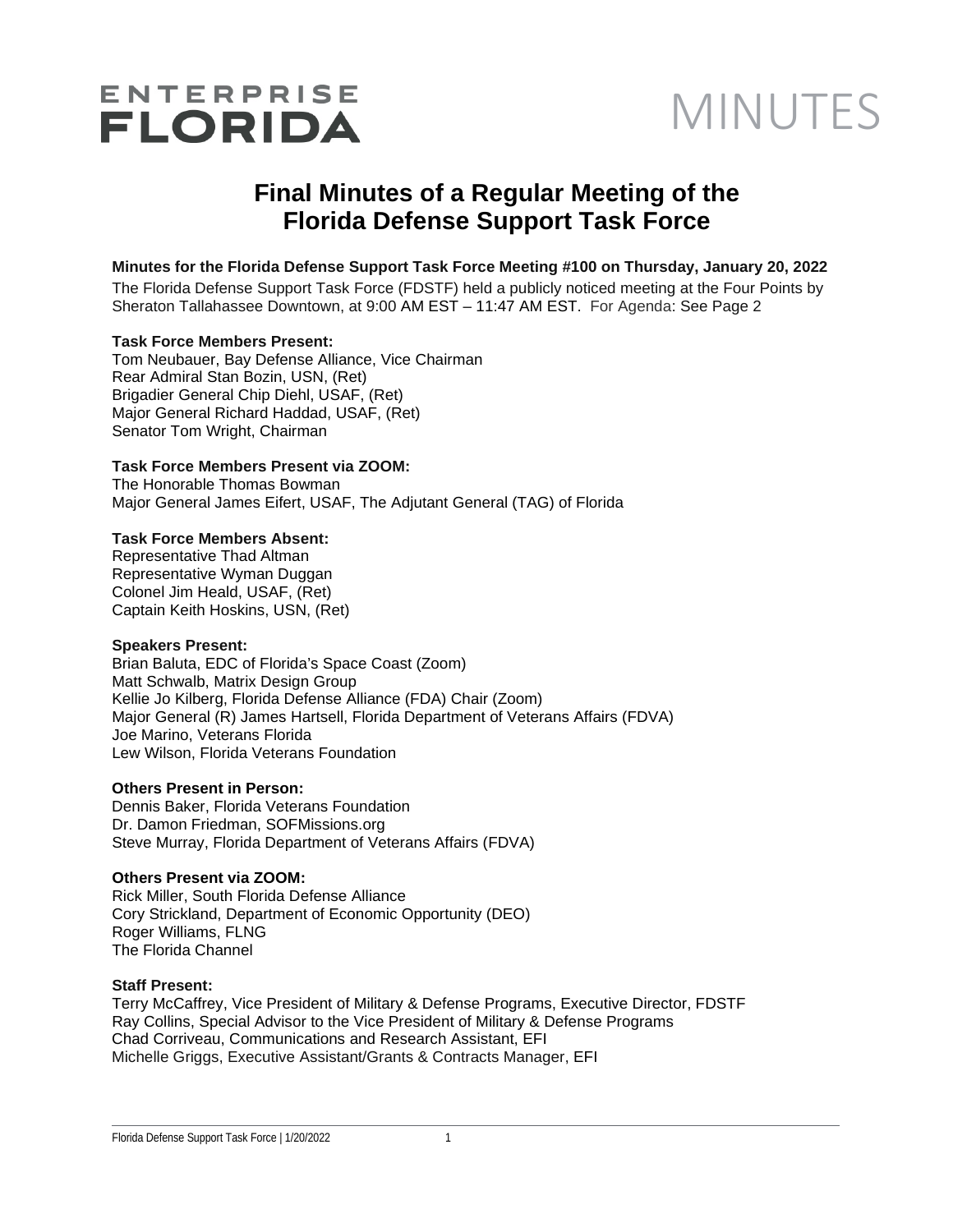

## **Florida Defense Support Task Force – Meeting #100 Four Points by Sheraton Tallahassee Downtown 316 W. Tennessee Street, Tallahassee, FL 32301 AGENDA for January 20, 2022**

*KEY: (I) = Information (D) = Discussion (A) = Action* 

## **All Times are listed in Eastern Daylight Time (EST)**

9:00 – 9:25 Welcome, Roll Call, Introductions...……………………………… Chairman **(I)**  9:25 – 10:00 Old Business.......................................................................................... Chairman **(A) / (I)** • Approval of Minutes **Chairman <b>(A) Chairman (A)** • FDSTF FY 2022-2023 Meeting Schedule Terry McCaffrey **(D)** / **(A)** • FDSTF FY20-21 Progress Report and FY22-23 Work Plan Terry McCaffrey **(D)** / **(A)** • TF Grants and Contracts Status **and Contracts** Status **Michelle Griggs <b>(I)** • RFP Vendor Selection Approval Terry McCaffrey **(D)** / **(A)** • EDC of Florida's Space Coast Grant Presentation Brian Baluta **(I) / (A)**  $\overline{A}$ • Economic Impact Study Results Presentation Matt Schwalb **(I)** 10:00 – 11:45 New Business…………………….…...………………………….……. Chairman **(I)** • TF Member Reports • Florida Defense Alliance Update **Kellie Jo Kilberg** (I) • Washington Office Update **Katherine Anne Russo (I) Katherine Anne Russo (I)** • FDVA Update Maj Gen (R) James Hartsell (I) • Veterans Florida Update **Joe Marino II** Joe Marino **(I)** • Florida Veterans Foundation Dennis Baker **(I)** Military & Defense Update Terry McCaffrey **(I)** 11:45 – 12:00 Public Comment………………..…………………………..…......…. Chairman Reminder – Upcoming Meeting Dates: February 17, 2022 Zoom March 17, 2022 St. Augustine | St. Francis Barracks April 21, 2022 Zoom May 19, 2022 Tallahassee | *(22-23 Grants)* / FDA June 2022 **NO MEETING**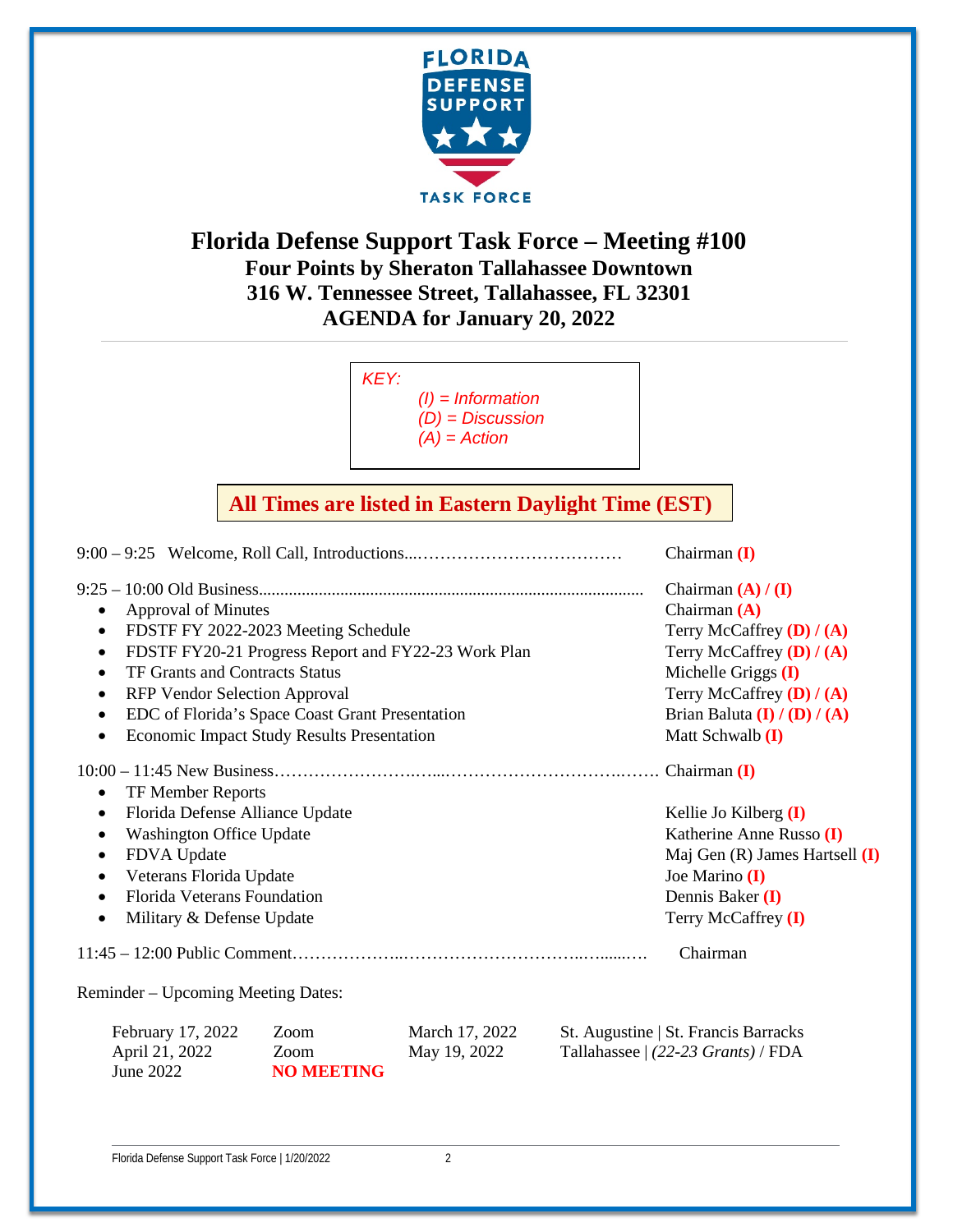#### *Chairman, Senator Tom Wright began the meeting at 9:00 AM EST.*

I. Agenda Item I: Welcome, Guest Introductions, Pledge of Allegiance

*Chairman, Senator Tom Wright* welcomed attendees and guests, asked the in-person guests to introduce themselves and led the TF and audience in the Pledge of Allegiance. He reminded the TF that the meeting is governed by the Sunshine Law.

II. Agenda Item II: Old Business

#### *Approval of Minutes*

*A quorum being present, Chairman, Senator Tom Wright asked for corrections to the November 18, 2021 TF meeting minutes. Noting none, he asked for a motion to approve the minutes from the November 18, 2021 TF meeting. Rear Admiral Stan Bozin made a motion to approve the minutes. The motion was seconded by Mr. Tom Neubauer, all were in favor and the minutes were approved.*

*FDSTF FY 2022-2023 Meeting Schedule*

Staff presented a draft calendar and locations to the TF for Fiscal Year 2022-2023 for approval.

*A quorum being present, Chairman, Senator Tom Wright asked for a motion to approve the FY 2022-2023 TF Meeting Schedule. Major General Richard Haddad made a motion to approve the schedule. The motion was seconded by Rear Admiral Stan Bozin, all were in favor and the schedule was approved.*

#### *FDSTF FY 2020-2021 Progress Report and FY 2022-2023 Work Plan*

Staff presented the final draft of the Progress Report and Work Plan for approval.

*A quorum being present, Chairman, Senator Tom Wright asked for a motion to approve the FY 2020-2021 Progress Report and FY 2022-2023 Work Plan. The Honorable Thomas Bowman made a motion to approve the Progress Report and Work Plan. The motion was seconded by Rear Admiral Stan Bozin, all were in favor and the Progress Report and Work Plan was approved.*

*Task Force Grants and Contracts Status*

**Michelle Griggs** reported on several current TF contracts and grants.

All videos are complete. Staff is working with EFI's IT team to develop an interactive map for the website which will include each video.

The Geollect 3D model has been completed, as well. Staff is working to place the model on the Florida's Range Complex portion of the M&D site.

The Economic Impact Study has been completed and the Summary Books have been printed and delivered.

Grants: Second quarter grant reports have been requested and are slowly coming in. As they do, they'll be included in future reports. DTF #21-106, Bay County Board of County Commissioners grant in support of the Tyndall Air Force Base rebuild will be complete at the end of this month.

**Major General James Eifert** provided an update on DTF #20-105, Department of Military Affairs, noting that the fence project will likely begin sometime this spring and an extension will be likely.

**Rear Admiral Stan Bozin** asked on the progress of DTF #22-100, City of Jacksonville. Staff reported that those lands will most likely be purchased this spring and they are ready to release the funds once the City of Jacksonville submits their documentation for reimbursement.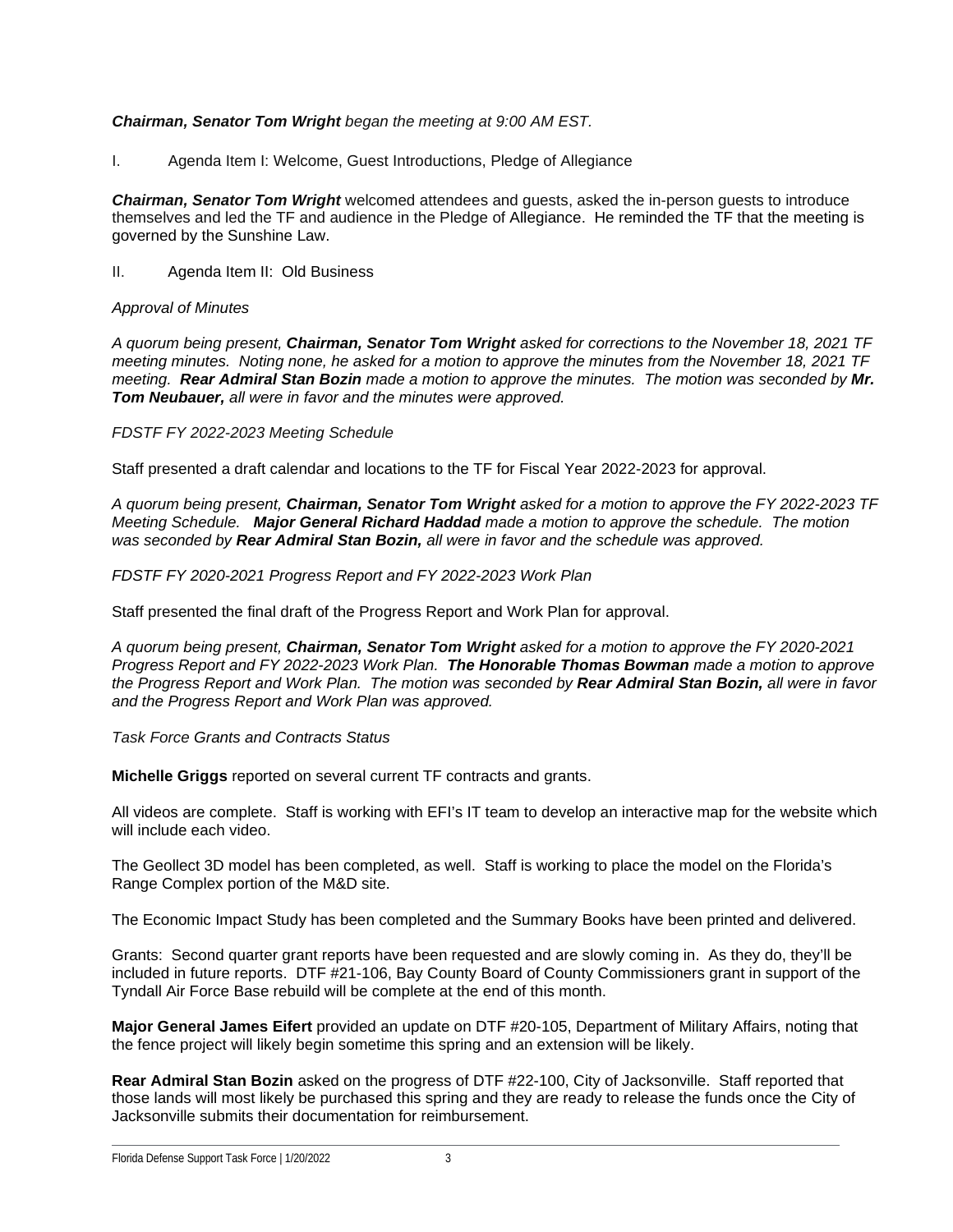RFPs: Staff received several proposals in response to the RFPs which were released in early December.

#### *RFP Vendor Selection Approval*

**Terry McCaffrey** provided a summary on the proposals that were received from the RFPs which were released in December 2021. He discussed the scoring process noting that Matrix Design Group, Inc. scored the highest for the Florida Military Installation & Community Resiliency Plan. The Roosevelt Group was the only proposal received for the Florida Public Education Impacts on Military Families RFP, but Staff discussed that it was a viable proposal and the cost was adequate for the work involved.

*A quorum being present, Chairman, Senator Tom Wright asked for a motion to approve the Matrix Design Group, Inc. proposal to conduct a Florida Military Installation & Community Resiliency Plan. The Honorable Thomas Bowman made a motion to approve. The motion was seconded by Major General Richard Haddad, all were in favor and the proposal was approved.*

*A quorum being present, Chairman, Senator Tom Wright asked for a motion to approve The Roosevelt Group, LLC. proposal to study Florida Education Impacts on Military Families. Mr. Tom Neubauer made a motion to approve. The motion was seconded by Rear Admiral Stan Bozin, all were in favor and the proposal was approved.*

#### *EDC of Florida's Space Coast Grant Presentation*

**Brian Baluta**, Economic Development Commission of Florida's Space Coast, provided a presentation in support of their \$200,000 grant request to conduct a study of the Cape Canaveral Space Force Station Wastewater Treatment.

CHALLENGE: 21st century multi-user spaceport served by 1950s-era wastewater collection system and 25 year-old treatment plant owned and operated by U.S. Space Force. New Florida advanced wastewater treatment (AWT) standards to protect Indian River Lagoon will require significant capital investment by federal, state and local stakeholders to comply.

OPPORTUNITY: \$200K for a feasibility study is key to unlocking substantial federal and state grants intended to address such challenges, including helping defense communities support military installations with resilient and sustainable infrastructure.

Rise of multi-user spaceport:

- Eastern Range Launch Manifest
- Record-setting pace in 2020 and 2021
- 62 total launches from Cape Canaveral Space Force Station (CCSFS) and Kennedy Space Center (KSC).
- Driven by convergence of defense, civil and commercial space
- Annual launch rate is projected to increase to nearly 100 by 2030.

Entering Unprecedented Era in Space Access

- SpaceX Starship
- **Boeing Starliner**
- Astra
- **Blue Origin New Glenn**
- SLS & Artemis
- ULA Vulcan Centaur
- Sierra Space Dream Chaser
- **Relativity Space**

Center of production: Kennedy Space Center is now home to fast-growing space manufacturing operations.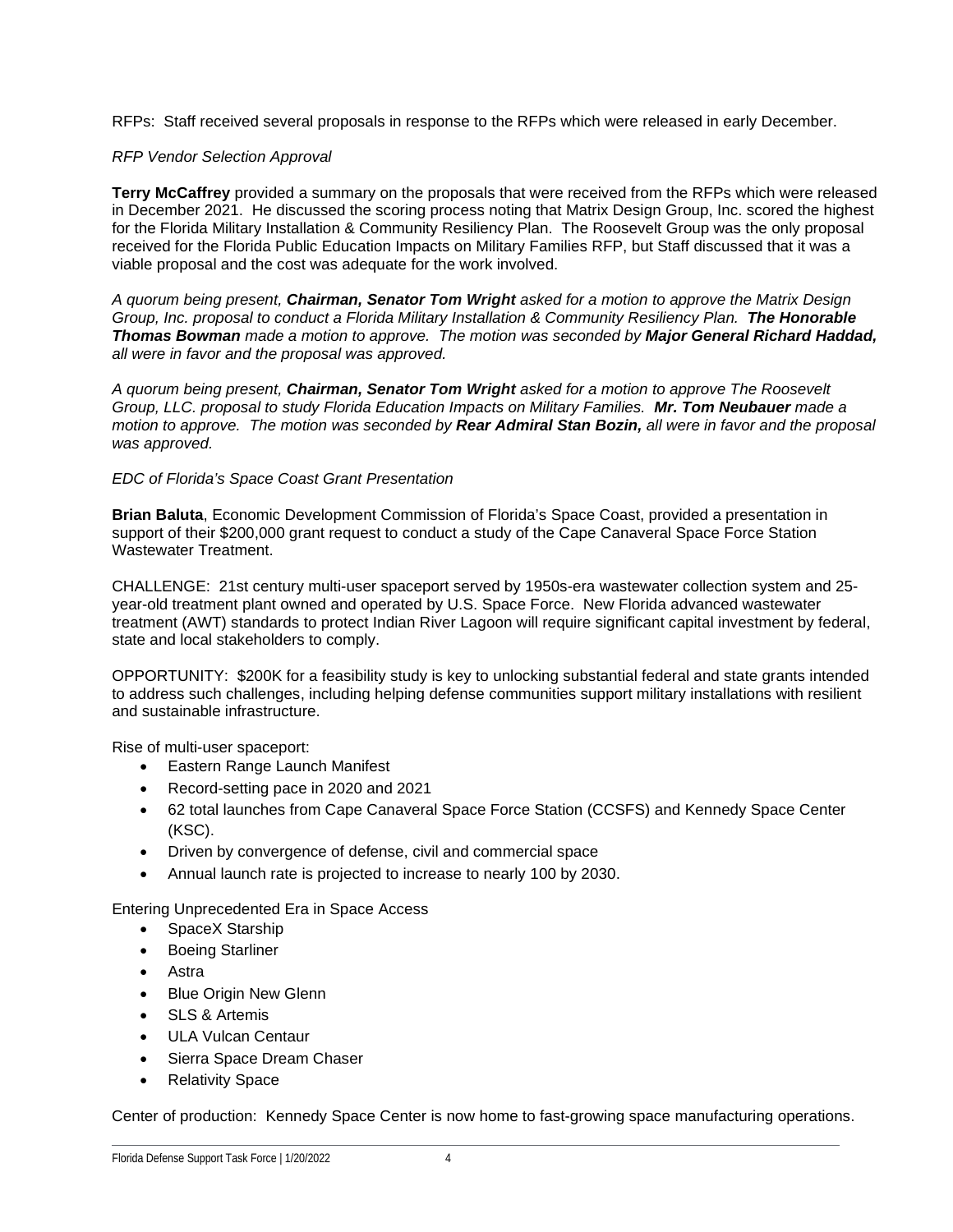Opportunity to be more strategic: The surrounding area presents an optimal case for a regional planning approach favored by the Florida Department of Environmental Protection (DEP).

Clear path forward

Feasibility Study to Catalyze:

- Basis of design for WWT project fundable by:
	- o Office of Local Defense Community Cooperation Grants prioritizing infrastructure, resiliency, sustainability and mission growth (for ex. STARCOM).
	- o Florida Department of Environmental Protection Grants (boosted by federal ARPA and BIF funds) prioritizing regional, resilient and innovative approach.
- Adoption by local champion who will own and operate rather than USSF.

*A quorum being present, Chairman, Senator Tom Wright asked for a motion to fund the study of the Cape Canaveral Space Force Station Wastewater Treatment grant appilcation, submitted by the Economic Deveolpment Commission of Florida's Space Coast. Major General Richard Haddad made a motion to approve the grant. The motion was seconded by the Honorable Thomas Bowman, all were in favor and the grant was approved.*

#### *Economic Impact Study Results Presentation*

**Matt Schwalb**, Matrix Design Group, Inc., presented on the results from the Florida Defense Industry Economic Impact Analysis 2022 update.

Topics discussed were:

#### **How the Defense Industry is Defined**

- Economic Impact Analysis Economic Impact Analysis
	- o Estimates how defense spending ripples through the Florida economy
	- o Captures direct, indirect, and induced spending
	- o Each economy is different, leading to varying impacts
	- o Utilizes the industry standard REMI PI+ socio-economic model
- Spending Types
	- o Installation Footprint
	- o Procurement
	- o Transfer Payments

#### **Trends in Florida Defense Spending**

Historical Defense-Related Spending: Total Direct Spending was \$49.3 billion in 2020 – up 12% from 2018 (\$44.0B)

How Florida Ranks in Defense-Related Contracting: Florida consistently ranks in the top 10 for defense contracts and grants

Defense Contracts Performed in Florida: Manufacturing and Professional, Scientific, & Technical Services industries drive the defense contracting economy

Historical Veterans Population and Benefits: Nationally, veteran population is down 14%, while Florida is only down 8%

Historical Military Retiree Population and Pensions: Florida outpaces the nation in retiree population growth – 11% vs 7%

#### **State and Regional Impacts**

Total Economic Impacts from Defense Spending, 2020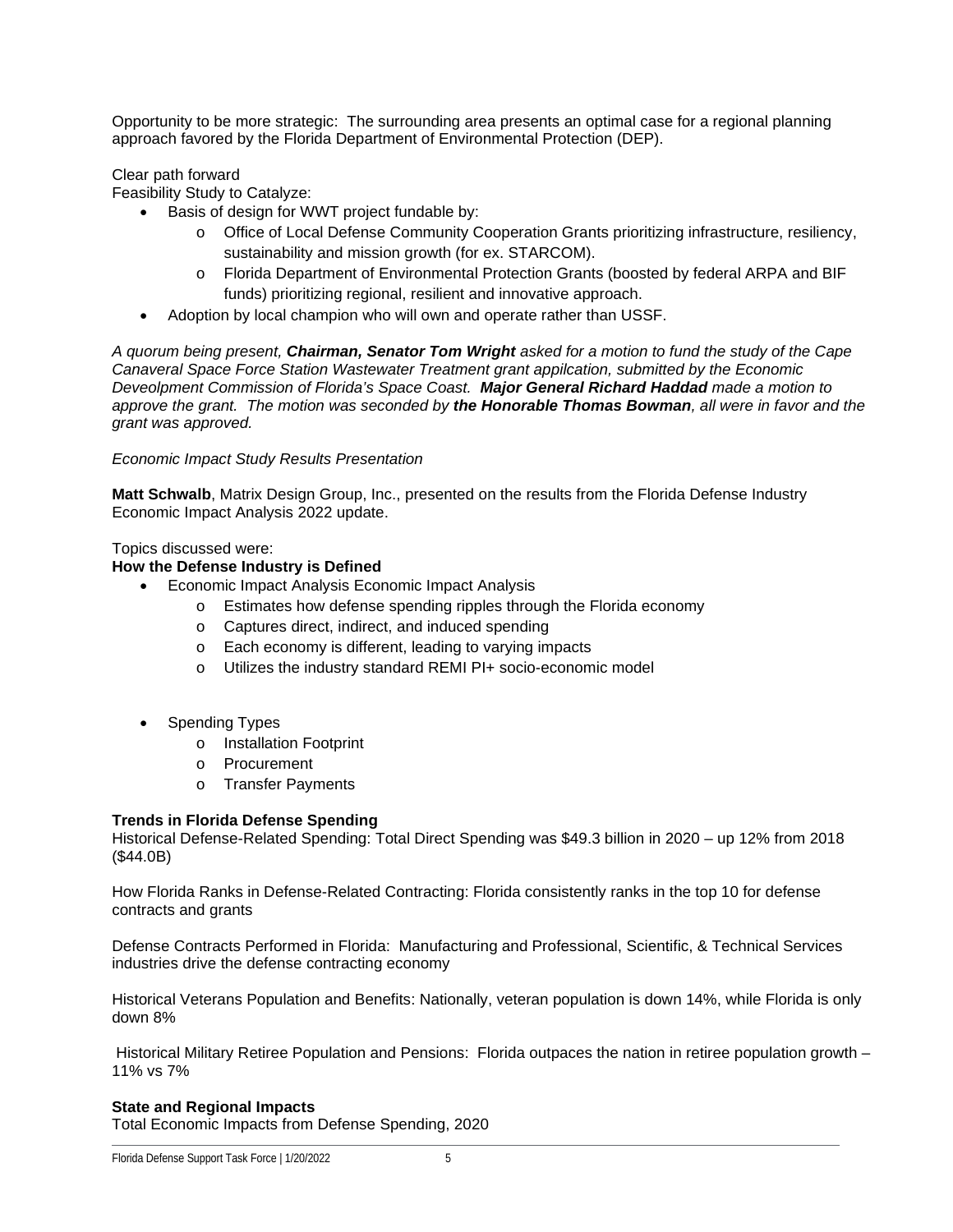- Direct spending up 12% since 2018
- Total economic impacts increased 1.7% since 2018 to ≈ \$96.6 billion in 2020
- Total jobs supported declined by 6% since 2018 to ≈ 860,221 in 2020
- Household spending (induced impacts) did not generate levels of economic activity consistent with past
	- o Result of COVID-19 changing household consumption patterns (Brick & Mortar vs E-commerce)
	- o Contributed to ≈ 6% decrease in number of total jobs supported by defense-related spending
- Defense industry accounts for  $≈ 8.5%$  of Florida's economy
- Florida defense economy acted as a stabilizing force
	- o Outpaced total state growth during pandemic

#### **Total Economic Impact by Year and Type Impact Type** Year **Impact**  $$44.0$ 2018 **Total Direct Spending** 2020  $$49.3$$ % Change 12.2% 2018 \$94.9 **Economic Impact** 2020 \$96.6 **Gross State Product** (Current USD) % Change 1.7% 2018 914,787 **Total Jobs Supported** 2020 860,221 % Change  $-6.0%$

Source: REMI Pi+ Version 2.5.0 (build 5955)

Dollar values are current USD.

| Region               | <b>GRP</b><br>(Billions USD) | <b>Job Impact</b> | <b>Distribution</b> |
|----------------------|------------------------------|-------------------|---------------------|
| <b>Northwest</b>     | \$21.8\$                     | 186,689           | 22.5%               |
| <b>East Central</b>  | \$21.1                       | 196,858           | 21.8%               |
| Tampa Bay            | \$20.2\$                     | 175,108           | 20.9%               |
| Southeast            | \$14.6                       | 130,484           | 15.1%               |
| <b>Northeast</b>     | \$14.4                       | 122,056           | 14.9%               |
| Southwest            | \$2.4\$                      | 24,558            | 2.5%                |
| <b>North Central</b> | 51.9                         | 20,435            | 2.0%                |
| South Central        | 50.3                         | 4.033             | 0.3%                |

Source: REMI Pi+ Version 2.5.0 (build 5955)

Dollar values are current USD and totals may not sum due to rounding.

#### III. Agenda Item III: New Business

Regional Defense-related Impacts, 2020

#### *Task Force Member Reports*

**The Honorable Thomas Bowman** reported that the AIR (Asset Infrastructure Review) Commission is on hold until spring and is of interest due to recent comments made regarding the impact on the Department of Veterans Affairs.

**Major General James Eifert** reported that the Florida National Guard (FLNG) currently has 1,643 servicemembers representing 14 organizations deployed globally supporting our nation's national Defense strategy. Members of the of the 53rd Infantry Brigade Combat team are in Ukraine.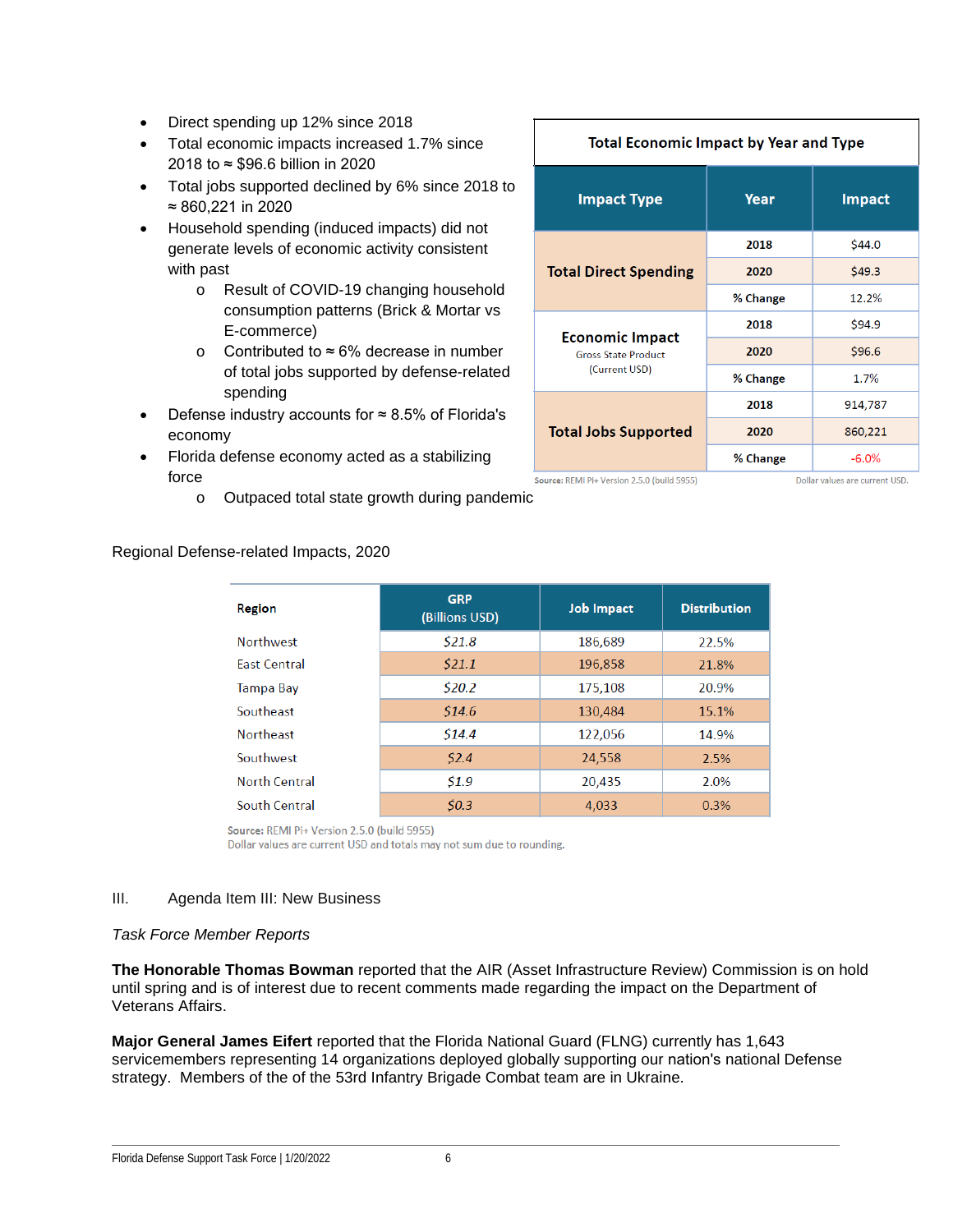Last week he was in Tallahassee briefing Legislative organizations on their FY 2022-2023 Legislative Budget Request as well as another initiative to court and revise the statutes for the creation and establishment of a Florida State Guard.

The FY 2021-2022 budget authorized \$50 million in construction funds for two (2) armories in Zephyrhills and Immokalee. This helps to offset the over 1.5 million square foot shortage in armory and Readiness Center space for current FLNG soldiers.

The Governor's Legislative Budget Request for the FLNG is as follows:

FY 2022-2023 budget request includes:

- \$27 million to build an armory at Homestead Air Reserve Base
- \$25.5 million of funding for an armory at Malabar
- \$25.5 million to build an armory in Gainesville
- \$9.5 million for an addition to the current armory in Miramar

It also includes:

- \$8.9 million for FLNG facilities' repair maintenance
- \$2.2 billion to build a new headquarters facility for the Florida National Guard Counter Drug Program on Camp Blanding
- \$2 million increase for the Florida National Guard Tuition Assistance Program, known as Educational Dollars for Duty, which provides 100% tuition assistance for their Guardsmen and is an extremely important recruiting and retention tool for their organization.

The final budget request is for the Florida State Guard which is an effort to create what was authorized in statute back in 1941, a Florida State Defense Force. The purpose of the Defense Force was if the entire Florida National Force was deployed, like in World War II, the Defense Force would be able to protect the shores from invasions. The purpose of the Florida State Guard is to have additional resources to be able to pull up volunteers to assist with disaster response and for missions such as liaisons to county EOCs, management of shelters, hurricane response, hand out food and water and all the mundane tasks that our guardsmen get tasked. They are not required to have the expertise and experience the guardsmen portray and would allow the guardsmen to not be called up as extensively and help to maintain recruiting and retention numbers.

The Florida State Guard has an initial budget request of \$5 million to establish nine (9) full-time equivalents to start onboarding and establishing the additional setup of this Guard which would be geographically located throughout the state and be able to have volunteers to call up on state active duty in the case of an emergency and support the FLNG.

Finally, he recently spoke with the Chief of Space Operations for the National Guard as they've been in pursuit of expansion of their Space Mission from an Offensive Space Control Squadron, currently located at Cape Canaveral Space Force Station and are now competing for a Defensive Space Control Squadron. He's received indication that they're very competitive for that increased manpower to the Florida Air National Guard, hopefully eventually the Space National Guard, and continue to work that initiative to Legislative Delegations to create the Space National Guard so that current guardsmen in the Space Mission are not orphaned from their parent service, the United States Space Force.

**Rear Admiral Stan Bozin** reported that in December, NAS Jacksonville, in coordination with the City of Jacksonville, closed on 3.91 acres of property near Outlying Landing Field Whitehouse to preserve and buffer that area.

NAS Jacksonville will be hosting COMPTUEX (Composite Training Unit Exercise) for one of our Carrier Strike Groups through the end of January. This is a rehearsal each US Navy Carrier Strike Group performs before departing for deployment. COMPTUEX brings ships together to project force as a battle group. COMPTUEX is an intermediate-level battle group exercise designed to forge together the battle group and its components into a fully functional fighting team.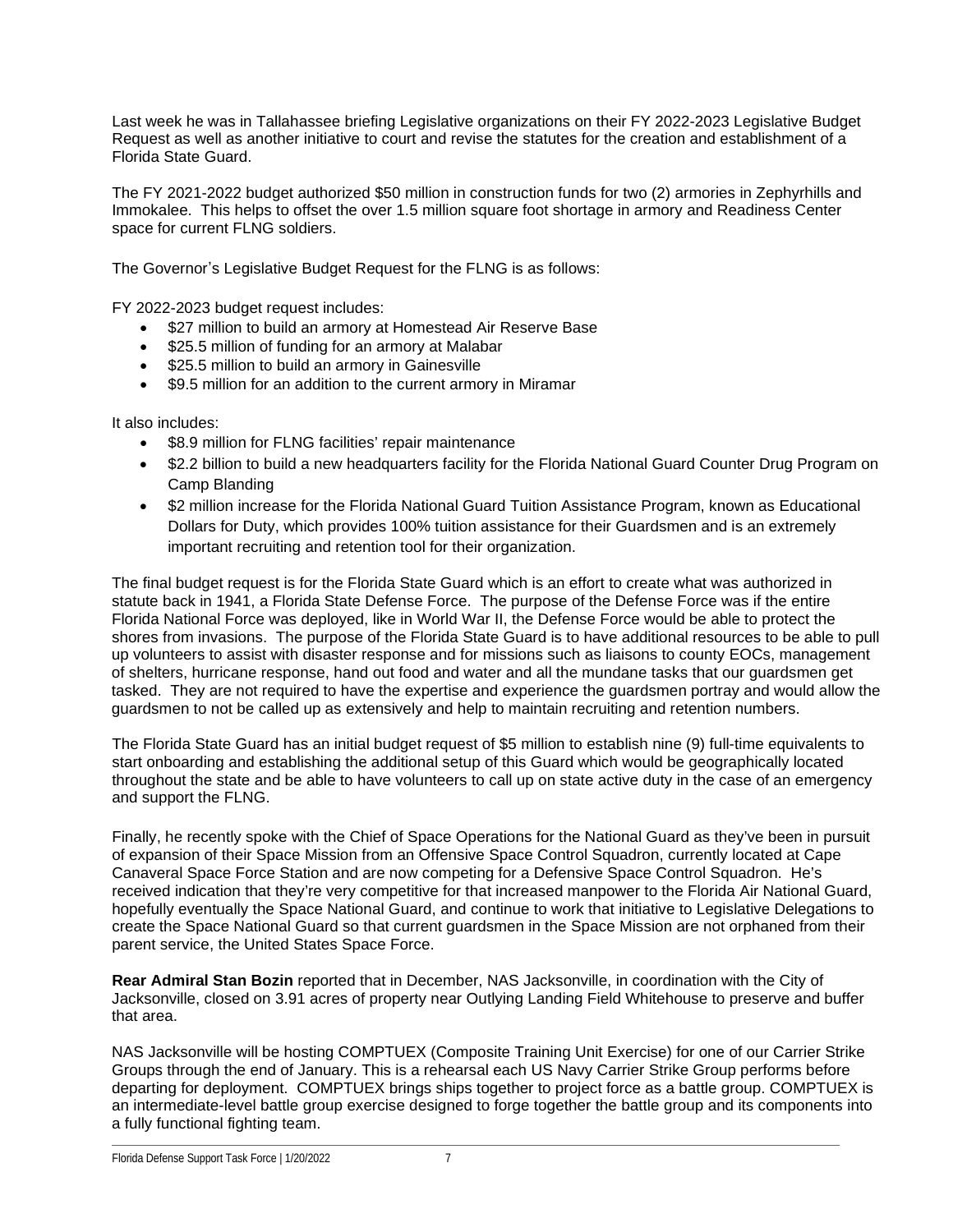NAS Jacksonville is in the final stages of amending and renewing the Multi-Year Agreement (Encroachment Protection Partnership Agreement) with the City of Jacksonville to purchase restrictive easements and the North Florida Land Trust (NFLT) is a third partner in this agreement.

NAS Jacksonville is in the process of hosting, coordinating and planning for an October 2022 Air Show. They have not had an Air Show since 2018.

The last Amphib (USS lwo Jima) left NS Mayport on the 10th of December. NS Mayport received the first MQ-4 TRITON which arrived on December 16<sup>th</sup>. They anticipate operations starting sometime in 2022, moved up from 2024. The first operational support mission should begin this month.

Florida's naval bases will participate in Solid Curtain/Citadel Shield exercises from January 31st to February 4th. These are annual anti-terrorism/force protection exercises conducted on all Navy installations in the continental United States.

**Brigadier General Chip Diehl** thanked the TF for their assistance in obtaining the KC-46 mission at MacDill AFB. Other issues of importance in the Tampa/MacDill area: the Florida Rock issue is being dealt with; the resiliency study in Tampa funded by the Office of Local Defense Community Cooperation (OLDCC) is underway; the Tinker School is anticipating \$300 million from the DoD Public School Program to build a middle school; Army Reserve Medevac Helicopters are arriving this week at MacDill AFB thanks to a \$50 million MILCON project to support that bed down; the US Air Force is having a year-long celebration of their 75<sup>th</sup> Anniversary and will update on any events happening at MacDill AFB.

Other upcoming events are:

- MacDill AFB will host a US Coast Guard commissioning at the end of February at the Port of Tampa
- The Air Fest at MacDill AFB will take place March 26<sup>th</sup> and March 27<sup>th</sup>
- Central Command and Special Operations Command will have changes of command at the end of March

**Mr. Tom Neubauer** reported that both NSA Panama City and Tyndall AFB have gone to Health Protection Condition Charlie. Most of the non-essential workers are working remotely.

The contract for the 27,000 square-foot fighter wing building was recently approved. Many of the new buildings will be built to withstand up to 170 mile per hour winds, particularly on the operational side of the base. This is just one of the first of 3 million square-feet of construction and 40 MILCON projects that will take place at Tyndall AFB over the next four years.

During the rebuild Tyndall AFB will track between 3,000 and 3,500 workers traveling into and out of the base daily. The PMO will use the Defense System Visitor Enrollment System, a new system that was brought out by DoD to track the 3,000 to 3,500 people traveling through the gates each day. During this year many of the contracts will be accepted and let, and visitors will peak, most likely, in 2023.

Affordable housing has become a significant problem across the entire military and communities all around Florida are experiencing a problem with housing for military members. The Base Allowance for Housing (BAH) rates were released on January 1st and the housing allowance is about 5.1% which is inadequate in most places. The Air Force stood up a committee to address this issue and will survey each community to come up with ways to resolve some of the housing problems.

**Major General Richard Haddad** reported that at AFSOC, on December 4, 2021 for the first time, two special tactics Airmen assigned to the 24th Special Operations Wing competed together in a major competition for Team USA bobsledding November 28th through 29th in Park City, Utah. Major Chris Walsh, a special tactics officer, and Staff Sergeant Matt Beach, a combat controller, competed together at the International Bobsled and Skeleton Federation North American Cup for a chance to represent Team USA at the 2022 Winter Olympics.

An aircrew with the 492nd Special Operations Training Group Detachment 2, Hurlburt Field, Florida, conducted the palletized munitions platform's first live-fire test from an MC-130J Combat Talon II for the Rapid Dragon program, December 16, 2021, over the Gulf of Mexico.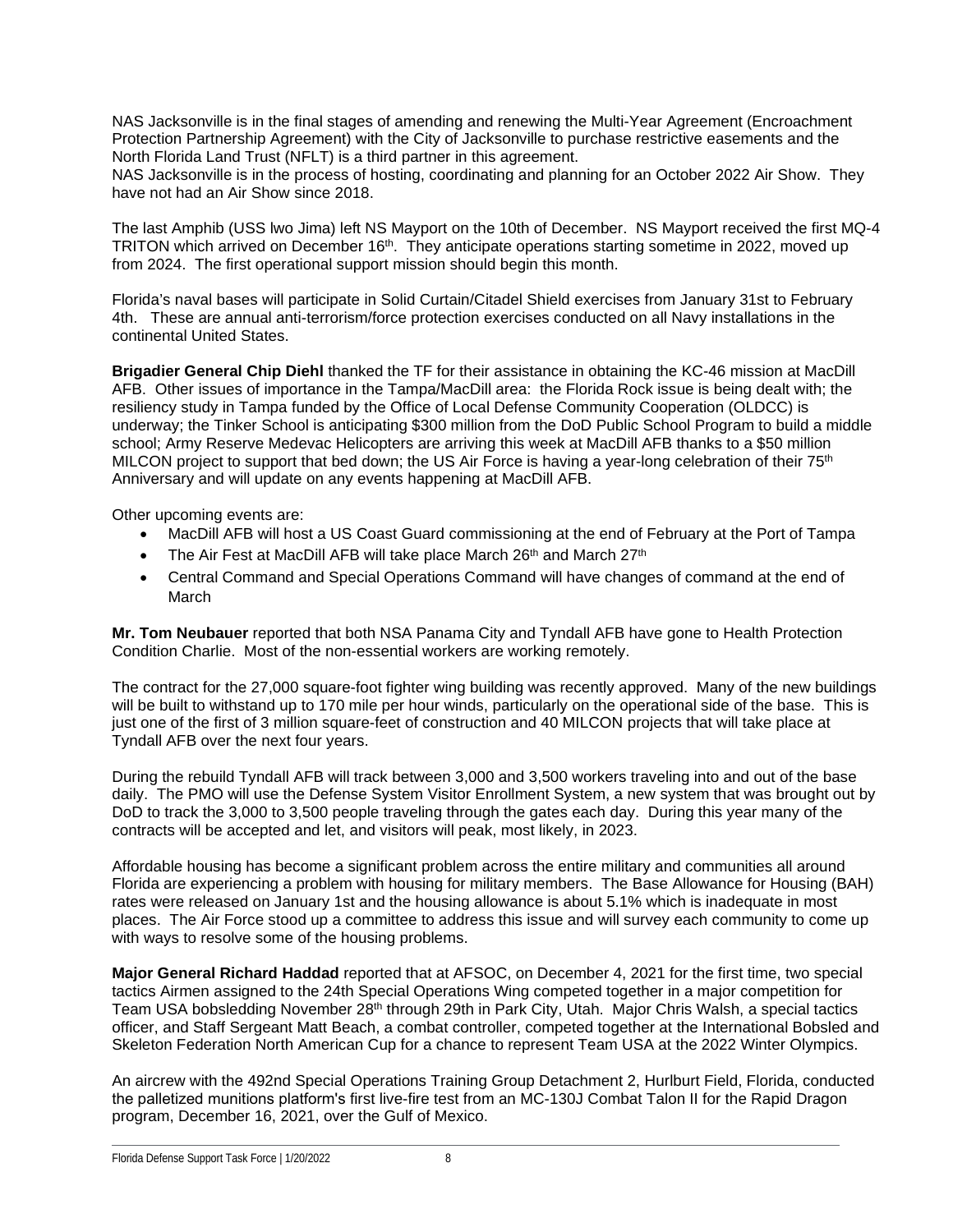Air Force Special Operations Command's year of innovative projects started with the creation of mission sustainment teams and leapt to the conceptualization of an amphibious capable MC-130J concept. These pathfinding efforts pave the way for a ready and relevant force of future warfighters.

On January 7, 2022, an anonymous social media post regarding alleged special treatment of a minority female candidate in her effort to become part of the Air Force's elite Special Tactics forces has prompted a reaction from Lieutenant General Jim Slife, Commander of the Hurlburt Field-headquartered Air Force Special Operations Command, under which Special Tactics units operate. In a statement issued Thursday, Slife called the post "bullying and harassment" of the candidate with assertions that are " ... either factually incorrect or missing important context which would completely change the perception. Additionally, in a memorandum to Special Tactics airmen, Slife called for Secretary of the Air Force Frank Kendall III to direct the service's inspector general "to conduct an independent review of the allegations contained in the email," according to a copy of the memorandum linked to an Air Force Times article on the social media post.

SOCOM: On November 22, 2021, following the U.S. withdrawal from Afghanistan at the end of August, the only semblance of government remaining there is the Taliban. But the Taliban are not partners in defeating terrorism there, the commander of U.S. Special Operations Command said. "I don't see them as a partner - I'll just be frank," Army Gen. Richard D. Clarke, commander of U.S. Special Operations Command, said at the annual Halifax International Security Forum event in Nova Scotia, Canada. "I think we have an interest from the U.S. perspective that the ISIS threat that is in Afghanistan is disrupted, that it can't roost so that it could actually affect one of our nations. But I wouldn't, as we look at the Taliban, I don't think they're an entity, today, that should be ... a counterterrorism partner."

According to General Clark, USSOCOM CC, "All of us understand diversity and inclusion are operational imperatives," the plan opens. "This Diversity and Inclusion Strategic Plan provides a roadmap for sustained and direct action toward increasing the diversity of our formation and ensuring all our environments, from the team room to the executive conference room, are inclusive." A push to promote more women and people of color into leadership, as well as rank-and-file, positions held overwhelmingly by white, male troops, decades after racial and gender integration, is part of a long game.

#### **Colonel Jim Heald** reported from Eglin AFB:

- Congressman Matt Gaetz has a new Military Affairs Coordinator, Juan Valdez; a medically retired US Marine who is working from Wash DC but spends time in District 1.
- The 33<sup>rd</sup> Fighter Wing has reactivated the  $60<sup>th</sup>$  Fighter Squadron as they receive more F-35s.
- The Military Mission Line moratorium needs to be made permanent legislatively. Plus, it needs to address all forms of encroachment and not just the oil/gas industry. We are concerned about Wind Turbine encroachment impacting the Eastern Gulf Test and Training Range (EGTTR). Currently the Bureau of Ocean Energy Management has proposed leasing in the Western and Central Gulf Planning Areas. We are also concerned about potential Aquaculture projects encroachment and impacts on the EGTTR. We are currently monitoring H.R. 6258: Advancing the Quality and Understanding of American Aquaculture Act sponsored by Rep Stephen Palazzo (R-MS-4) and co-sponsored by: Rep Ed Case, (D-HI-1). On 14 December 2021: Introduced in House and Referred to Committees on Natural Resources, Agriculture and Transportation. The following day (15 December 2021) it was referred to the Subcommittee on Coast Guard and Maritime Transportation for Action by the Committee on Transportation and Infrastructure. It is important to reinforce DoD position regarding safety of nonparticipating personnel and infrastructure in the areas of hazardous military operations if these projects go into or near the EGTTR areas.
- The long-term viability of the Okaloosa County airports has been assured: Eglin AFB and the citizens of Okaloosa County now have an enhanced use lease until 2063 and a joint-use agreement until 2061. The airports are debt-free, ridership has increased 150%, and the airports contribute a \$2B economic impact on local economy helping both the military and the local community.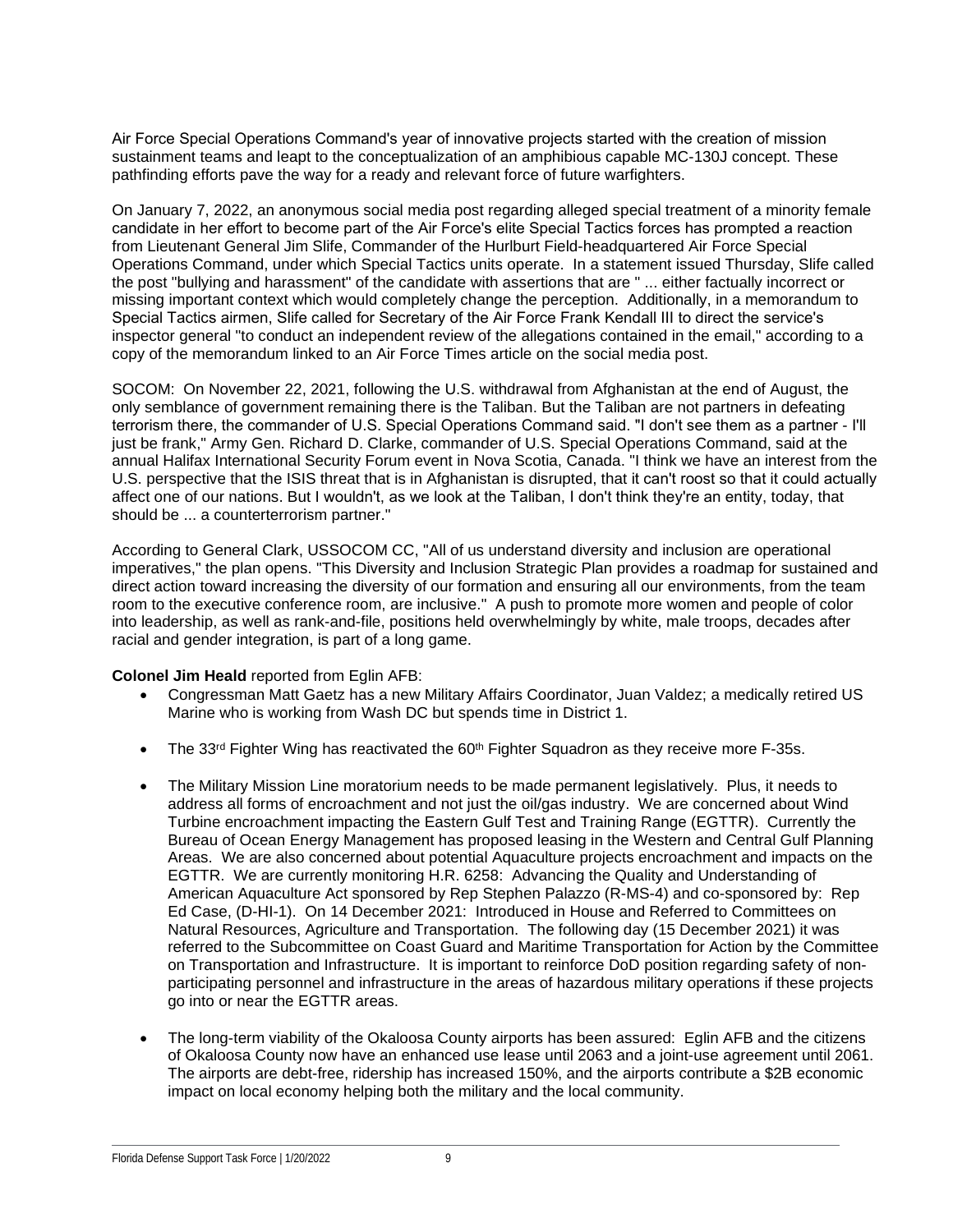- A Child Development Center (CDC) to support the northern part of the Eglin Community is still a top priority (especially for the  $7<sup>th</sup>$  SFG(A)). The previously discussed WellPlex on the south end of Crestview is still in work but has been delayed to 2023. This is a family readiness issue.
- The Tri-County Partnership Initiative (TCPI) held a virtual workshop for the Eglin-Hurlburt-Community on January 12. SAF/IE hosted a series of three virtual military-community leadership virtual brainstorming sessions. Military and community champions were identified on priority topics. The SAF/IE facilitation team will reach out to each champion for next steps. We expect a report from SAF/IE soon. This is part of SAF/IEs reboot of the Air Force Community Partnership Program.
- Hurlburt leadership wants to suggest that the Base Commanders' Meeting with the Governor and his staff happen on a more consistent and frequent basis so that the Commanders could get their concerns directly to the Governor. As one example, they would like to emphasize the need for improving traffic flow on Highway 98. A current project for Highway 98 adds additional Lanes and can be found in the Florida Department of Transportation (FDOT) project 220196-3-52-01, "SR30 (US 98) from Santa Rosa County line to East of Cody Avenue – Add Lanes & Reconstruct". Currently under design with a 30% submittal just received by Hurlburt from FDOT for review. Status of funding for construction is not in FDOT future year program. This specific section by Hurlburt is part of the bigger project: [https://nwflroads.com/projects/220196-2.](https://nwflroads.com/projects/220196-2)
- The Air Force Enlisted Village, located outside of Eglin's west gate, has purchased 80 acres adjacent to its main campus for \$5M to develop the Victory Village which will support all services and wounded warriors. A capital campaign is underway for the first phase of construction. They are currently working with the County on zoning.
- We are still monitoring the rumored reduction in FY23 Air Force Test and Evaluation funding and investment. The DoD Test Resource Management Center (TRMC) had previously indicated that if funding is not restored in the President's Budget Request, TRMC would be forced to de-certify the AF budget.

**Chairman, Senator Tom Wright** reported that Gary Puckett and the Union Gap performed in his district on Veterans Day for about 300 veterans and raised \$75,000 for 13 local veterans' organizations.

Also, a family has donated a beautiful library built in 1926 to his community. The lease is \$20/year for the next 30 years, located in Daytona Beach and will be the War Museum for all their veterans to support and remind people of what so many have given so we can enjoy our freedom.

#### *Florida Defense Alliance Update*

**Kellie Jo Kilberg, FDA Chair,** discussed that the ADC has opened applications for the next selection of Great American Defense Communities. The state of Florida has four (4) Great American Defense Communities: Okaloosa/Walton, Pensacola, Tampa Bay and Bay County. She anticipates one or two communities will submit applications.

Last year our Legislators passed the Purple Star School Program, but the program has not yet been rolled out as it is still with the Department of Education (DOE) in Rules. She asked **Chairman, Senator Tom Wright** for assistance with the DOE as schools and districts are waiting to start the program.

The second contract regarding the 3D Range model, the communications piece advancing Florida's military training testing evaluation ranges is moving forward as UWF has selected The Roosevelt Group for this project. Kathleen Ferguson will be reaching out to TF members for informal individual conversations as they develop their plan, so please be sure to take her call.

ADC is looking to co-host a regional meeting in Florida possibly this fall and the FDA sees this as a great opportunity to inform, educate and engage many more Florida organizations on the importance of this foundational base in Florida, particularly for the economic impact that it has. This will be a great opportunity to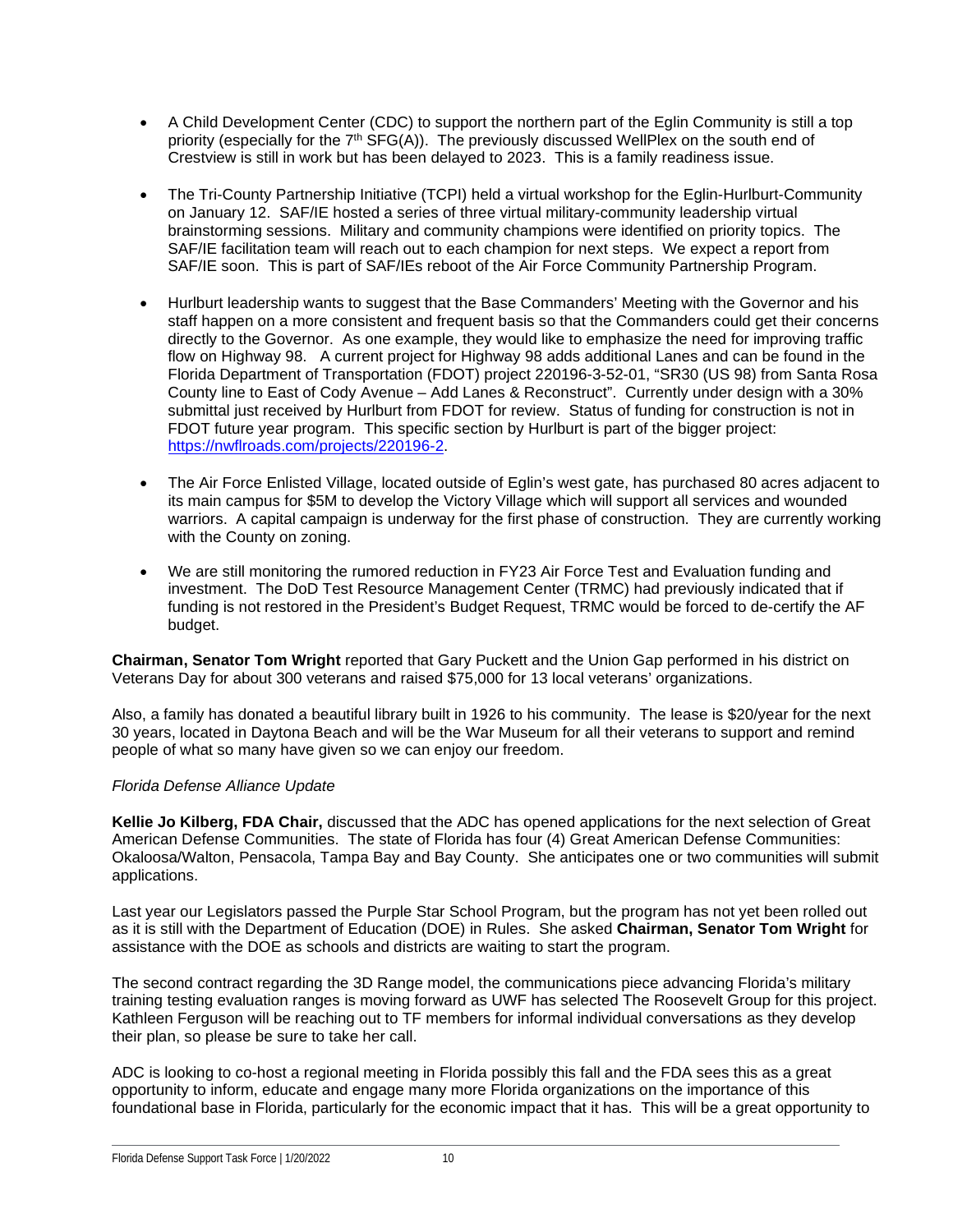bring more regional councils together with city councils or county commissioners to look at the foundational pieces that our installations bring to Florida. This will be a great opportunity to share information with more people as ADC can bring in top-notch speakers. Also, knowing that Florida's military and defense is 8.5% of the state's economy, military bases keep the economy stable.

Finally, the FDA is still tracking one or two compacts for spousal employment. They were hoping to get more through legislation this Session but will attempt to get more through during the next cycle.

#### *FDVA Update*

**Major General James Hartsell (Ret)**, Florida Department of Veterans Affairs (FDVA), provided a department update on the FDVA. FDVA is a 1,500-member constitutionally chartered State Veterans' Affairs department with a \$160 million annual budget responsible for serving the nation's third largest veteran population. Operating as the premier point of entry for Florida's 1.5 million veterans, FDVA operates a network of seven state veterans' homes and provides outreach to connect veterans with their earned services, benefits and support. Two additional state veterans' homes will open in the second half of 2021. At the end of World War II, the State of Florida recognized the need to provide services to returning service members and created a division within state government to connect veterans with their earned benefits. To better serve veterans and their families, Florida voters in 1988 overwhelmingly approved a Constitutional Amendment to create a Cabinet Agency to "Honor Those Who Served U.S." Today, the Florida Department of Veterans' Affairs is the premier point of entry for Florida veterans to access earned services, benefits and support.

Mission & Vision:

- Mission: To advocate with purpose and passion for Florida Veterans and link them to superior services, benefits and support.
- Vision: FDVA is premier point of entry for Florida Veterans to access earned services, benefits & support.
- Florida is projected to have 2nd highest Veteran population by 2032.

Women Veterans:

- Demographics: Sunshine State has 2nd largest population of Women Veterans in nation more than 164,000.
- Challenge: Many women veterans don't know they're eligible for full range of earned benefits & services.
- Town Hall Meetings: FDVA held four meetings in 2021 to gauge understanding of issues; report to FDVA due March 2022

Vietnam Veterans:

- Demographics: Approximately out of every three Veterans in Florida is a Vietnam-era Veteran more than 484,000; projected tops in nation in 2025.
- Challenge: Reluctant to seek help. VA recognizes service may have exposed Veterans to Agent Orange & other herbicides.
- Town Hall Meetings: Scheduled following legislative session; report to FDVA due summer 2022

Veterans' Claims Examiners from the Florida Department of Veterans' Affairs are connecting veterans and their families with earned services, benefits and support. To contact a FDVA Veterans' Claims Examiner, call (727) 319-7440 and they'll return your call within 24 hours. All services are free to the veteran. You may also contact them via e-mail at VSO@fdva.state.fl.us. Many FDVA Veterans' Claims Examiners have returned to serving veterans at VA Medical Centers and VA Outpatient Clinics via appointments. For a list of phone numbers, visit the Florida Veterans' Benefits Guide at<https://floridavets.org/resources/va-benefits-guide/>Video Teleconferencing now available for Florida Veterans: FDVA has launched a new "virtual" video conference option, providing Veterans with the flexibility and convenience of meeting with a claims examiner from a personal computer or mobile device. For more information or to schedule an appointment, call (727) 319-7408.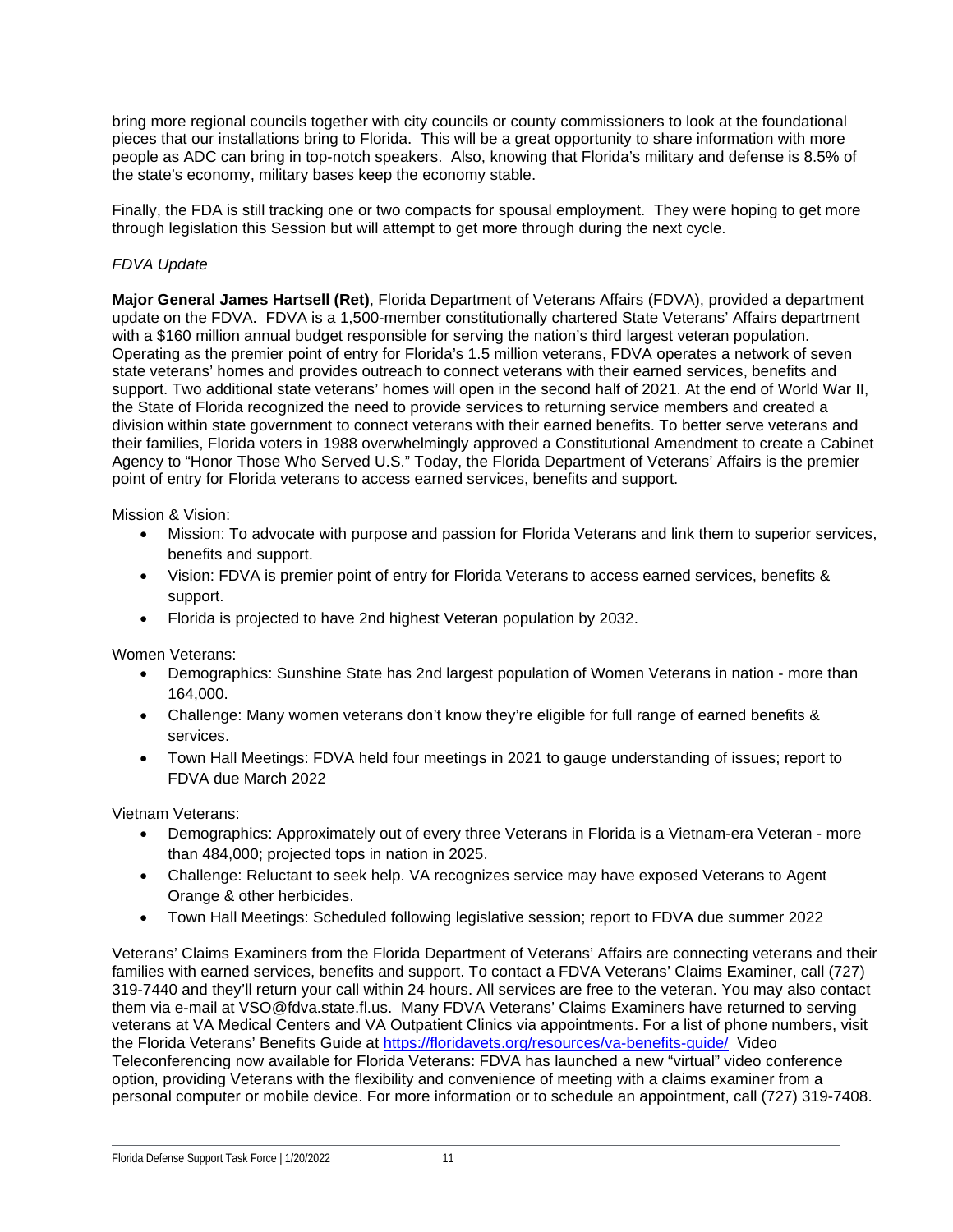The Florida Department of Veterans' Affairs operates six skilled nursing facilities and one assisted living facility. All facilities are licensed by Florida's Agency for Health Care Administration and inspected annually by AHCA and the U.S. Department of Veterans Affairs. The homes are supervised round the clock by registered and licensed nurses. Basic admission requirements for all state veterans' homes include an honorable discharge, Florida residency, and certification of need of assisted living or skilled nursing care as determined by a VA physician. The map also shows our primary offices in Tallahassee, Bay Pines and our administrative headquarters in Largo.

Governor Ron DeSantis lent his signature to the Florida Veteran Suicide Prevention Month Proclamation in September 2019, highlighting the state's involvement with the "Governor's Challenge to Prevent Suicide Among Service Members, Veterans and their Families," a national call to action asking state, military and civilian interagency teams to embark on a process of collaborating, planning and implementing suicide prevention best practices and policies for service members, veterans and their families statewide. We've been working hard on this initiative during the past two years.

The Florida Veterans Support Line, 1-844-MyFLVet (693-5838), continues to provide confidential emotional support and connection to community resources 24 hours a day, seven days a week. The line, supported by FDVA and its suicide prevention partners, is available to all veterans in Florida.

2021 Florida Legislative Session Major veteran-related bills:

- HB 231 FDVA establishes Florida Veterans' Care Coordination Program to provide and expand behavioral health care referral and care coordination services for veterans and families.
- Partners with 14 Florida 2-1-1 Network participants to provide services
- HB 7023 Veterans Treatment Courts legislation creates uniform standards and procedures for Florida's current and future VTCs.

#### 2022 Florida Legislative Session:

Governor DeSantis' Freedom First Budget Strongly Supports Florida's Veteran Community

- Funding for completion/staffing of additional state veterans' nursing homes in Port St. Lucie and Orlando
- Capital improvements/replacement of equipment & furniture for state's operational veterans' homes
- Additional \$\$\$ for contract services to cover agency staffing, housekeeping, therapy, medical & pharmacy services; upgraded information technology to track facility medical equipment & resident medical needs
- Provides \$350,000 for continuation of veteran suicide prevention outreach program "Governor's Challenge to Prevent Suicide Among Service Members, Veterans and their Families"
- Continues funding for Veterans Florida, the non-profit created by the State of Florida to help military veterans transition to civilian life and promote Florida's status as the nation's most veteran-friendly state.

2022 Florida Legislative Session Veteran-related bills

- Recognizing Veteran Suicide HB 63 (Willhite) & SB 302 (Burgess) Urges Congress to recognize epidemic of suicide among veterans & fully fund suicide prevention efforts by the VA
- Educator Certification Pathways for Veterans HB 573 (Snyder) & SB 896 (Burgess) Expands eligibility to seek educator certification to specified servicemembers; authorizes DOE to issue temporary certificate to specified servicemembers & specifies duration of temporary certificate for specified servicemembers.
- State Park Fee Discounts HB 115 (Casello) & SB 232 (Harrell) Active-duty members and veterans who are Florida residents will receive a lifetime family annual pass at no cost.
- Military Medics and Corpsmen of Florida Program HB 131 (Woodson) & SB 466 (Torres) Requires FDVA & DOH to establish & administer Military Medics and Corpsmen of Florida program; authorizes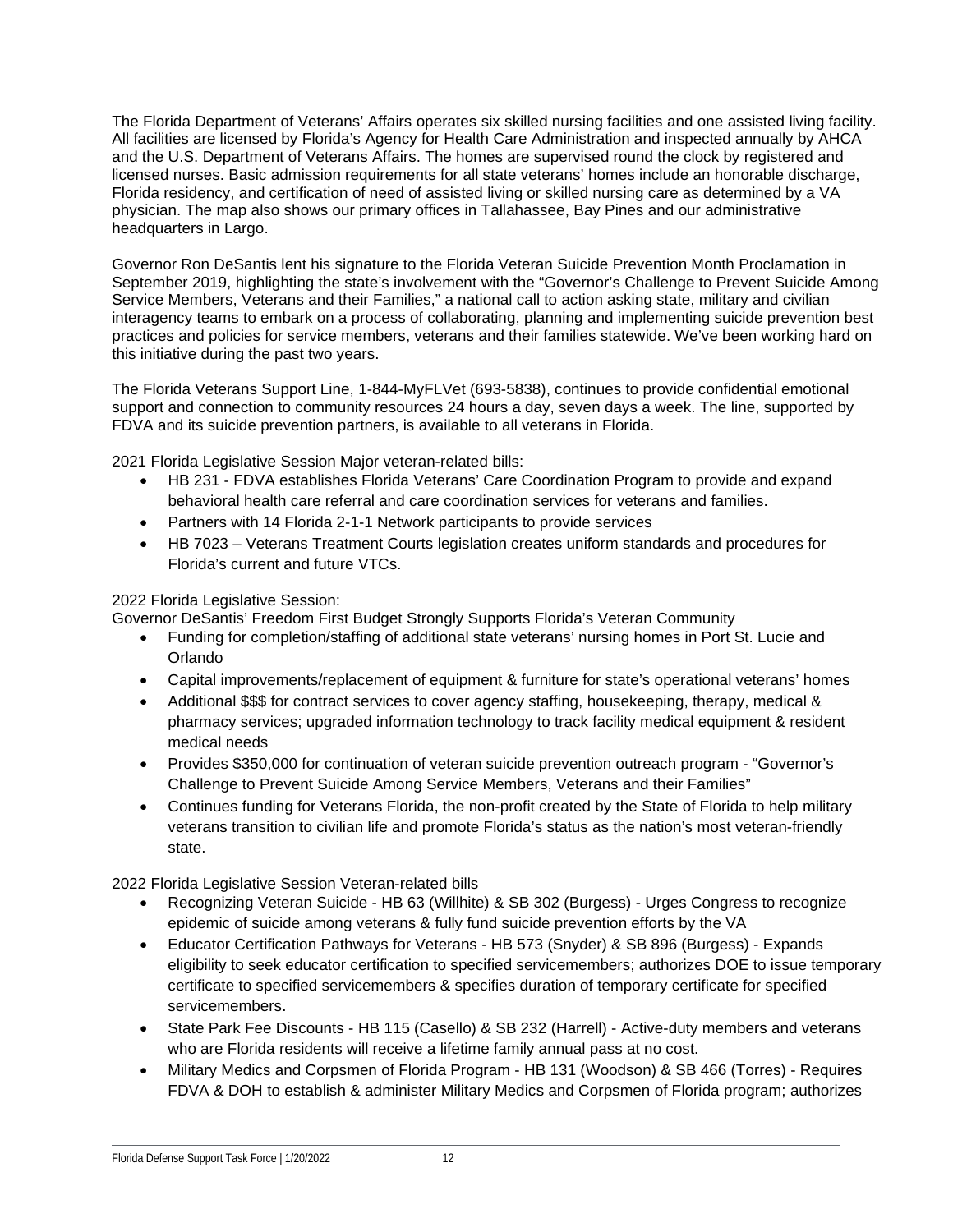medically trained veterans participating in program to perform certain medical activities under specified supervision.

- Alcohol Purchases by Veterans' Service Organizations HB 755 (Overdorf) & SB 1082 (Gruters) Revises limitations on purchases of alcoholic beverages by vendors from vendors to exclude purchases by certain veterans' service organizations
- United States Space Force HB 465 (Sirois) & SB 438 (Burgess) Revising the definition of the term "uniformed services" to include the United States Space Force.

Governor DeSantis is committed to ensuring our service-members have the support of the state's legal community and its best legal minds. To achieve this goal, the Governor's Initiative on Lawyers Assisting Warriors (GI LAW) is drawing from the talent of Florida's leading law firms to provide pro bono services for military members. Through this initiative, our state's men and women in uniform will receive local counsel in a variety of civil matters, including actions in local courts. Participating attorneys will dedicate time and expertise to ensure a prompt and fair resolution of legal matters. This program is a collaboration between the Governor, the Department of Military Affairs, the Florida Department of Veterans' Affairs and Enterprise Florida, Inc. Update: 166 active-duty service members have taken advantage of the program as of December 2021.

#### *Veterans Florida Update*

**Joe Marino**, Veterans Florida, provided a presentation on Veterans Florida's missions and programs.

#### Topics of discussion:

Purpose: Veterans Florida is a non-profit corporation created by the State of Florida in 2014 to help veterans fully transition to civilian life in the Sunshine State and to promote Florida, the most veteran-friendly state in the country, as the best place to reside upon leaving the military.

#### Board of Directors

VETS Program - Veterans Employment and Training Services, Section 295.22, Florida Statutes Statute:

- Promote the state to veterans
- Veterans seeking employment
- Employers seeking veterans
- Workforce grant for employers
- Veteran entrepreneur initiative
- Florida's principal DOD SkillBridge assistance organization

#### Services:

- Marketing with VISIT Florida
- Career Services
- Workforce Recruiting
- Workforce Training Grant
- Entrepreneurship Program
- Florida SkillBridge Initiative

#### Marketing:

- US Servicemembers 12 months prior to, and veterans within 24 months after, separating or retiring from the military
- 200,000 separate each year across the country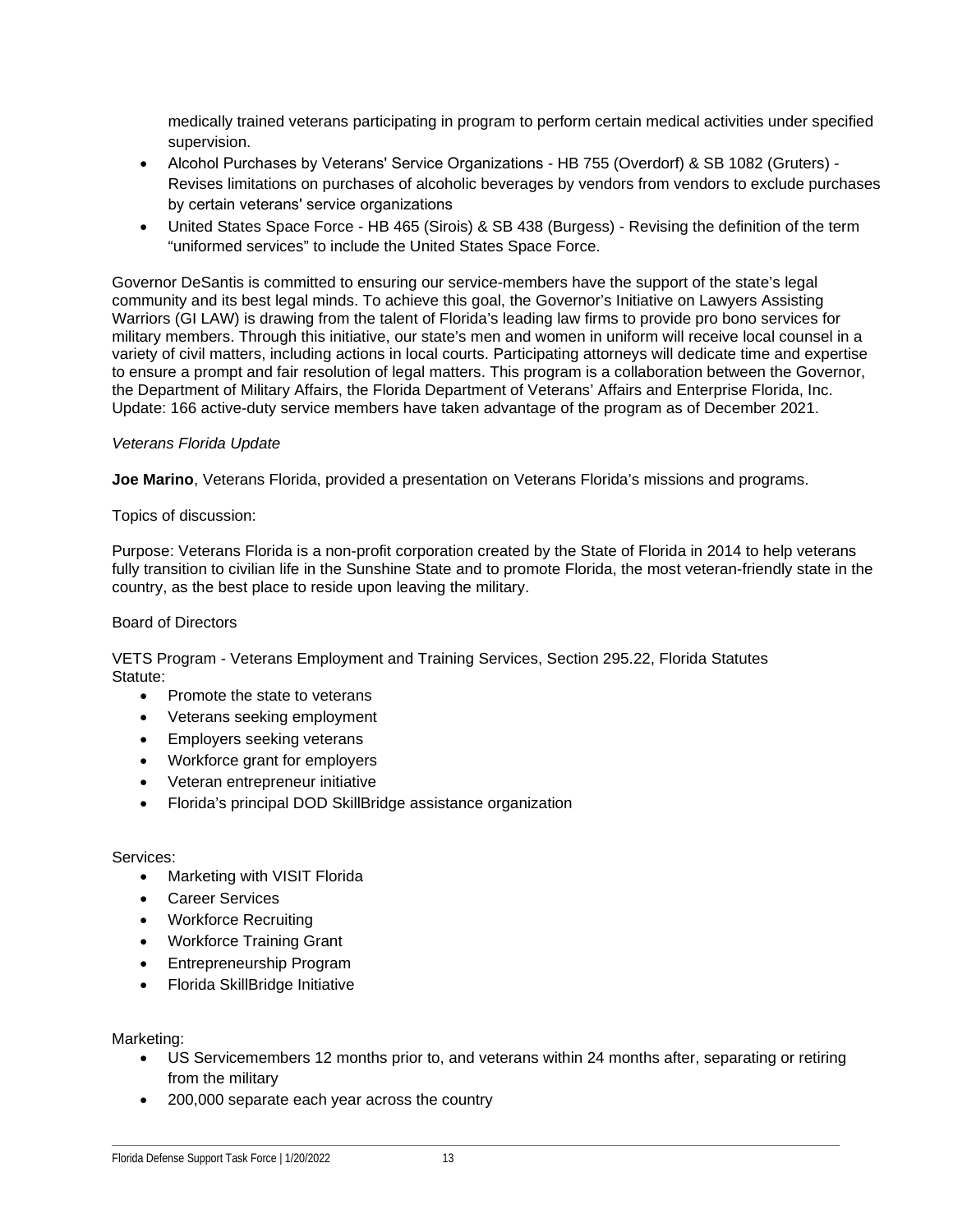- Geographically located at major and minor military installations in Florida and around the country, predominantly in the Southeast US, Texas, California, and East Coast US
- Branding and Messaging: social media

#### Career Services:

Transition Services

- Inform about Florida industries and opportunities
- Activity checkpoints as retirement or separation approaches

#### Career Services

- Skills and career preference assessments
- Resume assistance
- Interview preparation

#### Job Placement

• Coach veterans through start date at new job

Available to transitioning service members, veterans, Guard/Reserve, and spouses

Entrepreneurship:

- Workshops & Networking
- Topical and specific lessons for a group lasting a few hours
- Build their local business and mentorship network

#### Facilitated Cohorts

- In depth courses over several weeks
- 10-12 veteran businesses in Idea/Startup or Growth
- Pathway for moving business to next stage
- Mentoring provided

CoWorking & Incubators

• Reserved memberships for veterans to take advantage of office and meeting space, local resources, and mentoring

Available to transitioning service members, veterans, and Guard/Reserve - spouses may join

#### SkillBridge:

Program:

- Servicemembers with less than 180 days until separation or retirement
- Gain workforce training at an employer or industry partner under an apprenticeship or internship in lieu of their military duties
- Retain their full DoD pay and benefits.
- Commander approval

Industries:

• Aerospace, logistics, law enforcement, agriculture, etc.

Available to transitioning service members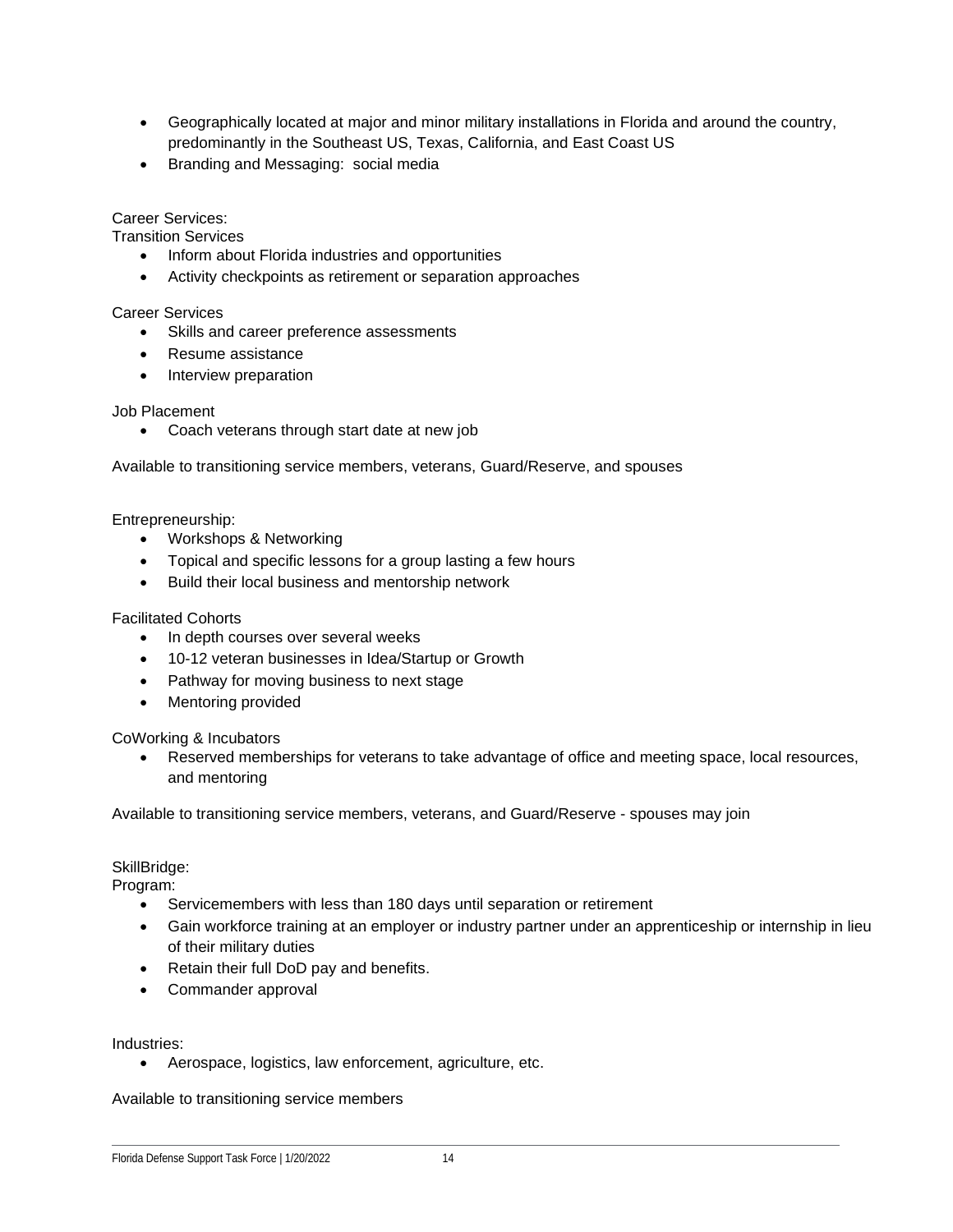#### Agriculture:

IFAS Internship

- 6 months paid fellowship at a University of Florida Institute of Food and Agricultural Sciences Research **Center**
- Learn skills in various Florida agricultural areas from farming to ranching

#### Job Placement

• Place into full time work in agriculture industry

Available to transitioning service members, veterans, and Guard/Reserve. Veterans and Guard/Reserve access program through our USDA funded AgVets three-year grant. Transitioning servicemembers access program through our DoD SkillBridge certification.

#### FY 2021-22 Priorities: Legislative Budget Request

- Operations \$400,000 (increase of ~ \$55,000)
- VETS Program \$2 million (increase of \$700,000)

#### *Florida Veterans Foundation Update*

**Lew Wilson,** Florida Veterans Foundation (FVF), provided a briefing and overview of their Foundation. They were established by the Florida Legislature in 2008 as a direct support organization of the Florida Department of Veterans' Affairs (FDVA), a 501(C)(3) Nonprofit foundation. FVF is registered with the Florida Department of Agriculture & Consumer Resources.

Topics of discussion were:

Board of Directors, District Directors and Members at Large

Serving ALL Florida Veterans:

- Represents Nearly 1.5 million Veterans PLUS their Survivors & Families
- All Branches of Service and All Service Eras: World War II, Korea, Vietnam, Cold War, Global War on Terror
- 28,000 Florida Veterans Monthly
- Florida Veteran's Council
- 375 Florida Veterans Service Organizations (VSO's)
- 67 Counties 135 CVSO's
- Provides Education & Relief Resources to Florida Veterans
- Partnerships (DAV, Project Vet Relief, NAVF, BALS, CCTB)

#### Programs:

- Suicide Prevention & Opioid Addiction
- Aging Veterans & Survivor Benefits
- Emergency Assistance
- **Locating Veterans**
- Fraud & Financial Literacy
- Homeless Veterans
- Veterans Transportation
- PTSD & Mental Health
- Veterans Treatment Courts

#### Aging Veterans Benefits:

• Pension Plus Aid & Attendance (A&A)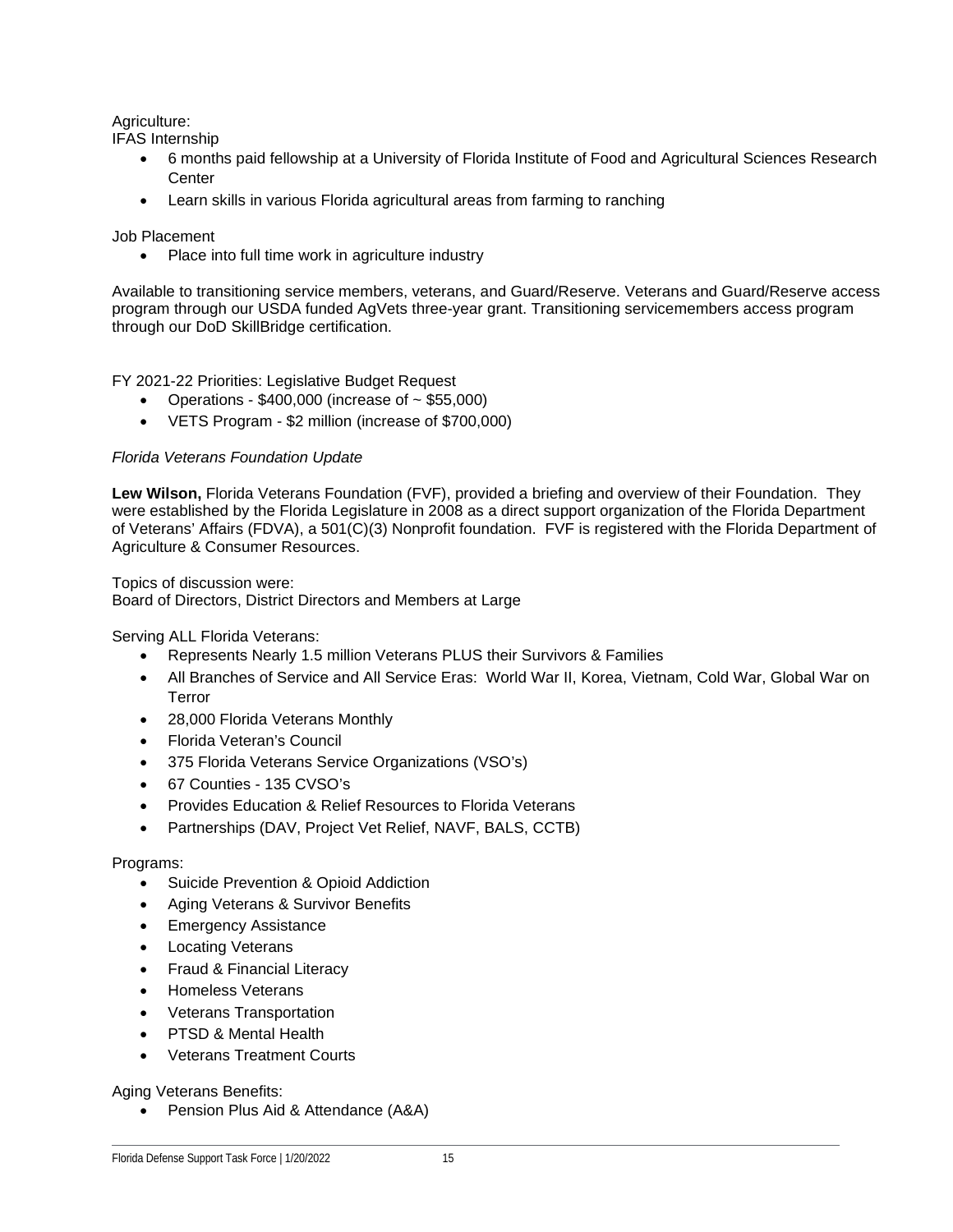• 20,000 Veterans X \$50,000 (Average Benefit) = \$1,000,000,000 In Benefits At NO COST TO THE VETERAN!

Resources:

- [www.HelpFLVets.org](http://www.helpflvets.org/)
- VA Survivors & Burial Benefits Kit
- Florida Veterans Benefits Guide

#### *Military & Defense Update*

**Terry McCaffrey** updated the TF items on which the Staff is currently working.

There are over 100 military and veteran related bills set to be presented to the Legislature this Session. A full list can be found in Tab 11 of your books.

Thank you to the Legislators on the TF and their support across the State of Florida through legislative actions.

Staff is working on an interactive map for the website to incorporate a multitude of information as well as the completed videos and the updated economic impact study numbers.

ADC is hosting their 2022 Defense Communities National Summit in Washington, DC on March 7th through 9th, which Staff will attend. Staff is also in discussion with ADC on a Regional Summit in Florida sometime this September.

Terry will be attending the Air Force Association's Air Warfare Symposium in Orlando on March 2nd through 4th. He'll be joining EFI's Business Development Team to sell Florida to military defense industries.

Thank you to:

- Our Veteran partners for attending today's meeting and providing wonderful updates to the TF
- Lee Cardice for the great job providing A/V to the meeting
- His M&D team for all they do everyday
- The TF members, especially original members for the last 10 years, **Mr. Tom Neubauer** and **Brigadier General Chip Diehl**, thank you for all you have done and will do for the State of Florida

Cake will be served after the meeting to celebrate 100 TF meetings.

IV. Agenda Item IV: Public Comment

No Public Comments were made during this meeting.

*The meeting adjourned at 11:47 AM EST*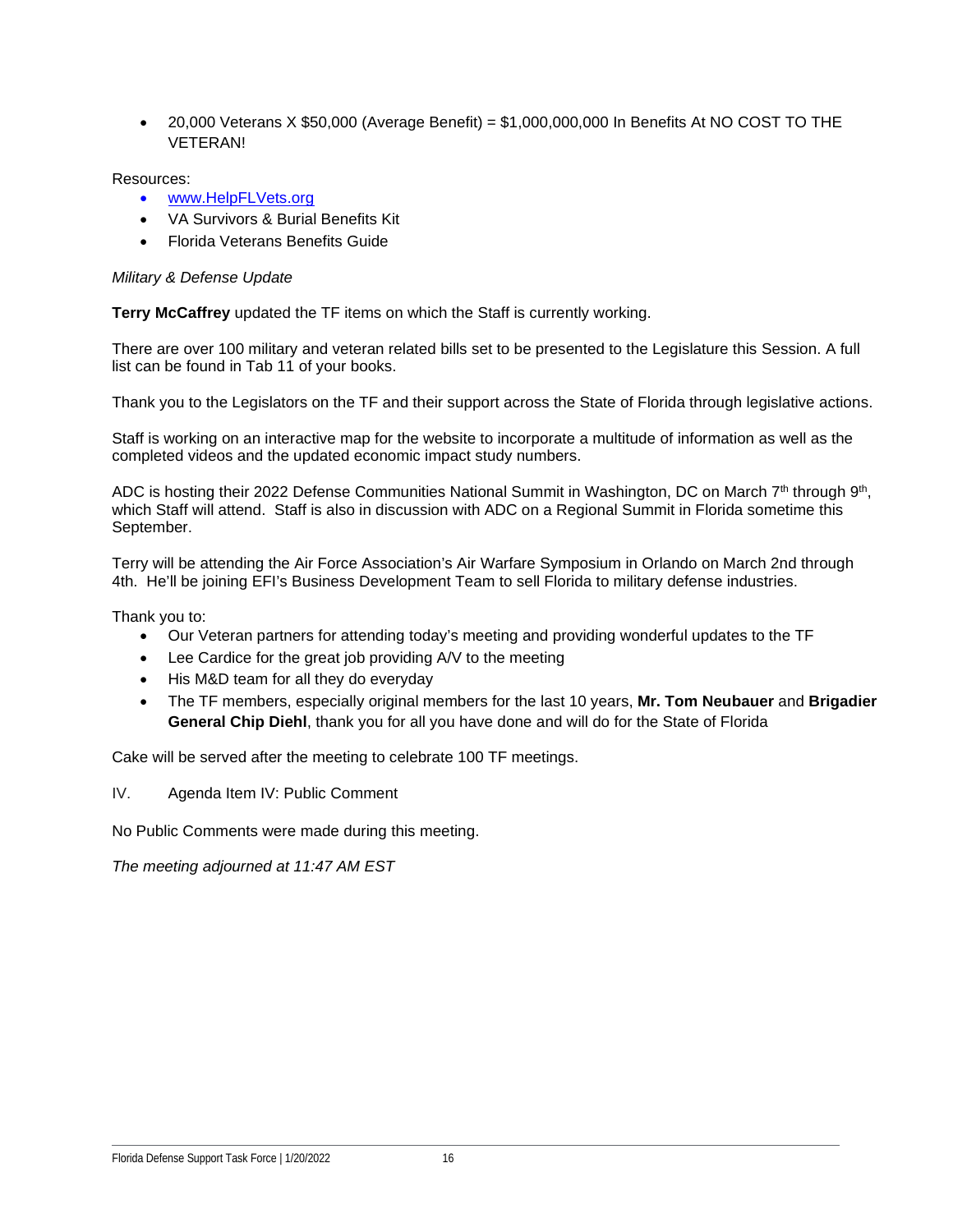## **ENTERPRISE FLORIDA**

## MINUTES

## **Final Minutes of a Regular Meeting of the Florida Defense Support Task Force**

#### **Minutes for the Florida Defense Support Task Force Meeting #101 on Thursday, February 17, 2022**

The Florida Defense Support Task Force (FDSTF) held a publicly noticed meeting via Zoom at 9:00 AM EST – 10:47 AM EST. For Agenda: See Page 2.

#### **Task Force Members Present:**

Tom Neubauer, Bay Defense Alliance, Vice Chairman Brigadier General Chip Diehl, USAF, (Ret.) Major General James Eifert, USAF, The Adjutant General (TAG) of Florida Major General Richard Haddad, USAF (Ret.) Colonel Jim Heald, USAF, (Ret.) Captain Keith Hoskins, USN, (Ret.)

#### **Task Force Members Absent:**

Senator Tom Wright, Chairman Representative Thad Altman The Honorable Thomas Bowman Rear Admiral Stan Bozin, USN, (Ret.) Representative Wyman Duggan

#### **Speakers Present:**

Kellie Jo Kilberg, Florida Defense Alliance (FDA) Chairwoman Ty Martin, Office of Florida's Attorney General Christina McCullough, Office of Florida's Attorney General

#### **Others Present:**

Lee Cardice, Cardice A/V Harrison Conyers, City of Jacksonville Sarah Hayenga, Homestead Air Reserve Base (HARB) Rick Miller, FDA Board/South Florida Defense Alliance Dave Murzin, 850 Consulting, LLC Kathleen Nestor, FDA Family Support Working Group Chair Kay Rasmussen, One Okaloosa EDC Matt Schellhorn, NS Mayport Cory Strickland, Department of Economic Opportunity Brooke Trawick-Gilbert, Bay Defense Alliance Juan Valdez, Office of Congressman Matt Gaetz Teri Wanamaker, NAS Jacksonville Kent Wimmer, Defenders of Wildlife The Florida Channel

#### **Staff Present:**

Terry McCaffrey, Vice President of Military & Defense Programs, Executive Director, FDSTF Ray Collins, Special Advisor to the Vice President of Military & Defense Programs Chad Corriveau, Communications & Research Specialist, EFI Michelle Griggs, Manager, Contracts & Grants, EFI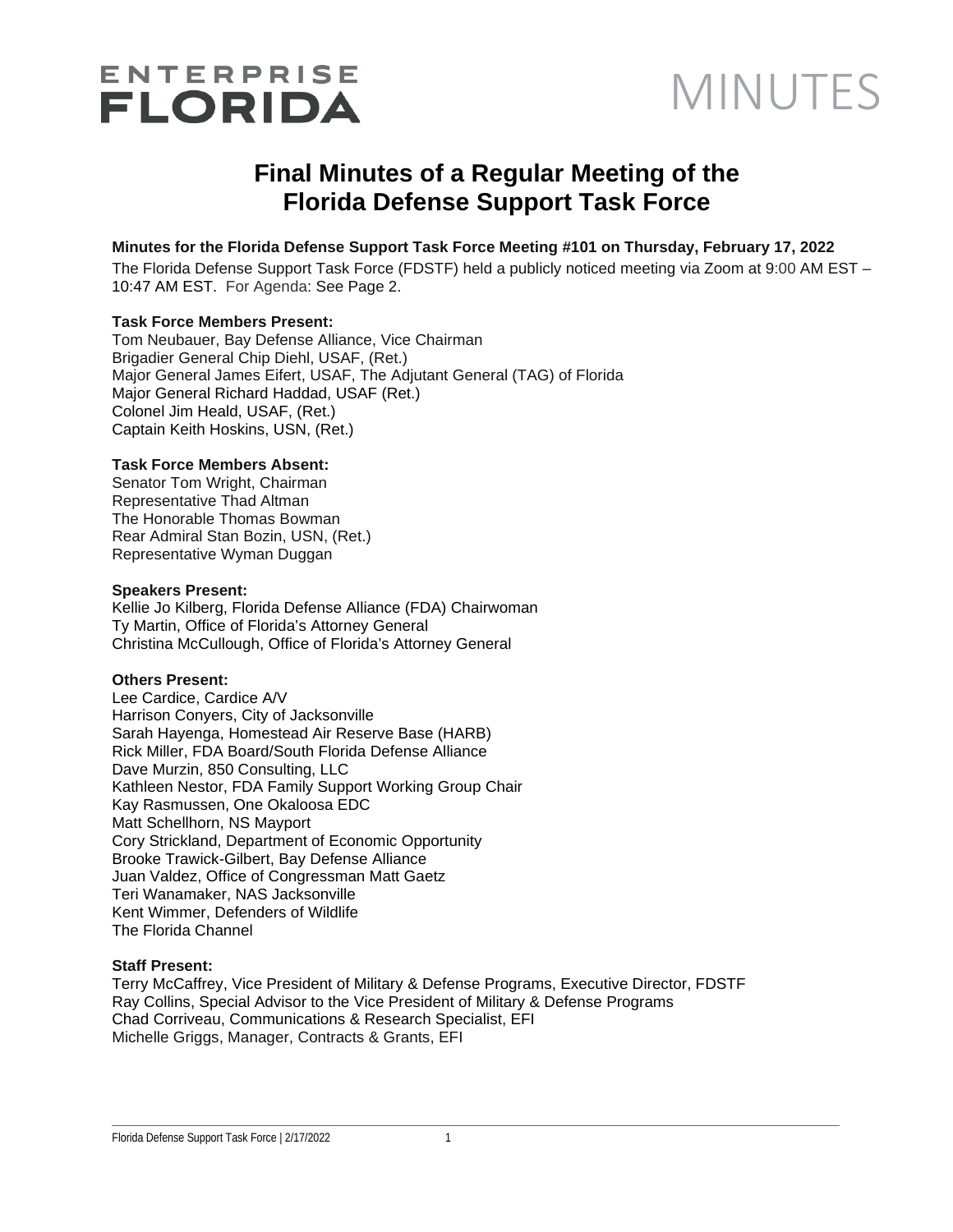

## **Florida Defense Support Task Force – Meeting #101 Zoom AGENDA for February 17, 2022**

*Please contact the Military & Defense Team for Zoom Webinar information.*

*KEY:* 

*(I) = Information (D) = Discussion* 

*(A) = Action* 

### **All Times are listed in Eastern Daylight Time (EST)**

| <b>Approval of Minutes</b><br>$\bullet$<br>TF Grants and Contracts Status<br>$\bullet$<br>TF Budget Update<br>$\bullet$ |                                                                                                                                              |                                                          | Chairman $(A)$<br>Michelle Griggs (I)<br>Terry McCaffrey (I)        |
|-------------------------------------------------------------------------------------------------------------------------|----------------------------------------------------------------------------------------------------------------------------------------------|----------------------------------------------------------|---------------------------------------------------------------------|
| TF Member Reports<br>$\bullet$<br>Florida Defense Alliance Update<br>$\bullet$<br>$\bullet$<br>$\bullet$                | Attorney General's Military and Veterans' Assistance Program<br>Florida Ethics & Sunshine Law Review                                         |                                                          | Kellie Jo Kilberg $(I)$<br>Ty Martin $(I) / (D)$<br>Ray Collins (I) |
| Military & Defense Update<br>$\bullet$                                                                                  |                                                                                                                                              |                                                          | Terry McCaffrey (I)                                                 |
|                                                                                                                         |                                                                                                                                              |                                                          |                                                                     |
| Reminder – Upcoming Meeting Dates:                                                                                      |                                                                                                                                              |                                                          |                                                                     |
| Mar 17, 2022<br>May 19, 2022                                                                                            | St. Augustine   St. Francis Barracks<br>Tallahassee   (22-23 Grants) / FDA                                                                   | Apr 21, 2022<br>Jun 2022                                 | Zoom<br><b>NO MEETING</b>                                           |
| Jul 21, 2022<br>Sep 15-16, 2022<br>Nov 17, 2022<br>Jan 19, 2023                                                         | Pensacola   NAS Pensacola<br>Key West   Army Dive School/Truman Annex<br>Cocoa Beach   Cape Canaveral SFS / FDA<br>Avon Park   Avon Park AFR | Aug 18, 2022<br>Oct 20, 2022<br>Dec 2022<br>Feb 16, 2023 | Zoom<br>Zoom<br><b>NO MEETING</b><br>Zoom                           |
| Mar 16, 2023                                                                                                            | Tallahassee   (Session)                                                                                                                      | Apr 20, 2023                                             | Zoom                                                                |

May 18, 2023 Tallahassee | *(Session / 23-24 Grants)* / FDA Jun 2023 **NO MEETING**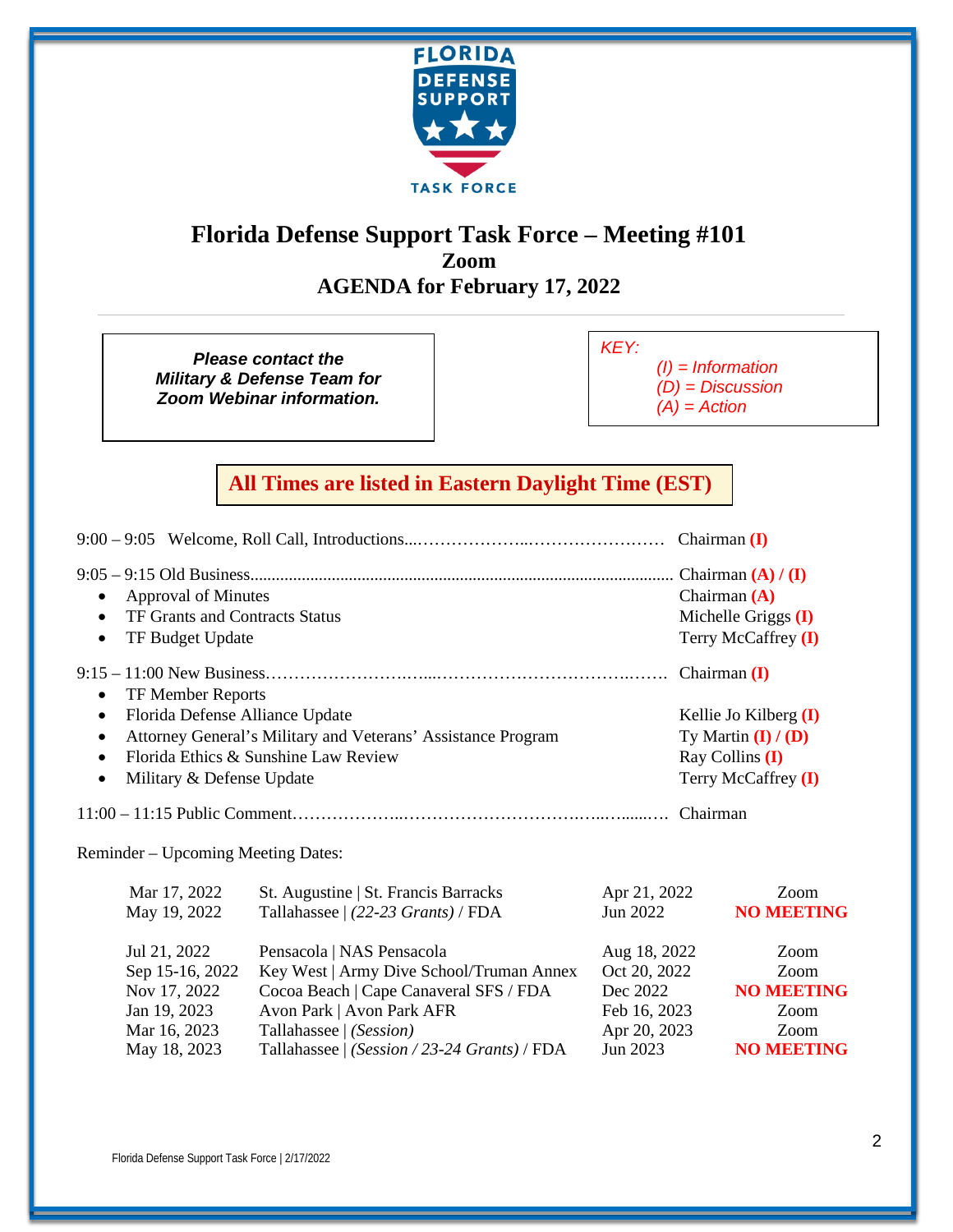**Terry McCaffrey**, Vice President of Military & Defense Programs, Executive Director of the Florida Defense Support Task Force (FDSTF)*, began the meeting at 9:00 AM EDT.* 

I. Agenda Item I: Welcome, Roll Call & Introductions

**Vice Chairman, Mr. Tom Neubauer** welcomed attendees and guests and reminded attendees that the meeting is governed by the Sunshine Law.

II. Agenda Item II: Old Business

#### *Approval of the Minutes*

*A quorum being present, Vice Chairman, Mr. Tom Neubauer asked for any corrections to the January 20, 2022 minutes. Noting none, a motion was made by Major General Richard Haddad to approve the minutes, seconded by Colonel Jim Heald. All were in favor and the January 20, 2022 meeting minutes were approved.* 

*Task Force Grants & Contracts Status*

**Michelle Griggs** provided a brief update on some current TF grants.

Contracts: Contract 21-263, Matrix Design Group for the Economic Impact Study is closed as the final payment has been processed. Both contracts for the Matrix Design Group Resiliency Study and The Roosevelt Group Education deep dive are complete and were fully executed as of February 8th.

Grants: All grantees have submitted their second quarter grant reports at this time and are included in your report.

Grant #20-100, Military Child Education Coalition has requested their final payment and has submitted their final report. This grant will be closed upon submission of their final deliverable reports.

After the printing of the grants report, Clay County has submitted their final report and requested the balance of their grant award for DTF #21-100. This contract is now closed. Clay County's contract for this year's \$500,000 grant award was executed on 2/10/2022.

Grant #21-105, the Northeast Florida Fire Watch Council has requested an extension to April 30, 2022. They currently have a balance of \$11,892.50. They expect to send an invoice requesting their remaining reimbursement within the next two weeks. Also, effective February 15 and under mutual agreement of all 5 of the founding counties for the Northeast Florida Fire Watch Council, fiscal agent responsibilities for The Fire Watch will shift from the City of Jacksonville to St. Johns County. This will allow payments to vendors to be made much more quickly in the future.

At this point staff has received three applications for the FY 2022-2023 grant program:

- City of Jacksonville for \$500,000
- Clay County Development Authority for \$500,000
- Military Child Education Coalition for \$250,000

On February 1st, staff re-opened the grant submission window for Fiscal Year 2022-2023. New applications are due by February 28th. At the March TF meeting Staff will submit all applications for a decision on invitations to present at the May meeting.

Continuing Services Contract & Budget: Staff has recently started working again on the Continuing Services Contract. **Terry McCaffrey** will discuss further as well as the updated Budget.

*A quorum being present, Vice Chairman, Mr. Tom Neubauer asked for a motion to extend DTF #21-105 the Northeast Florida Fire Watch Council grant contract to April 30, 2022. A motion was made by Brigadier General Chip Diehl, seconded by Captain Keith Hoskins. All were in favor and the extension was approved.*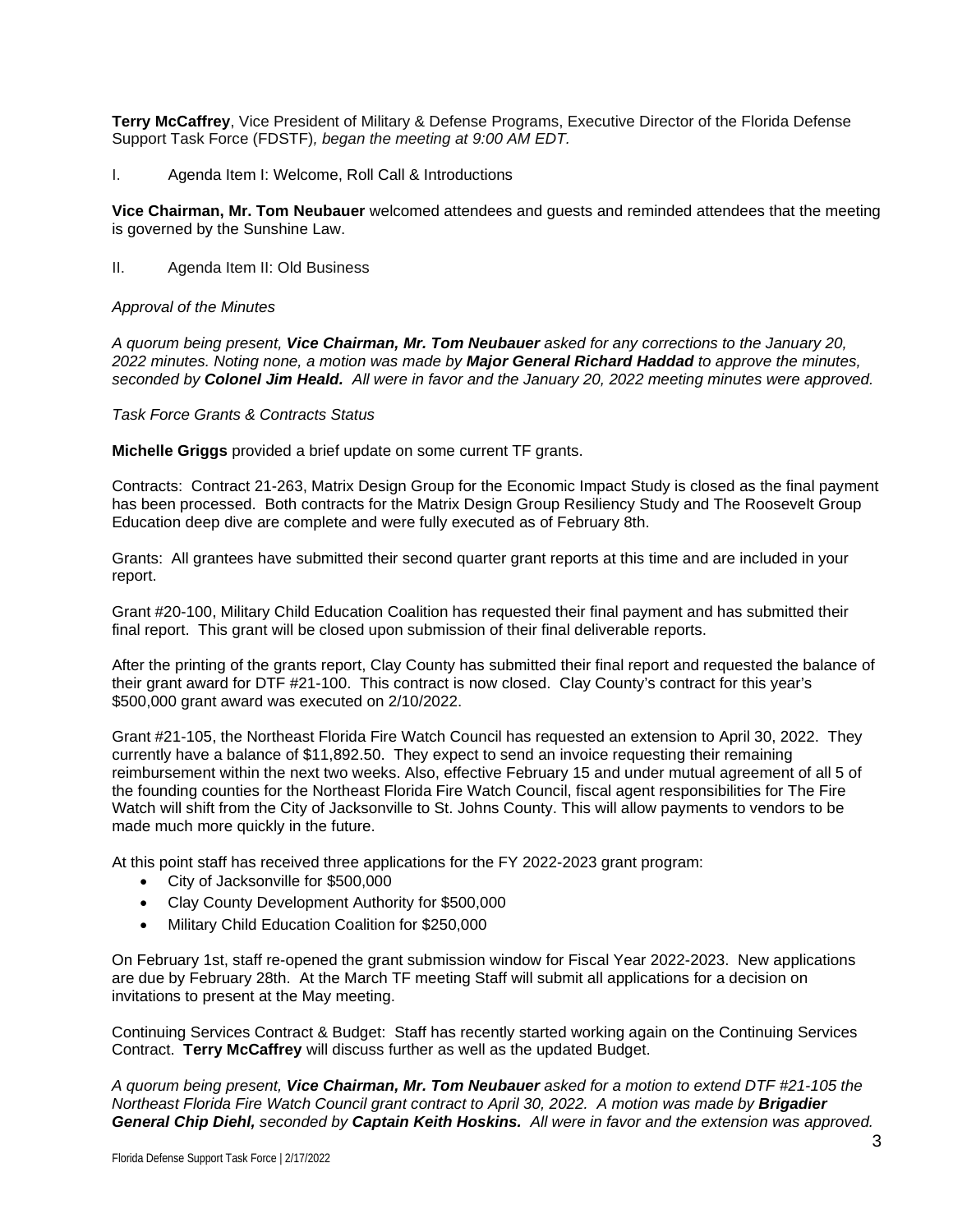#### *Budget Update*

**Terry McCaffrey** discussed that after several layers of review, Staff has received approval to move forward with the Continuing Services Contract. Staff will continue working on this contract with intended execution prior to the end of this fiscal year.

Currently the TF has about \$135,000 remaining unprogrammed in the budget, of which he suggests \$100,000 be applied to the Continuing Services Contract. Staff will release an RFQ in the next few days.

Staff has been working with EFI on upgrades to the M&D website with EFI funding most of the cost. Staff would like to add an information layer to the design which would cost an additional \$3,750, funded by the TF, if the TF approves. This project should be completed in the next few weeks.

The TF members had no objections to spending \$3,750 in TF administrative funds on the website project.

Staff will continue to publish the Economic Impact Study Summary Books and include the information on the website.

**Brigadier General Chip Diehl** added that the books are convenient to hand out as he finds people like to keep them on their desks for easy reference.

#### III. Agenda Item III: New Business

#### *Task Force Member Reports*

**Brigadier General Chip Diehl** discussed that both CENTCOM and SOCOM will have changes of command coming up this spring. Wes Brooks, the State of Florida's new Chief Resiliency Officer, visited MacDill AFB recently having a tour of the base and meeting with base leadership. He believes Dr. Brooks will be visiting most of the bases in the State. Air Force Chief of Staff, General CQ Brown, will visit Tampa next month to drop the puck at a Tampa Bay Lightning game.

**Major General James Eifert** provided the following remarks as a Florida National Guard Update.

MOBILIZATION/DEPLOYMENT UPDATE: The Florida National Guard currently has 1,611 (1,355 Army & 256 Air) Servicemembers representing 13 Organizations deployed globally supporting our nation's National Defense Strategy. Additionally, our mobilization pipeline continues to grow, with 6 Organizations consisting of approximately 75 Servicemembers scheduled for deployment throughout the remainder of this calendar year.

Joint Military Training Group – Ukraine (JMTG-U). In November, the 53rd Infantry Brigade Combat Team composed of 165 Soldiers (160 Florida Guard Personnel) made up of three elements: headquarters staff; mentor and advisor teams and unit support personnel. The 53rd's mission is training, equipping, developing a training center, and doctrinal assistance to the Ukrainian armed forces. As you've probably seen in the news, the 53rd IBCT has been directed to suspend their mission in Ukraine and have relocated to Germany where they are awaiting guidance for their follow-on mission.

Congressional Delegation Engagements. February 1-3, I conducted legislative engagements in Washington, DC with 13 members of Congress focusing on growing the Florida National Guard, establishing the Space National Guard, and leveraging Military Construction funding to build additional readiness centers and support facilities in FL to support our growth. He is also meeting with Congressman Dunn this afternoon at Camp Blanding on the same topics.

He discussed, in depth, the many issues the FLNG is dealing with due to COVID-19 and vaccinations.

**Colonel Jim Heald** reported the following from Eglin AFB and Okaloosa County:

• The DSI 2022 Federal Legislative Point Paper is being finalized for dissemination. Top priorities include: o Permanent sustainment of the MML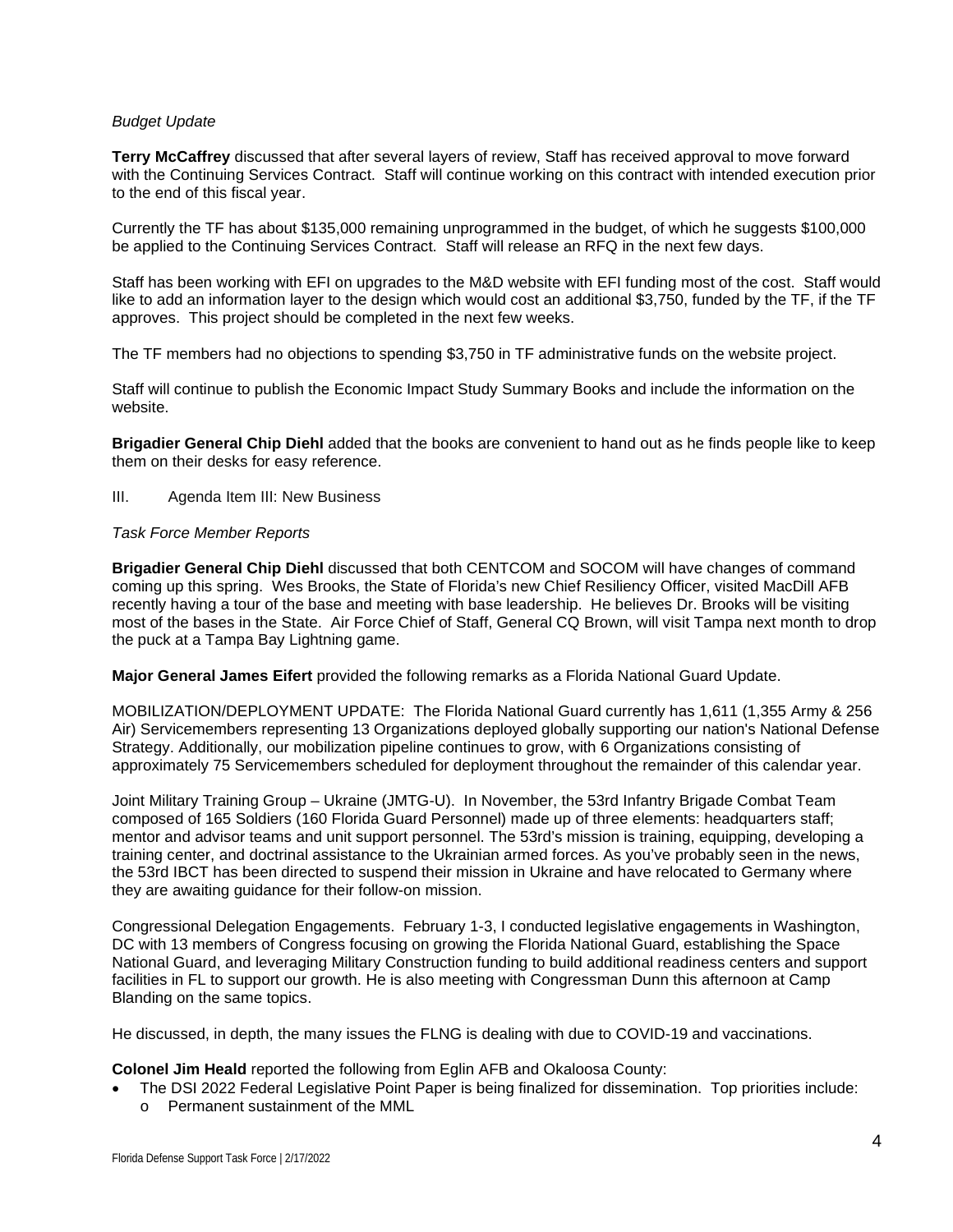- **In partnership with OCEANA, DSI leadership met virtually with Senators Rubio's and Scott's staffs** to advocate for the EGTTR and MML
- o EGTTR-MAX Eastern Gulf Test and Training Range Maximization includes multiple parts needed to
	- GRE Plan continuing request to fund the Gulf Range Enhancement
	- Spectrum Warfare/Electronic Combat Range Assets funding started in FY20 and needs to continue – had great briefing from Col Young the commander of the new 350 Spectrum Warfare Wing
	- Range Support Aircraft (RSA) replacement hoping for Gulfstream 550s (also called C-37) to replace the aging E-9 Widgets at Tyndall AFB. Navy is buying and has already done the engineering to make the C-37s into range support aircraft. USAF is buying 10 C-37s to replace EC-130s in the Compass Call mission. The C-37 would be a great improvement over the aging E-9s since they would not be one of a kind and would provide better public safety (range clearing) and better telemetry relay.
- $\circ$  Eastern Gulf Aquaculture Buffering another example of encroachment that could be accommodated with the proper coordination requirements in their permits
- $\circ$  Childcare Development Center highest priority for  $7<sup>th</sup>$  Special Forces Group (Airborne)
- o NexGen Eglin Language would allow using O&M funds to repair/replace aging infrastructure<br>○ WTIC MILCON Waiting on final passage of Appropriations to see if \$40M in Planning and De
- WTIC MILCON Waiting on final passage of Appropriations to see if \$40M in Planning and Design funds were included
- DSI leadership met with The Roosevelt Group to discuss the Eglin Test and Training Complex and EGTTR capabilities, capacities and needs
- One Okaloosa EDC has engaged Kennetic Productions to compose a targeted Team Eglin and EGGTR informational video. Some B Roll interview footage from last year was utilized and the product is nearing completion. The goal is to achieve expanded outreach focused on the EGTTR buffering and sustainment needs. Funds came from last year's DRG grant and the videos from the FDA/FDSTF video project
- Previously reported that the community and military participated in a virtual meeting in January. The next step following the SAF/IE facilitated P4 brainstorming sessions on January 12, is for an out brief with BGen Cain and Col Schermerhorn. After their review and guidance, execution will engage for new and refreshed work groups.
- The Gulf Coast's leading one-day technology, engineering, and manufacturing expo, the TeCMEN Industry Day is scheduled for 26Apr22. Col Meeks, Commander AFRL Munitions Directorate will be the Keynote speaker.
- General Arnie Bunch, the Commander of Air Force Materiel Command, will be at Eglin the end of February. Planning is underway to have a community luncheon with him.
- We are still monitoring the rumored reduction in FY23 Air Force Test and Evaluation funding and investment. The DoD Test Resource Management Center (TRMC) had previously indicated that if funding is not restored in the President's Budget Request, TRMC would be forced to de-certify the AF budget.

**Vice Chairman, Mr. Tom Neubauer** briefed that at NSA Panama City the next generation landing craft, Ship to Shore Connector (SSC), Landing Craft, Air Cushion (LCAC), successfully completed well deck interoperability testing with USS Carter Hall and demonstrated the craft are another step closer to fleet integration. The test event, a collaboration between, PEO Ships, USS Carter Hall, Naval Surface Warfare Center Panama City Division and other stakeholders, was the culmination of months of preparation. The testing also has historical significance, as Panama City is the location of the Navy's Air Cushion Vehicle Center of Excellence with the first-ever well deck operations occurring off Panama City in 1985 between legacy LCAC 01 and USS Whidbey Island.

Bay County is working with their local Economic Development Alliance and all of its partners to analyze the workforce problem, to find the current and future needs of the local industries to develop a means of recruiting workforce into the area, as well as deal with the workforce housing issue. Every six months their community reports to the Air Force, Navy and Coast Guard information on the housing pipeline to see what what's coming up over the next three-to-five years, the recovery of hospitals and schools from Hurricane Michael as well as quality-of-life factors. Workforce is becoming an issue they're trying to solve as it affects many other communities across the state.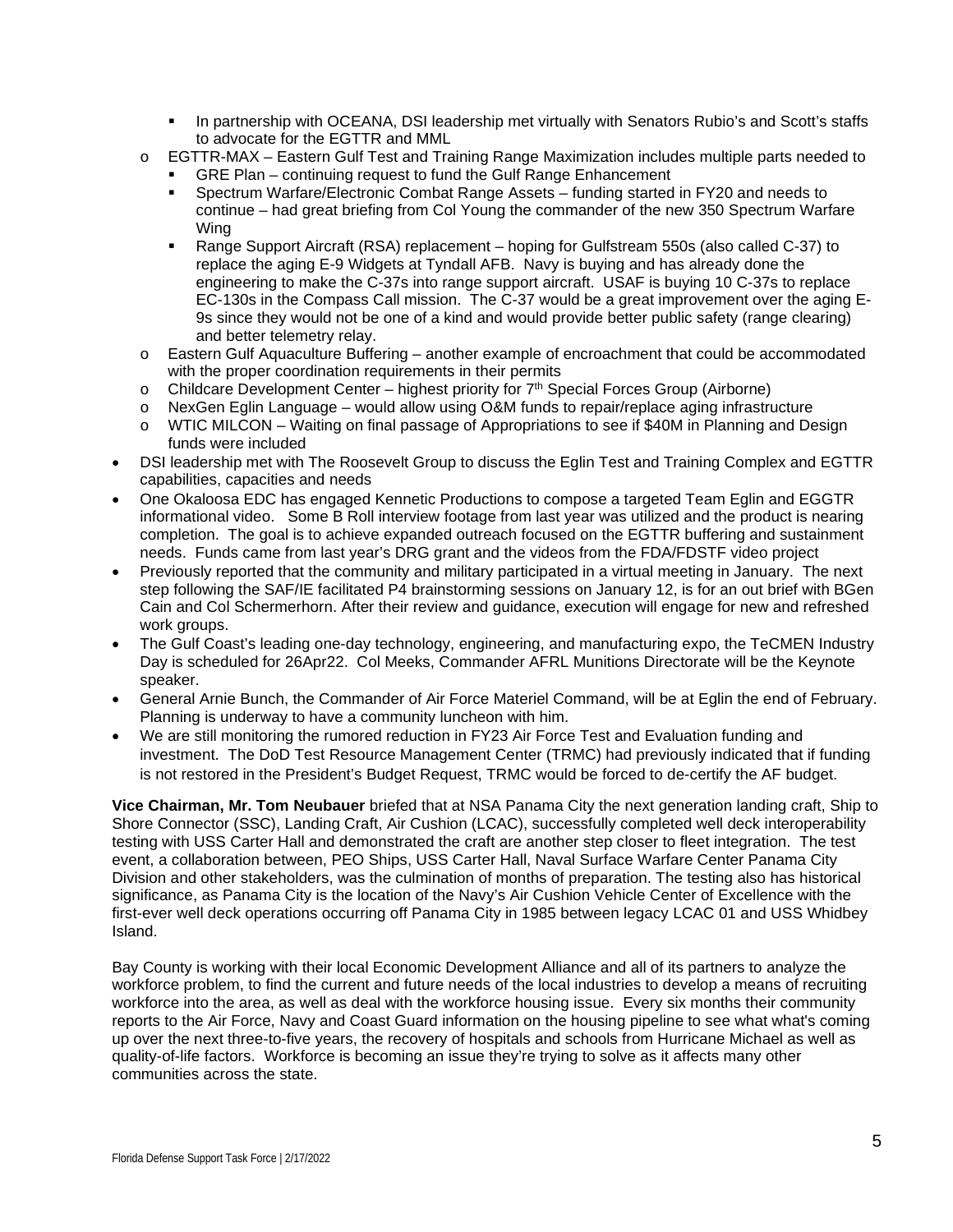The current Continuing Resolution (CR) expires tomorrow. There's a follow-on CR that will go through March 12<sup>th</sup> with optimism it includes a framework started for the 2023 bill. A critical issue is that all new programs will most likely see a two-year delay if this second CR doesn't result in a budget very quickly. There are 56 MILCON projects under the CR that cannot be funded because they're attached to new missions, which cannot be funded. They're concerned about the Research, Development, Test and Evaluation (RDT&E) at Eglin AFB it's critical that RDT&E has fallen far behind, particularly with 12 new missiles and hypersonic weapons that are on the board ready to be tested that cannot be without this new funding. He encourages everyone to lean heavily on their CODEL to make sure that the next two weeks are the end of the CR season for Congress.

#### *Florida Defense Alliance (FDA) Update*

**Kellie Jo Kilberg,** FDA Chairwoman, reported on items of discussion from Tuesday's FDA meeting.

Matrix Design Group presented on the most recent Economic Impact Study. Having our members armed with information is very helpful as our communities go out and talk to their elected officials their community leaders on the importance of the military missions and the installations in their communities. Matrix also demonstrated their Defense Contractors Engagement Program website which is another great tool for local communities, particularly economic development organizations.

The Family Support Working Group discussed the Purple Star School Program, which is still in the rulemaking stage and hoping to be voted on in March. The Interstate Military Child Compact legislation renewal is moving through committees at this moment as well as the Licensed Professional Counselors compact and the Psychological Interjurisdictional compact. These compacts are the only ones making it through this Session. They will continue to work on the others next year.

The Mission Sustainment Working Group is moving forward with the engagement and information plan for the Florida Range Complex.

Avon Park Air Force Range is facing another encroachment issue as the county is proposing an area for permanent residence mobile homes. County staff has recommended denial of this proposal but the FDA will be keeping close watch on this situation.

As they start making plans for the May FDA meeting and beginning plans for the ADC regional meeting in September it's important to reach out to elected officials, county staffs and get them more engaged to understand what encroachment is, what it means and the important role that they play.

#### *Attorney General's Military & Veterans Assistance Program*

**Ty Martin and Christina McCullough,** Office of the Florida Attorney General, presented their Military and Veterans Assistance Program (MVAP).

Florida's Consumer Protection Statute: To protect the consuming public and legitimate business enterprises from those who engage in unfair methods of competition, or unconscionable, deceptive, or unfair acts or practices in the conduct of any trade or commerce. Florida Statutes § 501.202(2) (2021).

Topics of discussion were:

- Why Florida Needs the MVAP
- Outreach and Education
- How to File an MVAP Complaint
- Lifecycle of a Complaint
- Types of Complaints
- Limited Jurisdiction
- MVAP Partnerships
- Enforcement
- Enhanced Penalties for Military Victims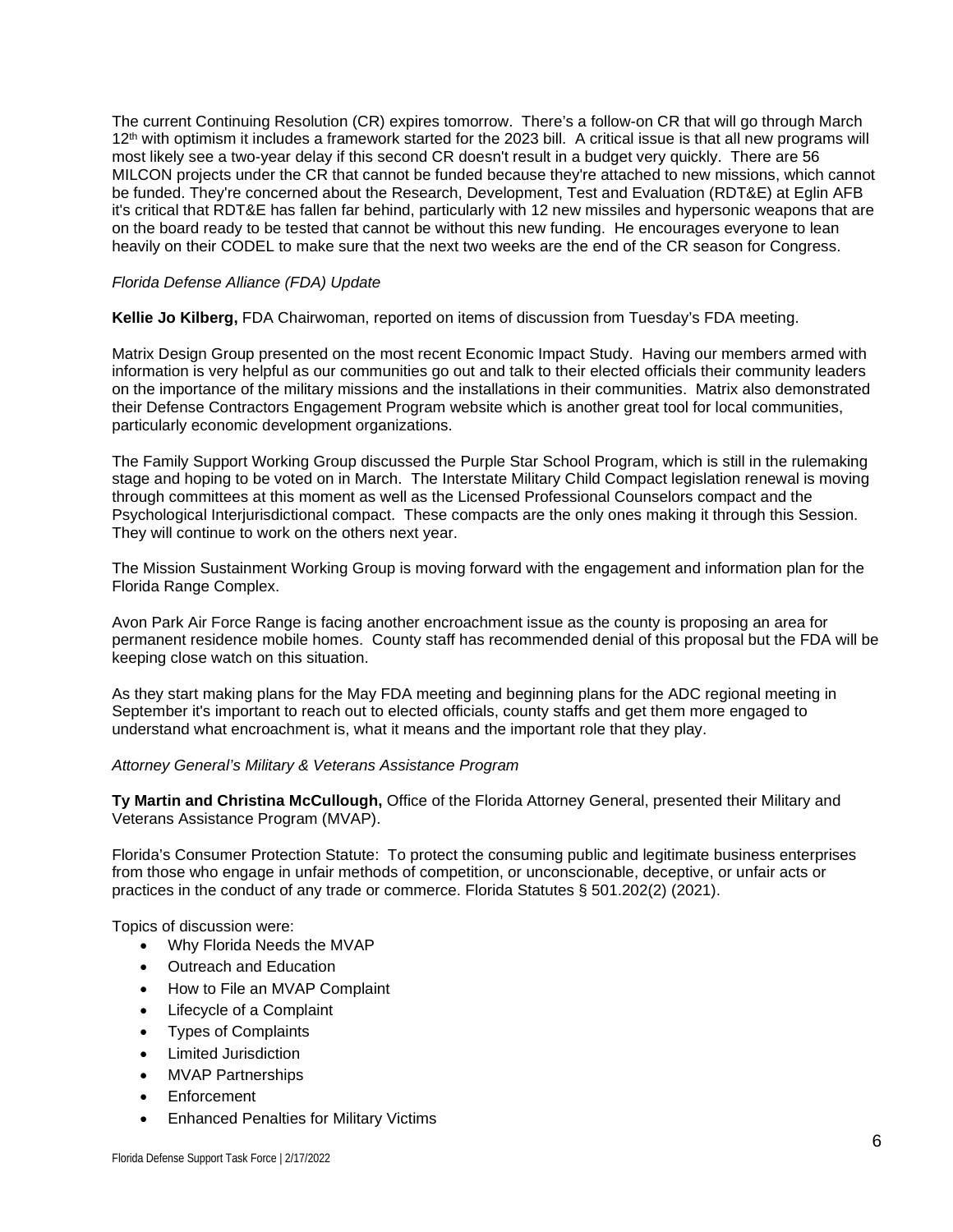- Significant Recent Resolutions
- How You Can Collaborate
- Military Consumer Protection Resource Guide
- Contact Information

The full presentation can be found here: [https://www.enterpriseflorida.com/wp-content/uploads/FDSTF-](https://www.enterpriseflorida.com/wp-content/uploads/FDSTF-Presentations-2022.pdf)[Presentations-2022.pdf](https://www.enterpriseflorida.com/wp-content/uploads/FDSTF-Presentations-2022.pdf) 

#### *Florida Ethics & Sunshine Law Review*

**Ray Collins** presented the annual review of Florida's Sunshine, Public Records and Ethics Laws.

Topics of discussion were:

- Florida Statute 288.987, Florida Defense Support Task Force
- Florida Defense Support Task Force statutory requirements
- Task Force assignments to EFI
- Public Records:
	- o Definition, Examples and Exemptions
	- o Exemptions Specific to FDSTF
	- o Who can Request?
	- o How Long to Keep
	- o Tips
	- Sunshine Law
		- o Requirements
		- o Definition & Rules
		- o Exemptions
- Ethics & Transparency
	- o Definition & Rules
	- o Voting Rules & Conflicts
- Ethics & Transparency Specific to FDSTF Members

The full presentation can be found here: [https://www.enterpriseflorida.com/wp-content/uploads/FDSTF-](https://www.enterpriseflorida.com/wp-content/uploads/FDSTF-Presentations-2022.pdf)[Presentations-2022.pdf](https://www.enterpriseflorida.com/wp-content/uploads/FDSTF-Presentations-2022.pdf) 

#### *Military & Defense Update*

**Terry McCaffrey** discussed that Staff is working on the following:

Staff has had kickoff meetings with both Matrix Design Group for the Resiliency contract and The Roosevelt Group for the Education contract and both of those projects are moving forward.

The next TF meeting is on March 17<sup>th</sup> in St. Augustine. We plan to tour the historic Florida National Guard Headquarters building, as well stay in the historic part of the oldest city in the country. Please let Michelle know if you plan on attending the March meeting.

Upcoming events in which Staff will be participating:

- AFA Air Warfare Symposium, Orlando's Rosen Shingle Creek, March 2-4
- ADC Annual National Summit, Washington, DC, March 7-9
- 80th Doolittle Raider Goblet Turning, Fort Walton Beach, April 15-18
- Veterans Florida Expo, Orlando, June 17-18, will provide more information soon
- ADC Regional Summit Florida is developing a regional program targeting September 2022 in Fort Walton Beach with a Resilience Funding Program theme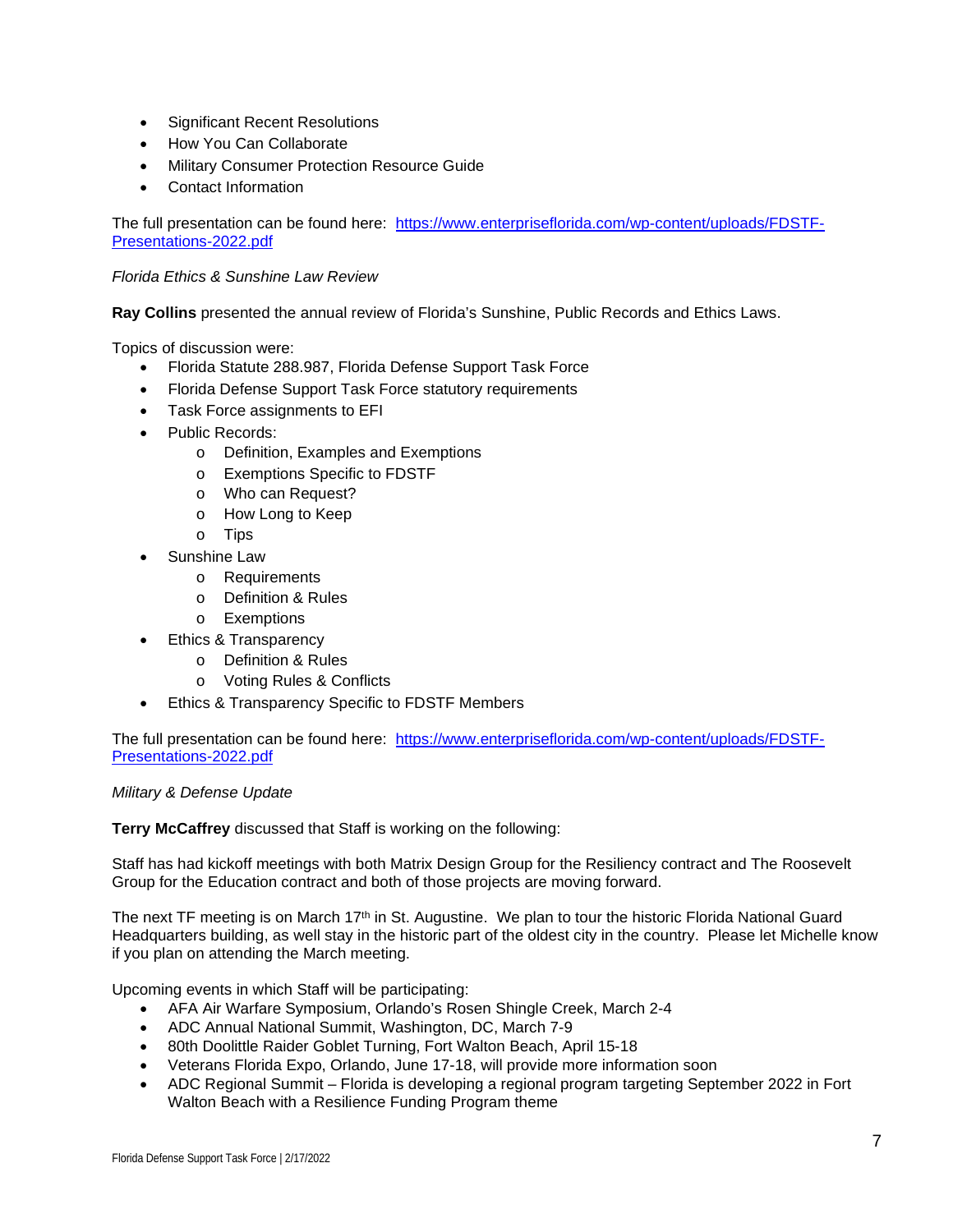As of February 14<sup>th</sup> there are 66 bills that support military members:

- SB 2500 Defense funding:
	- o FDSTF \$2 million
	- o DIG \$1.6 million
	- o DRG \$800,000

SB 430 / HB 153 – Interstate Compact on Education Opportunity of Military Children, extends repeal of this important compact. Is through committee and on the floor for approval.

SB 1370 / HB 0953 - Psychological Interjurisdictional Compact is waiting to go into committee on the Senate; moving in the House (has passed two committees).

SB 358 / HB 590 - Licensed Professional Counselors Compact has passed one committee in the Senate: next to Approvals. Passed two committees in the House and is moving to final Approval.

SB 438 / HB 465 – US Space Force, includes space in definition of uniformed services. Is on its second reading on both the Senate and House floor.

EFI is funding a company-wide website upgrade, including the M&D site. A map will be added to incorporate information such as economic impact data and the defense videos created last year.

Northwest Florida has just been notified that they have been designated a new Sentinel Landscape. This was a huge team effort led by **Kent Wimmer** of the Defenders of Wildlife. **Ray Collins** will have more from Kent in the public comments.

#### IV. Agenda Item IV: Public Comment

**Kent Wimmer**, Defenders of Wildlife: I am thrilled to announce that on February 15, 2022, The Sentinel Landscapes Partnership, comprised of the U.S. Department of Agriculture, Department of Defense and Department of Interior, announced three new areas are designated as sentinel landscapes: the Northwest Florida Sentinel Landscape, the Camp Bullis Sentinel Landscape in Texas Sentinel Landscape and the Southern Indiana Sentinel Landscape. 

The Northwest Florida Sentinel Landscape Partnership, representing over four dozen federal, state, and regional agencies as well as non-governmental organizations in the region including the FDSTF, is working to ensure natural and working lands thrive alongside the region's military installations and ranges. The NWFSL designation will help our partners collaborate and attract federal, state and private funding to keep working lands working to protect military missions of six major military installations and to conserve habitat for sensitive wildlife species. As the nonprofit coordinator for the Northwest Florida Sentinel Landscape, Defenders of Wildlife will be working with our agency and organizational partners, including the FDSTF and the FDA and its members, to identify and implement collaborative projects to achieve our mutual objectives.

The Northwest Florida Sentinel Landscape is one of the largest in the country and the second designated landscape in Florida, joining central Florida's Avon Park Air Force Range. Reinforcing Florida's strategic importance to our national defense and its strong support for the military, Florida is the first state to host multiple sentinel landscapes. To ensure effective coordination between these two sentinel landscapes and their diverse partners, 25 parties representing federal and state agencies and non-governmental organizations signed a Florida Sentinel Landscapes Memorandum of Understanding (MOU) on January 21, 2022. This MOU establishes a statewide framework to strengthen collaboration and streamline activities that connect private landowners around military installations with voluntary government and private assistance programs. Unfortunately, the proposed Northeast Florida Sentinel Landscape was not selected this cycle, but we will continue to engage with and support our partners in Northeast Florida as they consider pursuing designation again.

This milestone would not have been possible without the personal and organizational contributions and commitments of the Partnership. I would like to thank Ray Collins and the members of the Florida Defense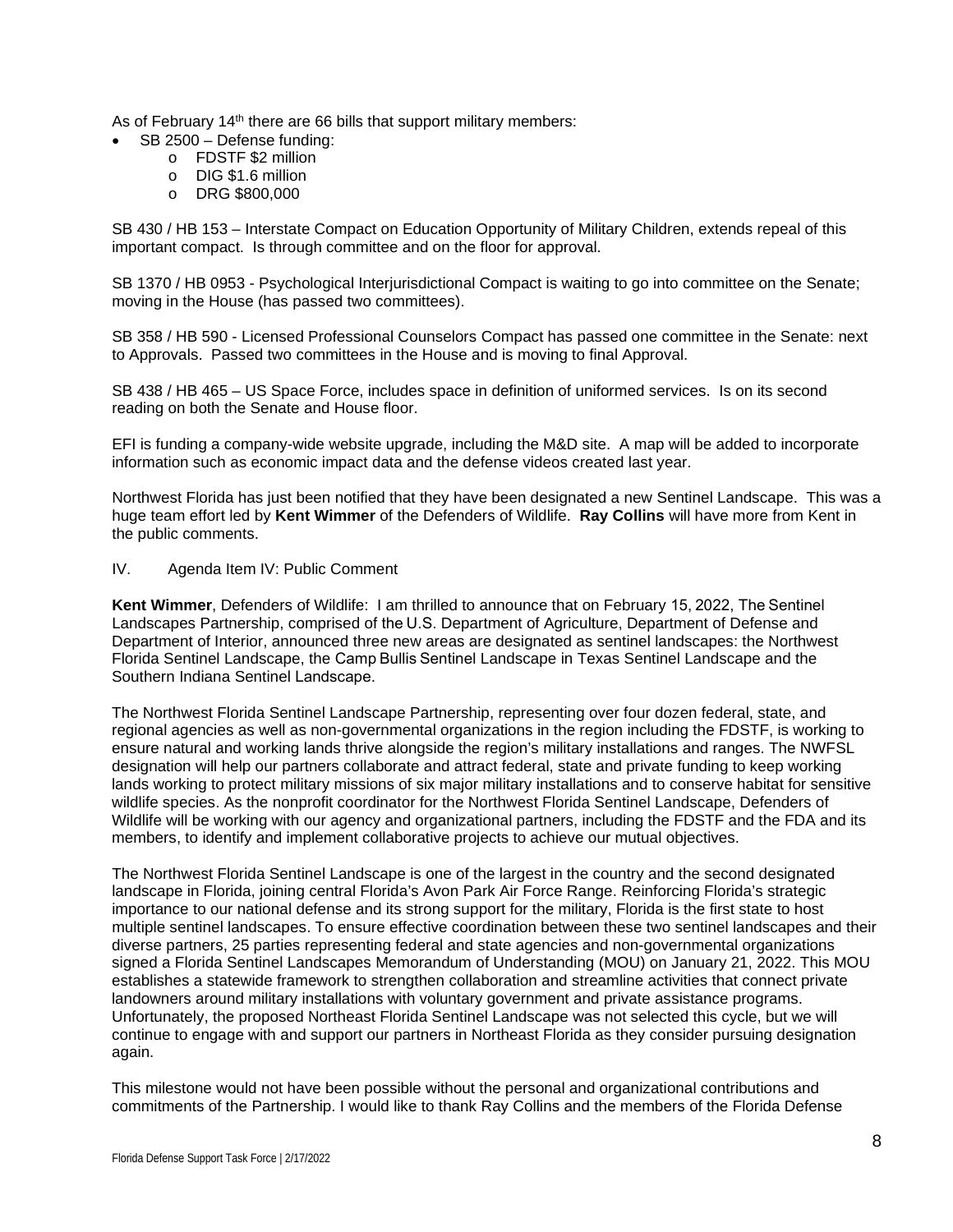Support Task Force and the Florida Defense Alliance for your strong support, especially over the past year as we successfully achieved designation as a sentinel landscape and executed the Sentinel Landscapes in Florida Memorandum of Understating.

Thank you again for your partnership and support as we work together to protect base missions, working lands and wildlife habitat in Northwest Florida and across Florida.

**Vice Chairman, Mr. Tom Neubauer** reminded the TF that the next meeting will be in-person, Thursday, March 17, 2022 at the Hilton St. Augustine Historic Bayfront in St. Augustine, Florida.

*A quorum being present, Vice Chairman, Mr. Tom Neubauer asked for a motion to adjourn FDSTF Meeting #101. A motion was made by Major General Richard Haddad, seconded by Colonel Jim Heald, all were in favor and the meeting is adjourned.*

The meeting was adjourned at 10:47 AM EDT.

This meeting was recorded by The Florida Channel and can be found here: <https://thefloridachannel.org/videos/2-17-22-florida-defense-support-task-force/>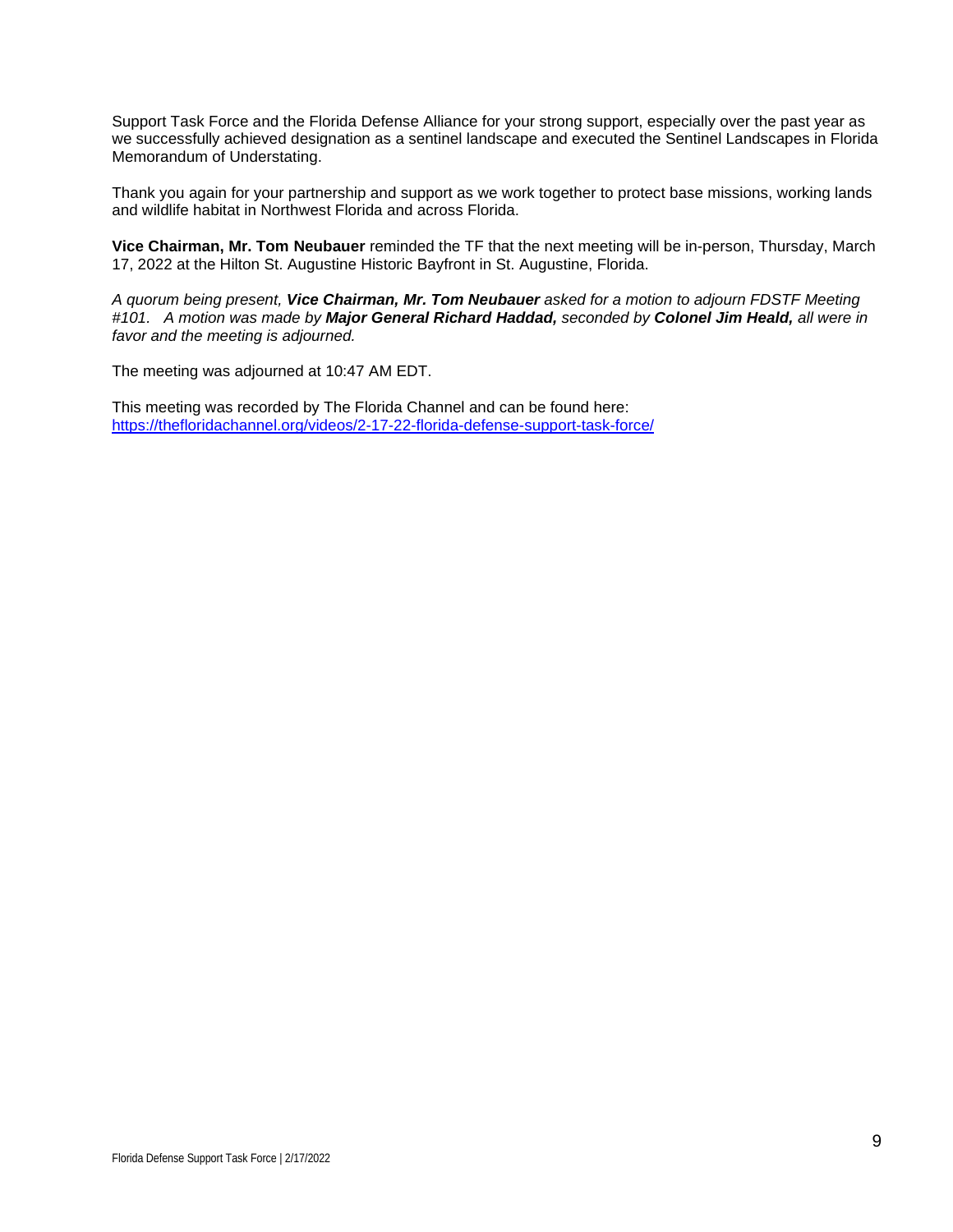# ENTERPRISE<br>FLORIDA MINUTES

## **Final Minutes of a Regular Meeting of the Florida Defense Support Task Force**

#### **Minutes for the Florida Defense Support Task Force Meeting #102 on Thursday, March 17, 2022**

The Florida Defense Support Task Force (FDSTF) held a publicly noticed meeting at the Hilton St. Augustine Historic Bayfront, at 9:00 AM EDT – 10:29 AM EDT. For Agenda: See Page 3.

#### **Task Force Members Present:**

Senator Tom Wright, Chairman Tom Neubauer, Bay Defense Alliance, Vice Chairman Rear Admiral Stan Bozin, USN, (Ret) Brigadier General Chip Diehl, USAF, (Ret) Major General Richard Haddad, USAF, (Ret) Colonel Jim Heald, USAF, (Ret)

#### **Task Force Members Present via ZOOM:**

Representative Thad Altman The Honorable Thomas Bowman Captain Keith Hoskins, USN, (Ret)

#### **Task Force Members Absent:**

Major General James Eifert, USAF, The Adjutant General (TAG) of Florida Representative Wyman Duggan

#### **Speakers Present:**

Rick Miller, Vice Chair, Florida Defense Alliance (FDA) Brigadier General Michael Valle, Assistant Adjutant General, Florida National Guard (FLNG)

#### **Others Present in Person:**

Harrison Conyers, City of Jacksonville Dave Dahl, Navy Region Southeast LTC Jason Hunt, FLNG Matt Schellhorn, NS Mayport/NAS Jacksonville

#### **Others Present via ZOOM:**

Josh Gabel, Office of Senator Marco Rubio Debi Graham, Greater Pensacola Chamber Sarah Hayenga, Homestead Air Reserve Base Kellie Jo Kilberg, Florida Defense Alliance (FDA) Chair Ty Martin, Florida Attorney General's Office Dave Murzin, 850 Consulting Group, LLC Kay Rasmussen, One Okaloosa EDC Cory Strickland, Department of Economic Opportunity (DEO) Kristi Turner, Department of Economic Opportunity (DEO)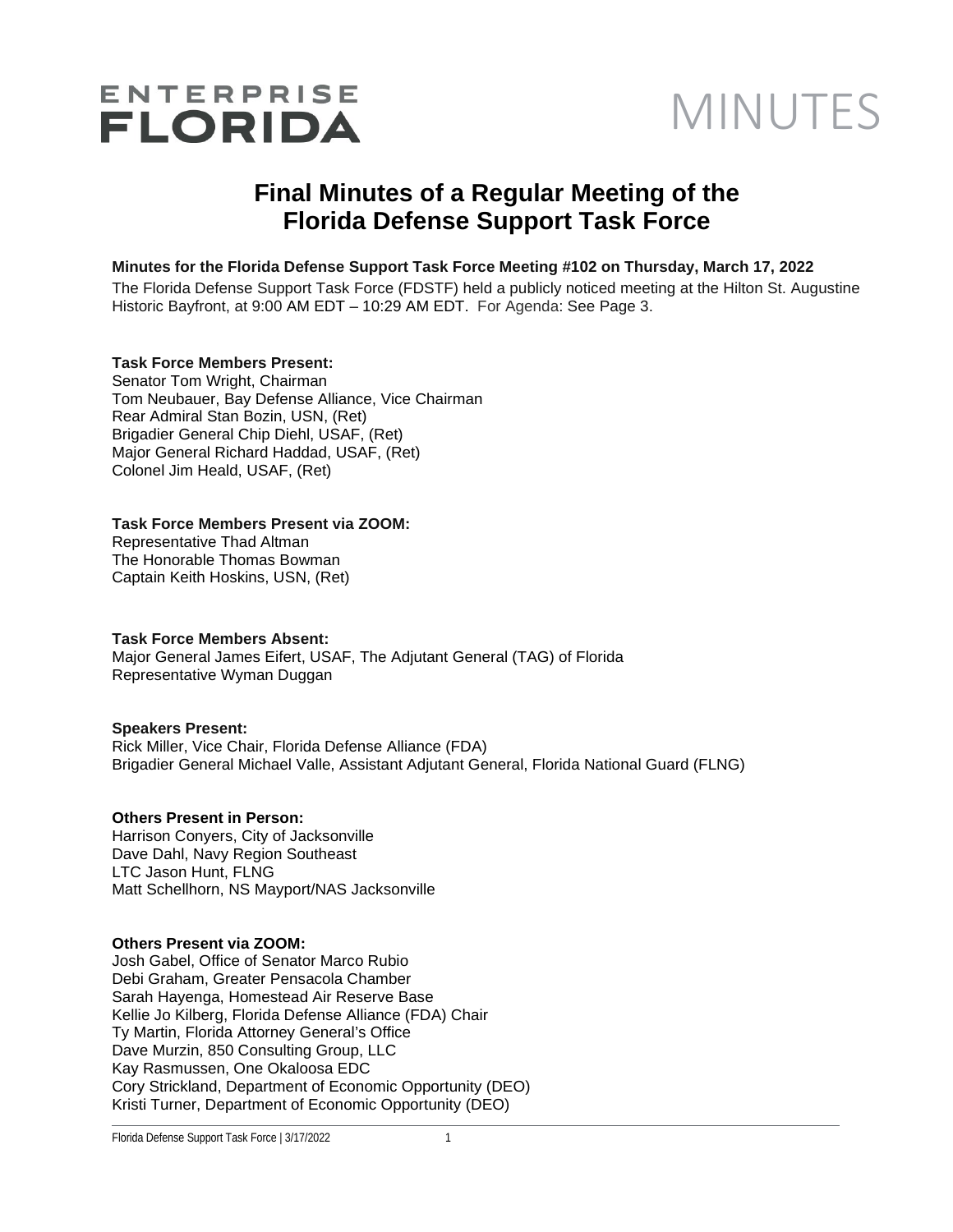Chris Weller, Department of Economic Opportunity (DEO) Roger Williams, FLNG Kent Wimmer, Defenders of Wildlife

#### **Staff Present:**

Terry McCaffrey, Vice President of Military & Defense Programs, Executive Director, FDSTF Ray Collins, Special Advisor to the Vice President of Military & Defense Programs Chad Corriveau, Communications and Research Assistant, EFI (Zoom) Michelle Griggs, Executive Assistant/Grants & Contracts Manager, EFI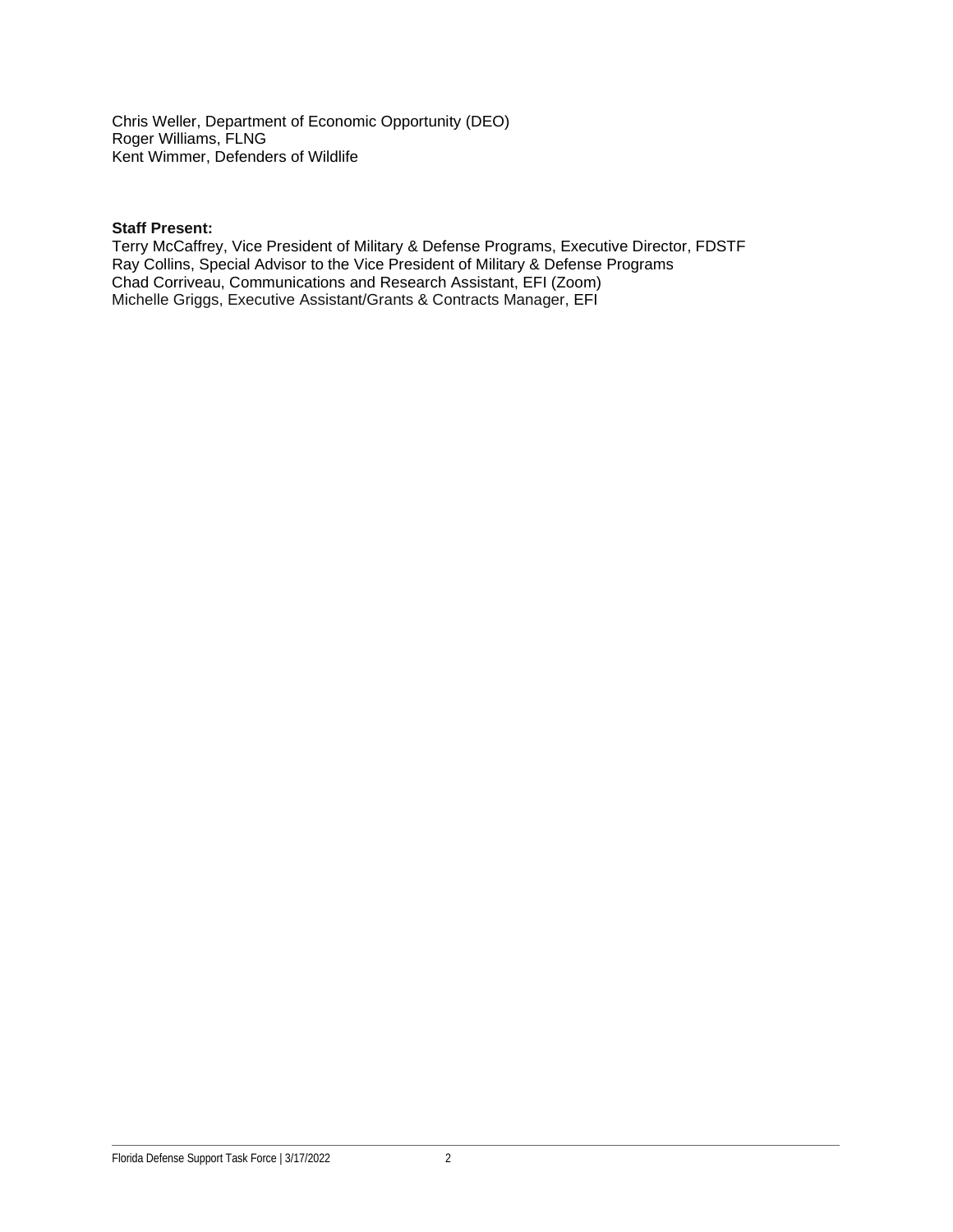

## **Florida Defense Support Task Force – Meeting #102 Hilton St. Augustine Historic Bayfront 32 Avenida Menendez, St. Augustine, FL 32084 AGENDA for March 17, 2022**



## **All Times are listed in Eastern Daylight Time (EDT)**

| Local Defense Community Welcome              |                                              |              | Maj. Gen James Eifert $(I)$ |  |
|----------------------------------------------|----------------------------------------------|--------------|-----------------------------|--|
|                                              |                                              |              |                             |  |
|                                              |                                              |              |                             |  |
| <b>Approval of Minutes</b>                   |                                              |              | Chairman $(A)$              |  |
| TF Grants and Contracts Status               |                                              |              | Michelle Griggs (I)         |  |
|                                              |                                              |              |                             |  |
| TF Member Reports<br>$\bullet$               |                                              |              |                             |  |
| Florida Defense Alliance Update<br>$\bullet$ |                                              |              | Kellie Jo Kilberg $(I)$     |  |
| <b>Florida National Guard</b><br>$\bullet$   |                                              |              | Maj. Gen. James Eifert (I)  |  |
| Military & Defense Update<br>$\bullet$       |                                              |              | Terry McCaffrey (I)         |  |
| Chairman                                     |                                              |              |                             |  |
| Reminder – Upcoming Meeting Dates:           |                                              |              |                             |  |
|                                              |                                              | Apr 21, 2022 | Zoom                        |  |
| May 19, 2022                                 | Tallahassee $(22-23 \text{ Grants})$ / FDA   | Jun 2022     | <b>NO MEETING</b>           |  |
| Jul 21, 2022                                 | Pensacola   NAS Pensacola                    | Aug 18, 2022 | Zoom                        |  |
| Sep 15-16, 2022                              | Key West   Army Dive School/Truman Annex     | Oct 20, 2022 | Zoom                        |  |
| Nov 17, 2022                                 | Cocoa Beach   Cape Canaveral SFS / FDA       | Dec 2022     | <b>NO MEETING</b>           |  |
| Jan 19, 2023                                 | Avon Park   Avon Park AFR                    | Feb 16, 2023 | Zoom                        |  |
| Mar 16, 2023                                 | Tallahassee   (Session)                      | Apr 20, 2023 | Zoom                        |  |
| May 18, 2023                                 | Tallahassee   (Session / 23-24 Grants) / FDA | Jun 2023     | <b>NO MEETING</b>           |  |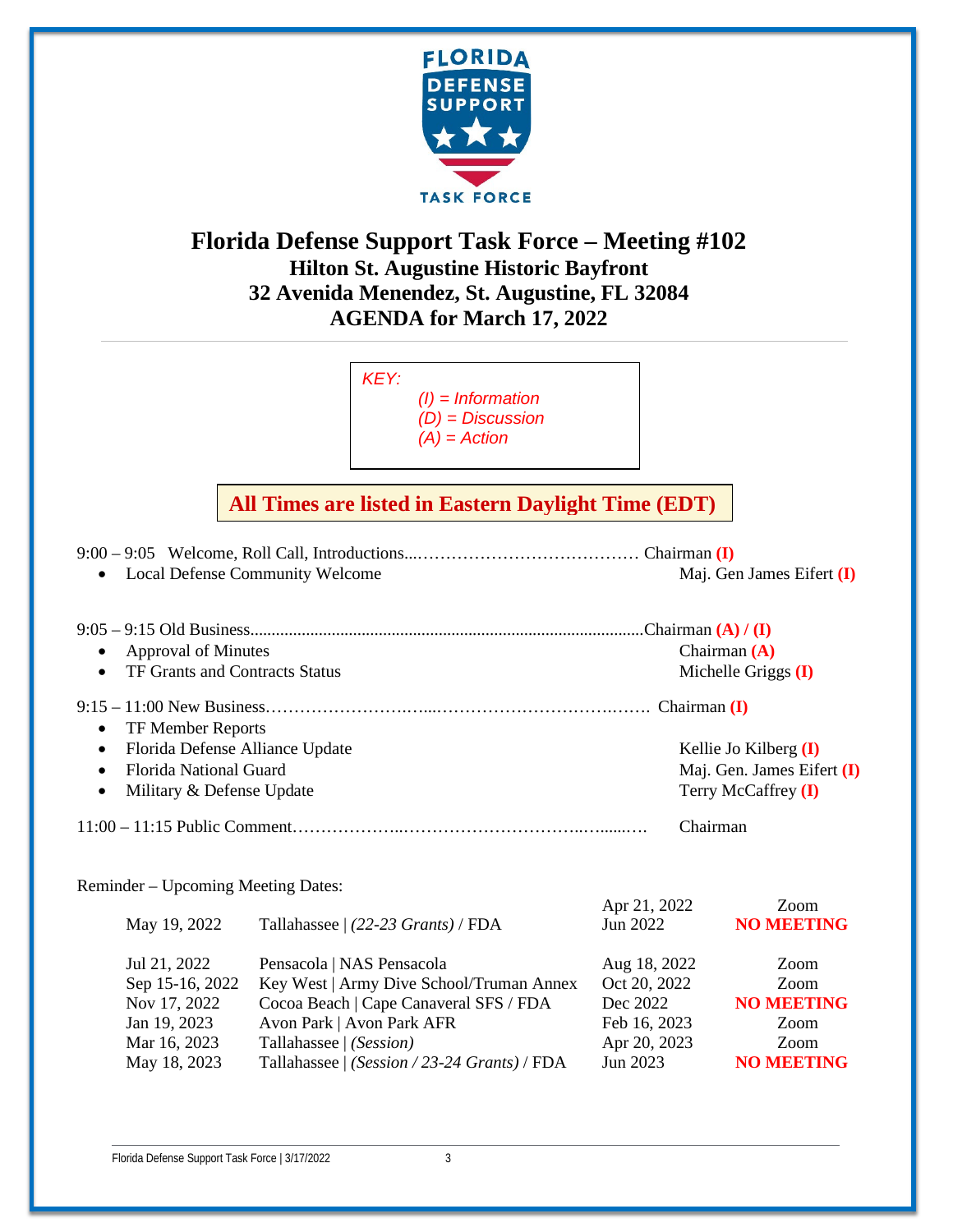#### *Chairman, Senator Tom Wright began the meeting at 9:00 AM EDT.*

I. Agenda Item I: Welcome, Guest Introductions, Pledge of Allegiance

*Chairman, Senator Tom Wright* welcomed attendees and guests and led the TF and audience in the Pledge of Allegiance. He thanked Major General James Eifert for the tour of the FLNG St. Francis Barracks and reminded the TF that the meeting is governed by the Sunshine Law.

**Brigadier General Michael Valle** welcomed the TF and guests to St. Augustine.

II. Agenda Item II: Old Business

#### *Approval of Minutes*

*A quorum being present, Chairman, Senator Tom Wright asked for corrections to the February 17, 2022 TF meeting minutes. Noting none, he asked for a motion to approve the minutes from the February 17, 2022 TF meeting. Colonel Jim Heald made a motion to approve the minutes. The motion was seconded by Major General Richard Haddad, all were in favor and the minutes were approved.*

#### *Task Force Grants and Contracts Status*

**Michelle Griggs** reported on several current TF contracts and grants.

Contracts: The RFQ for the Continuing Services Contract was posted on March 1st. Proposals are due by April 8th. Both the Matrix Design Group and The Roosevelt Group projects are moving forward.

#### Grants:

Grant #14-05, Bay County Economic Development Alliance has notified us that their project is ahead of schedule and will be complete by the end of March.

Grant #21-102, Orlando Economic Partnership, informed us that the project will be completed by March 31. They are awaiting the final invoices, but the reports have been finalized and approved.

At this point staff has received seven applications for the FY 2022-2023 grant program. Staff will be vetting these applications so the TF can announce their selections for presentations at the April meeting.

III. Agenda Item III: New Business

#### *Task Force Member Reports*

**Representative Thad Altman** reported that this week engineers will conduct the final test of the Space Launch System (SLS) rocket, Orion spacecraft, and Exploration Ground Systems before the Artemis I launch at Launch Pad 39B at NASA's Kennedy Space Center in Florida.

Also, the 45<sup>th</sup> Space Wing at Cape Canaveral Space Force Station plans to resume polar launches, which have not happened since the 1950s/1960s. The 45th Space Wing is encouraging the public to watch out for the polar inclination because of its different flight path in the clear zone. The polar launch trajectories differ greatly from a typical flight pattern from the eastern range with rockets flying south, closer to overland, just off the peninsula of Florida. It's an inclination that places satellites into an orbit that loops around the Earth's poles, which are required for satellites to see the whole planet and requires a southern launch trajectory.

**The Honorable Thomas Bowman** reported that he is currently in Washington, DC for a series of meetings, one of which is going to pertain to the AIR Commission (Asset & Infrastructure Review Commission). The names of the Chairman plus seven other members have been publicly identified and have been forwarded to the Senate for review and confirmation. The Honorable Patrick Murphy, former Acting Secretary of the Army, has been identified as the Chairman and his hearing is scheduled for April 5<sup>th</sup>. After that hearing the Senate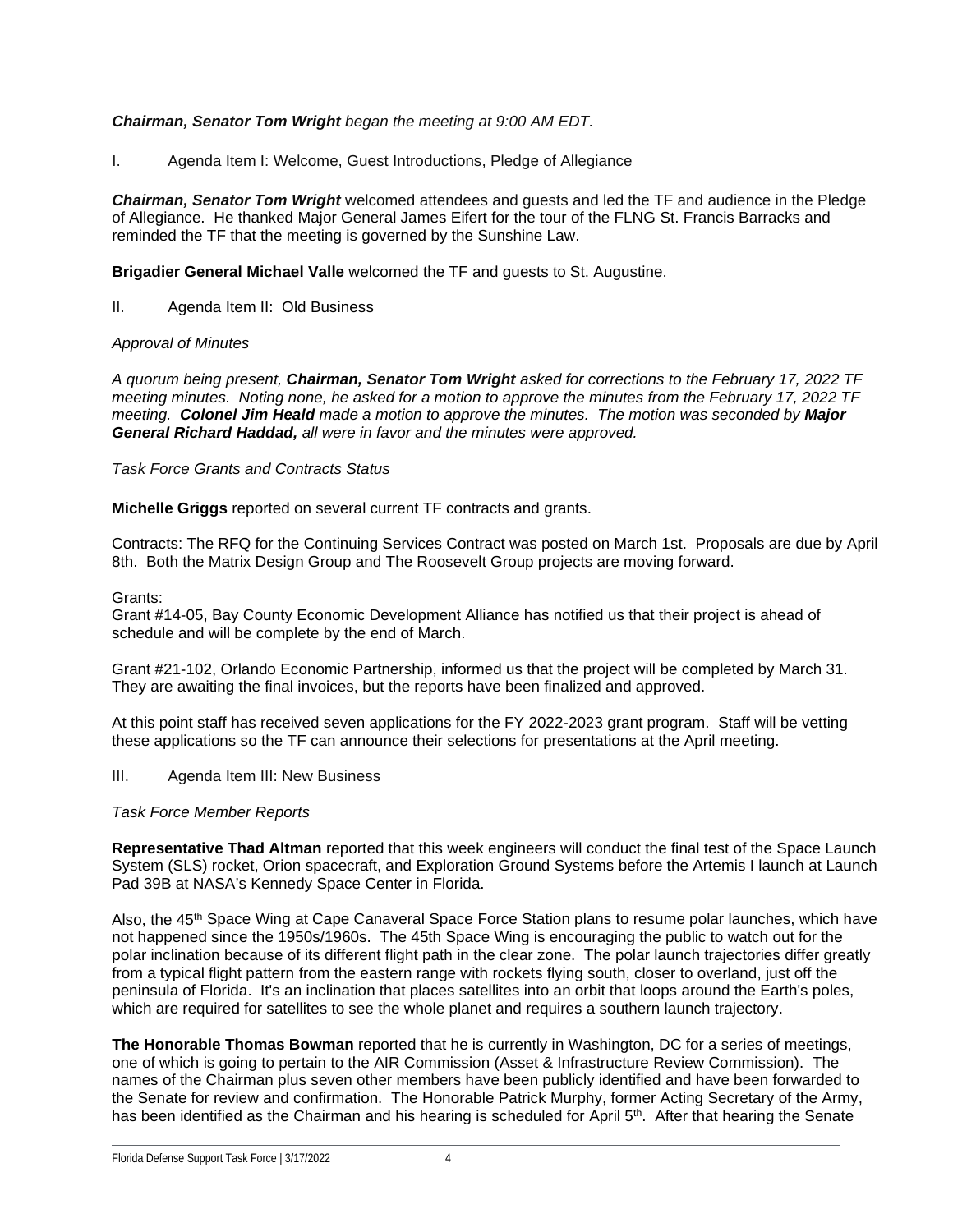leadership will schedule the vote and confirmation of the chairman and other members. The Commission will stand up after the Chairman is confirmed and sworn in.

He believes the AIR Commission will be important as they'll be looking at the total footprint of facilities and healthcare within the VA.

**Rear Admiral Stan Bozin** reported that the North Florida Land Trust and representatives from NAS Jacksonville met to talk about future compatible land purchases for Naval Air Station Jacksonville, Naval Station Mayport and Pinecastle Range. More information to come as that moves forward.

At the end of April \$3,530,400 will be executed for the next 60 acres at Timuquana CC of which \$882,600 will be City Grant funds.

The destroyer USS Mason (DDG-87) is moving its home port from Norfolk to NS Mayport.

Last month naval installations completed Solid Curtain/Citadel Shield. The two exercises, each with a distinct focus, occur sequentially and stress different areas of the Navy's anti-terrorism program to enhance the readiness of Navy security forces to respond to real-world threats.

NAS is in the process of hosting, coordinating and planning for the October 2022 Air Show. We have not had an Air Show since 2018.

FL SB 562, and HB 559 which expedites license applications of military spouses who hold an out-of-state certification, passed both chambers (House and Senate) this week. Proponents hope to curb the unemployment rate among military spouses by providing temporary work licenses to military spouses who hold an out-of-state professional license. It would also, among other provisions, waive Florida's license application fees.

**Brigadier General Chip Diehl** reported that MacDill AFB will have an Air Show on March 26<sup>th</sup> and 27<sup>th</sup> featuring the Blue Angels and a KC-46.

USCENTCOM and USSOCOM will both have changes of command this spring.

Tinker Middle School at MacDill AFB is awaiting federal funding for improvements. The funding passed for the PSMI Program (Public Schools on Military Installations) for schools on DoD bases nationwide in the new federal budget was set at \$516 million, nearly double the previously proposed amount.

**Major General Richard Haddad** reported that recent comments by Lieutenant General Jim Slife, AFSOC Commander: "We are entering a new operating environment, and I think what we're seeing in Eastern Europe right now is a great case study. Having our lives defined by the next rotation to Afghanistan or Syria or whatever - while we will still be involved in that work, that's not the defining thing for the future. How do we pivot around the human capital for this future operating environment? The three lines of effort in AFSOC's strategic plan were about developing our human capital, organizing our human capital and equipping our human capital with concepts and technology. Among the potential next AFSOC commanders, I think we all have a fairly common understanding that we've got to change and this is what the future looks like. I expect that there will be course changes; I would be a little surprised if there was significant course change.

AFSOC hosted its Leadership, Equity, Advocacy and Development (LEAD) Symposium featuring six keynote speakers, including U.S. Air Force Lieutenant General Jim Slife, commander of AFSOC, and U.S. Air Force Chief Master Sergeant of the Air Force JoAnne S. Bass on February 23rd and 24th. The virtual symposium aimed to provide an opportunity for Air Commandos to participate in a virtual professional development event and hear from subject matter experts as well as from the Air Force's most senior leaders.

2022 SOFIC will be held on May 16-19th in Tampa, Florida. This year, through live and virtual sessions, the conference will focus on "Campaigning with Partners for Integrated Deterrence." Visit SOFIC.org for more information or to register for the event.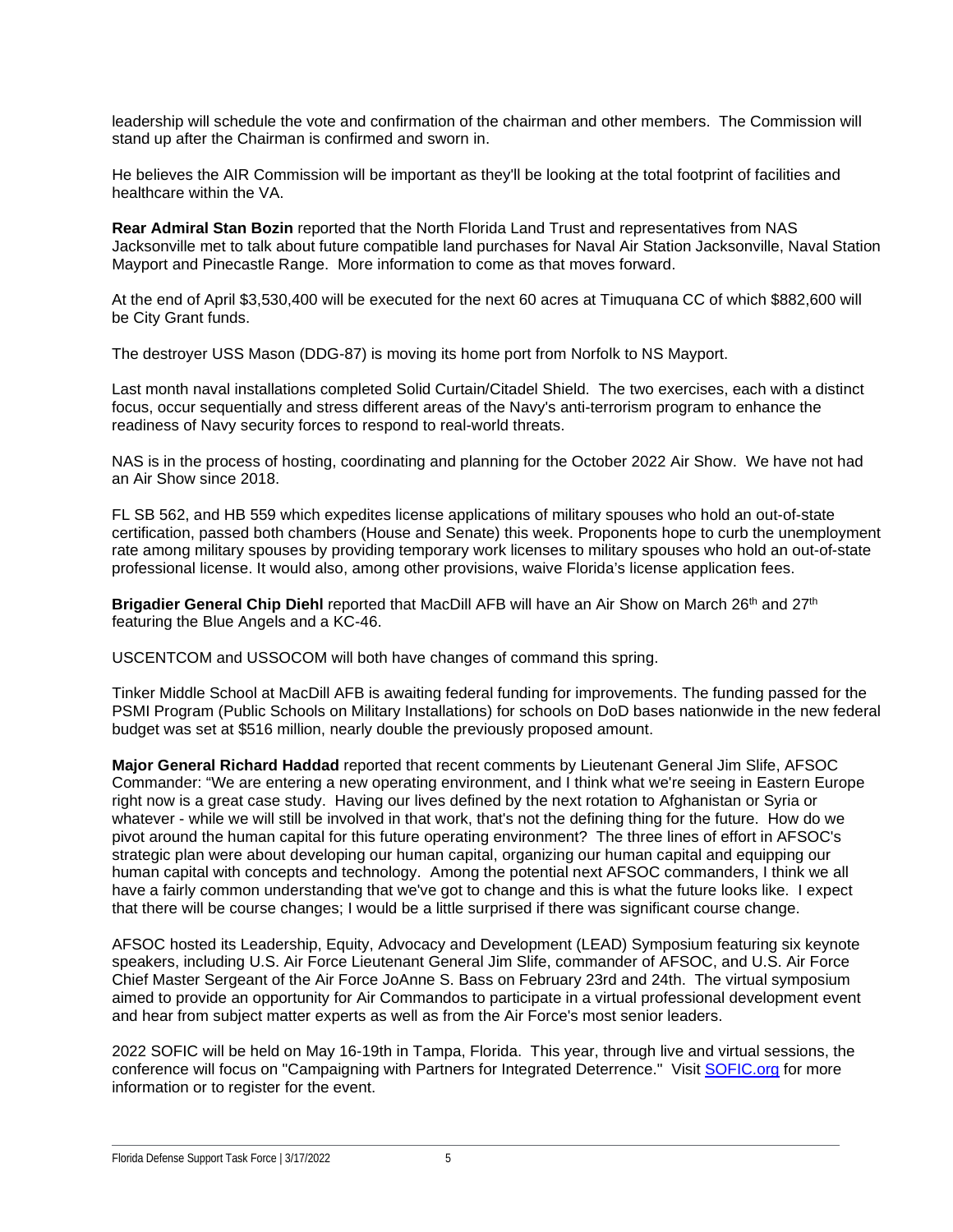10 Special Forces Group - Airborne Green Berets participated in Arctic Circle during Arctic Edge 22 for extreme weather training on February 28th through today. This regularly planned and recurring exercise gives SOF the opportunity to test their tactics and equipment throughout Alaska's intense terrain.

SOCOM Commander General Richard Clarke sat on a virtual panel discussion at the Irregular Warfare Initiative Conference that was held on March 15th, discussing the role of Irregular Warfare today and into the future.

Avon Park Air Force Range (APAFR): As was previously mentioned at the last FDA/FDSTF meeting, the owners of the Resort at Canopy Oaks RV Park are seeking Polk County approval to expand their operation to include mobile homes. It currently is limited to RVs only. On March 2nd, Range staff and Moody AFB legal personnel attended the Polk County Planning Commission meeting to express concerns. Polk County classifies mobile homes as a type of permanent residence so from a range perspective, this increase in development intensity is incompatible with the APAFR mission. Fortunately, the Planning Commission voted unanimously to deny the request, however the proposal must still go before the Board of County Commissioners for a vote in May.

Also on March 2nd, at the invite of Brigadier General Chip Diehl, APAFR staff was honored to have **Ms. Kathleen Ferguson**, former Principal Deputy Assistant Secretary of the Air Force for Installations, Environment and Energy, and current member of the Roosevelt Group, as well as the FDSTF's own **Terry McCaffrey**, visit the Deployed Unit Complex (DUC) at MacDill AFB to get a feel for the training opportunities the DUC provides.

The Central Florida Regional Planning Council, in partnership with APAFR, hosted a Compatible Use Plan (CUP) Kickoff meeting at the Range on March 8th. The CUP will update APAFR's aging Joint Land Use Study (JLUS). The meeting was well attended by elected officials and planning staff from the local community. The CUP process will continue for about a year and is scheduled for completion by Feb 2023.

Regarding Range Operations, March has been a very busy month for APAFR. At the beginning of the month, APAFR hosted another Agile Combat Employment (ACE) exercise for Moody AFB A-10s and MC-130s while at the same time, hosting a USSOCOM Technical Experimentation Event.

APAFR is currently near the end of hosting a three-week long, Close Air Support (CAS) Exercise for the 3rd Air Support Operations Group (ASOG), Ft. Hood, Texas. 3rd ASOG JTACS have been working with aircraft from throughout Florida and Georgia including A-10s, F-16s, AC-130s, and U-28s.

Looking forward, APAFR is scheduled to host additional ACE and CAS exercises as well as the 160th Special Operations Aviation Regiment weapons training deployment.

**Colonel Jim Heald** reported from Eglin AFB:

Eglin AFB has gone to Health Protection Condition Alpha; masks are not required except in healthcare facilities. 250 people can now meet at Air Force-sponsored gatherings.

March 15th Eglin AFB received the Hospital of the Year for 2021 award along with three individual awards:

- USAF Biomedical Specialist of the Year Field Grade Category: Lieutenant Colonel William J. Chalmers III
- USAF Diet Therapy Airman of the Year Senior Airman Maylen J. Dumanas
- USAF Physician of the Year Field Grade Category Major Roselyn Jan W. Fuentes

The Defense Support Initiatives and Tri-County Community Partnership Initiative have been working on ten (10) Federal Legislative inputs. The most important is to permanently extend the Military Mission Line moratorium to protect the Eastern Gulf Test and Training Range. They have requests in for range upgrades, housing allowances, roads and transportation and childcare development centers.

The Tri-County Community Partnership Initiative continues to work on infrastructure issues, recently meeting virtually with SAF/IE and are scheduled to meet in person with Nathan Sparks and leaders from both Eglin AFB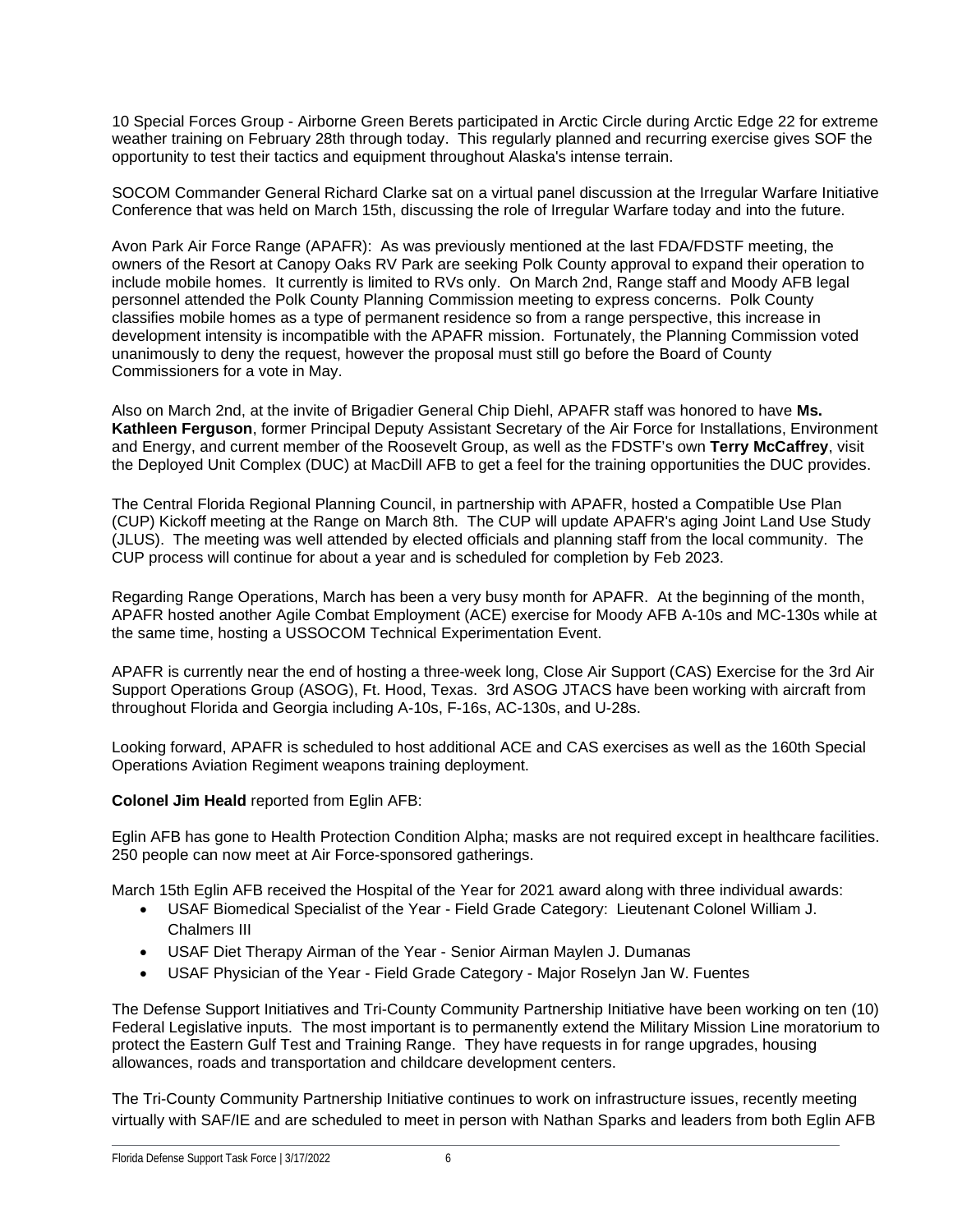and Hurlburt Field on March 29<sup>th</sup>. April 27<sup>th</sup> they are scheduled to meet with Brigadier General Scott Caine from Eglin AFB and Colonel Jocelyn Schermerhorn commander at Hurlburt Field for the Community Partnership Program.

The Gulf Coast's leading one-day technology, engineering, and manufacturing expo, the TeCMEN Industry Day is scheduled for April 26th. Colonel Meeks, Commander AFRL Munitions Directorate will be the Keynote speaker.

**Mr. Tom Neubauer** reported that the recent wildfires in Bay and Gulf Counties have displaced about 500 families. He thanked the Florida National Guard for their quick response in quickly containing the fires.

Tyndall AFB's annual banquet was scheduled the day the fires started. The banquet was cancelled and the meals set to be served were donated to the shelters housing the displaced families.

Surveys have been sent to all Air Force installations to address the many housing issues. Once returned, recommendations will be made by a Task Force on what can be done to improve the housing issue across the Air Force.

Tyndall AFB is still on track for having the first four F 35s delivered fall 2023. Lieutenant General Eric Frick, the program Executive Officer for F-35 JPO, recently said the F-35 is critical to joint simulation environment testing, which is to happen before the aircraft's initial production and operational testing evaluation phase can be closed and is now expected to take place in early spring and summer of 2023.

**Chairman, Senator Tom Wright** reported that this legislative session was very law enforcement and military friendly. Funds were appropriated to build two (2) more nursing homes for veterans and build a new 4,500-bed hospital for retired veterans; the Skillbridge Program was funded through Veterans Florida as well as a program for servicemembers returning from overseas to gain employment as truck drivers; there is a request signed by every member of the House of Representatives and the Senate to the Federal Government to allow Florida to increase the FLNG numbers by 10,000 positions; Major General James Hartsell was formally appointed as the Director of the Florida Department of Veterans Affairs (FDVA).

He has been offered to continue as the Military, Veterans, Space and Domestic Security committee chair for the next four (4) years.

He will likely be going back into Special Session to assist with homeowners' insurance rising rates issue in Florida.

#### *Florida Defense Alliance Update*

**Rick Miller, FDA Vice Chair,** congratulated the Space Coast as being designated by ADC a Great American Defense Community.

Earlier this month about ten (10) FDA members from across Florida attended the ADC National Summit in Washington, DC. Much discussion was around the topic of resilience, many good lessons were brought back which tie into work ongoing in South Florida and Tampa around resilience. This information will feed into the planned ADC regional event in Florida in late September with a heavy resilience focus, particularly to help communities understand how to tie the work in civilian communities around resilience with the military installations, then circle back to obtain federal dollars in other available programs like BRIC.

Family Support Working Group: The Purple Star School Program made it through last year's session. The implementation instructions have been working their way through Department of Education (DOE). March 2<sup>nd</sup> DOE opened the public comment period per the Administrative Procedures Act and Rulemaking, a 21-day period which will close in six days. DOE will take a few weeks to absorb any public comments, make appropriate adjustments and then finalize and promulgate the implementation instructions and guidance. FDA is cautiously optimistic that will happen in April. The updated language pushed the submission deadline for the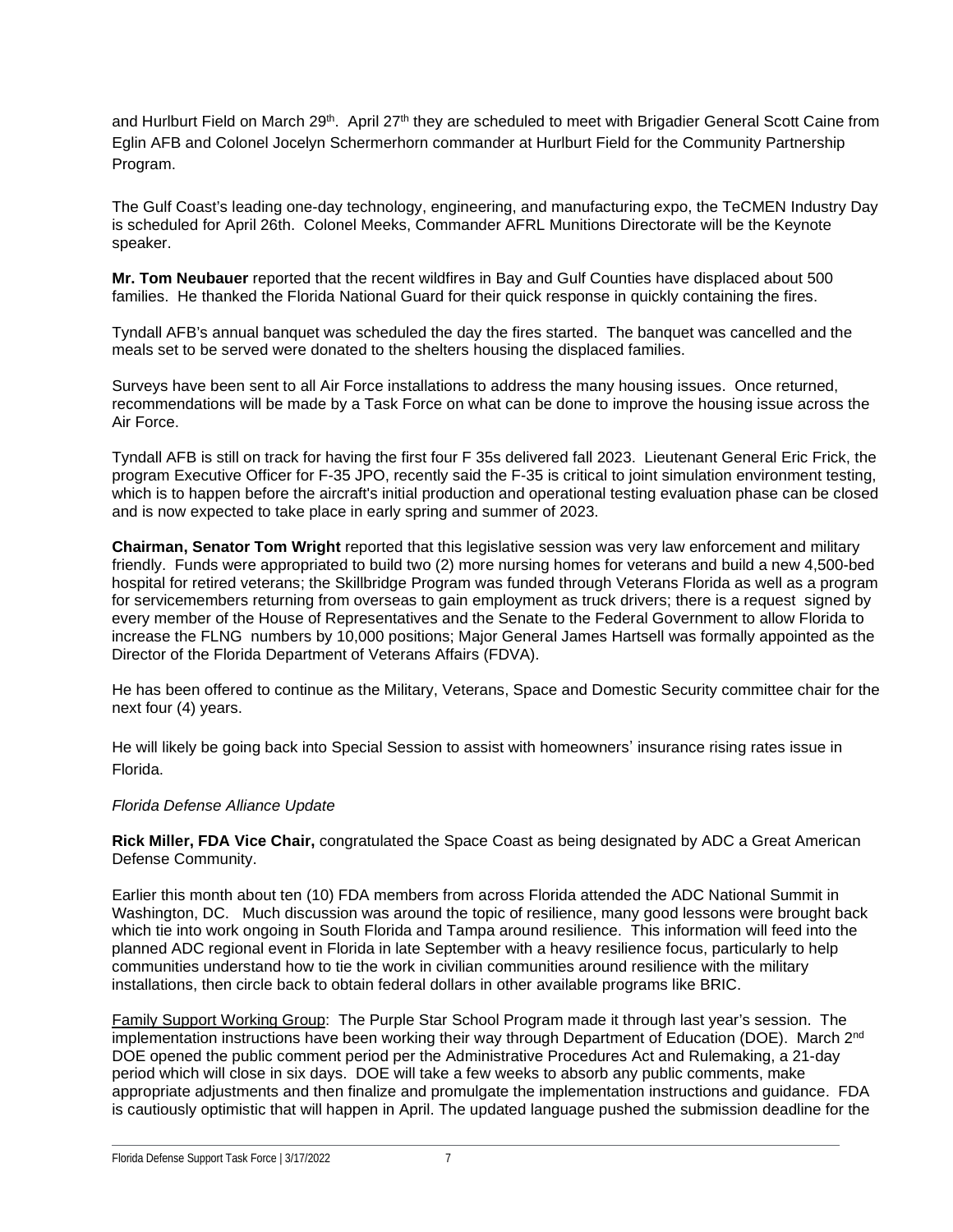first annual round of applications from August to September, which gives schools around the state an extra month and a half to work on their packages. The FDA May meeting will be encouraging members to work with school liaison officers around the state assisting with the applications to maximize the number of Purple Star Schools in this first round this year.

Mission Sustainment Working Group: Many good initiatives are developing from the TF grant that was awarded last year. The Roosevelt Group has been working on several robust engagements over the last month pulling together the final information and they are on track to be complete this summer to deliver a very high-quality product highlighting the comprehensive totality of Florida's ranges to benefit DoD and others by bringing more range activity to Florida.

**Kellie Jo Kilberg, FDA Chair**, added that April is Military Child Appreciation month. Be looking for programs around the state in support of that program.

#### *Florida National Guard*

**Brigadier General Michael Valle** provided the following remarks, on behalf of **Major General James Eifert,** as a Florida National Guard Update.

#### MOBILIZATION/DEPLOYMENT UPDATE

The Florida National Guard currently has 1,635 (1,384 Army & 251 Air) Servicemembers representing 16 Organizations deployed globally supporting our nation's National Defense Strategy. Additionally, our mobilization pipeline continues to grow, with 5 Organizations consisting of approximately 178 Servicemembers scheduled for deployment throughout the remainder of this calendar year.

#### PANHANDLE FIRE SUPPORT

In less than 24 hours and no notice, the Florida National Guard provided aircraft capability that made immediate and significant impact to the Chipola Fire Complex fires in the Florida Panhandle. The Chipola Fire Complex consisted of two separate fires, the Adkins Avenue fire, and the Bertha Road fire. Collectively, the fires burned over 34,000 acres. The Florida National Guard provided 29 personnel, that consisted of both air crews and support personnel for the six helicopters provided. The helicopters consisted of 3 UH-60 Blackhawks, 3 CH-47 Chinooks and 9 Bambi Buckets to drop the water. The Task Force positioned in Bay County from 5 March 2022 to 12 March 2022 and conducted multiple missions throughout their time in the county. The crews flew over 66 hours and dropped 175 buckets of water equaling to over 171,120 thousand gallons of water. while supporting the Bertha Road and Adkins Avenue fires. The county supervisors and incident commander expressed that the Florida National Guard capabilities became "a game changer," in getting the fire contained, saving both lives and property from the fires.

#### HURRICANE SEASON PREPARATION

The Florida National Guard is preparing for the upcoming Hurricane Season. This week, planners from our Joint Directorate of Operations and Military Support (J3, JDOMS) are attending the All Hazards Conference in New Orleans to coordinate Emergency Management Assistance Compact (EMAC) agreements prior to the start of the season. Our team will also participate in the Governor's Hurricane Conference in West Palm Beach, 8-10 May. It will follow up with a hurricane response rehearsal during June's annual state-wide hurricane exercise.

#### SPACE NATIONAL GUARD UPDATE

Since the 2020 National Defense Authorization Act (NDAA) established the United States Space Force (USSF), we have failed in our efforts to establish a Space National Guard. Before NDAA 2022 conferencing began, the White House published a Statement of Administration Policy that "strongly opposes the creation of a Space National Guard" and direction to "develop alternative Space Force concepts that are efficient, effective and appropriate for space missions," which effectively stalled all efforts to maintain working House language in the 2022 NDAA to fully establish a Space National Guard. The United States Air Force, United States Space Force and National Guard Bureau support establishing a Space National Guard (SNG), comprising the existing units in the seven states and one territory that could be established within the current budget and facilities. National Guard Bureau estimates it will cost \$248,000 to transfer from the Air National Guard to a Space National Guard, with no interruption to US Space Force missions. Recently, OMB has tasked the United States Space Force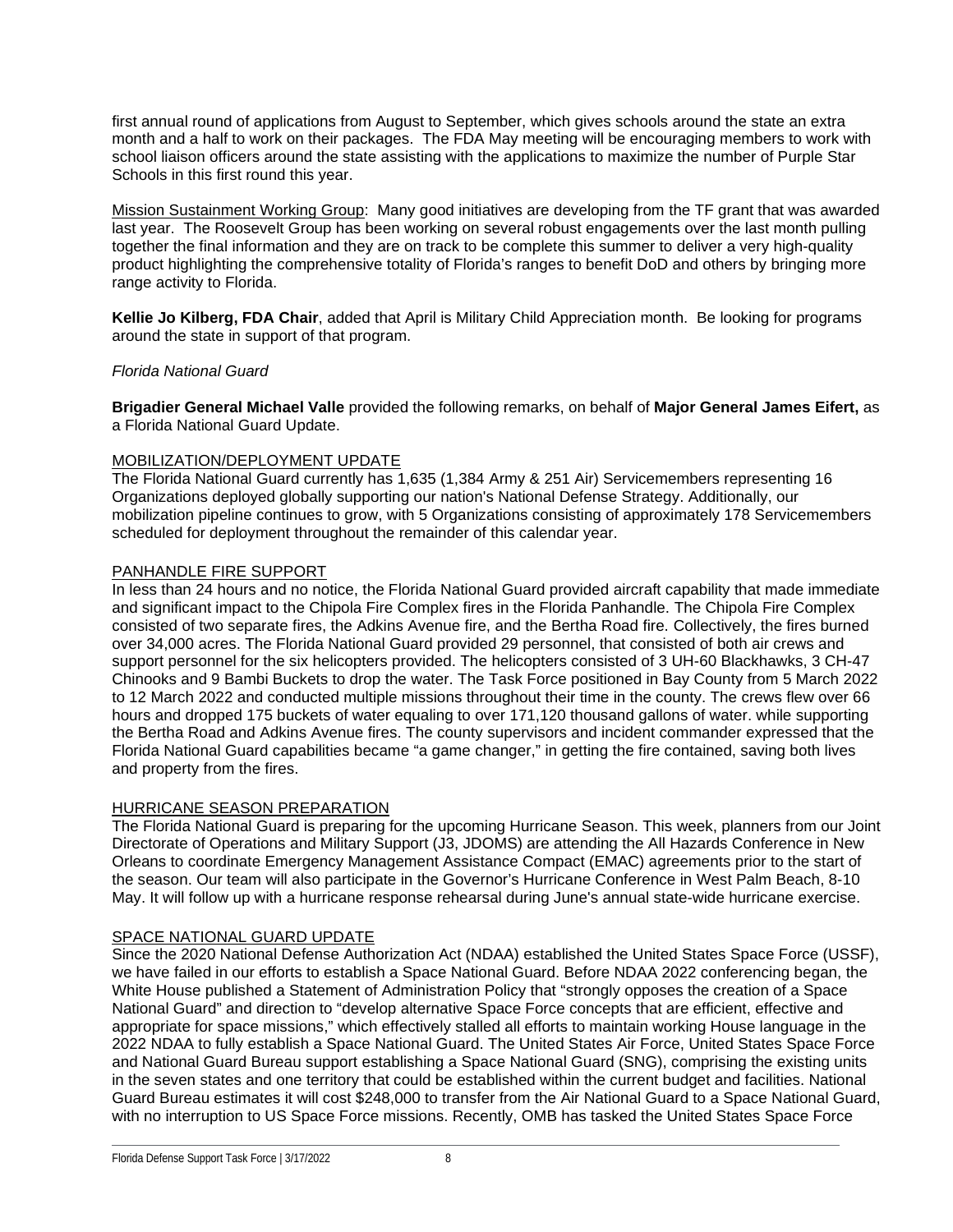(USSF) to provide a plan, no later than July 1, 2022, to assume all National Guard space missions by FY 2025. We anticipate a transfer of tasks will incur hundreds of millions of dollars, require new MILCON for facilities and take at least seven years to completely rebuild the capabilities existing today in our National Guard space units. The transfer of space missions from the National Guard to the US Space Force is not only fiscally irresponsible but will also result in a significant interruption in critical space operations, some that the National Guard only performs. We are strongly encouraging our Congressional Delegation to consider reintroducing language in the 2023 NDAA to establish a Space National Guard and direct the CBO to submit a new cost estimate to establish a Space National Guard.

The morning of August of 2020 the FLNG stood up the 249th Special Operations Squadron and have 37 Florida Air Guardsman supporting that mission. That same afternoon the AFSOC Vice Commander informed that the CV-22s were moving to Kirtland AFB in 2023. By next summer the FLNG will not be involved in that mission.

**Brigadier General Valle** suggested that within the next month, the TF write letters in support of a Space National Guard to Florida's House Armed Services Committee (HASC) and Senate Armed Services Committee (SASC) members.

*Military & Defense Update*

**Terry McCaffrey** updated the TF items on which the Staff is currently working.

The next meeting is on April 21<sup>st</sup> via Zoom.

He attended the AFA Air Warfare Symposium in Orlando on March 2<sup>nd</sup> through 4<sup>th</sup>; mingled with several aerospace companies and discussed opportunities in Florida.

He and **Ray Collins** attended the ADC National Summit in Washington, DC on March 7<sup>th</sup> through 9<sup>th</sup>; they met with the Air Force SAF/IE, Ms. Carol Ann Beda, and discussed issues such as ranges, childcare, Space Force basing and affordable housing; also met with James Balocki, Assistant Secretary of the Navy, Energy and Installations and discussed NAS Pensacola repairs and enclave, ranges, quality of life matrix and housing. They also discussed the Air Force scorecard with several other states who also had issues with the scoring and results.

The ADC Regional Summit will be in September 2022 in the Panhandle focusing on resilience funding programs.

The Education and Resiliency contracts are moving along. Staff has bi-weekly meetings with Matrix Design Group and The Roosevelt Group to receive updates on those projects. Matrix Design Group will also be reaching out to FDA members to coordinate with your installations and communities on resiliency projects so they can start paying attention compiling the project list.

The Continuing Services Contract RFQ has been released. He has spoken to several firms who plan on submitting proposals, which are due by April  $8<sup>th</sup>$ .

The State Budget Report as of March 10<sup>th</sup> lists on line 2296 the TF is funded at \$2 million; line 2307 DIGs are funded at \$1.6 million; line 2301 DRGs are funded at \$800,000.

As of March 14<sup>th</sup>, there are 66 bills that support military members:

- SB430/HB153 Interstate Compact on Education Opportunity of Military Children; extends repeal of this important compact, enrolled
- SB862/HB559 Occupational Licensure of Military Spouses, enrolled
- SB1370/HB0953 Psychology Interjurisdictional Compact; passed the House but then sent to the Senate and died
- SB358/HB1521 Professional Counselors Licensure Compact; enrolled
- SB1940/HB7053 Statewide Flooding and Sea Level Rise Resilience; enrolled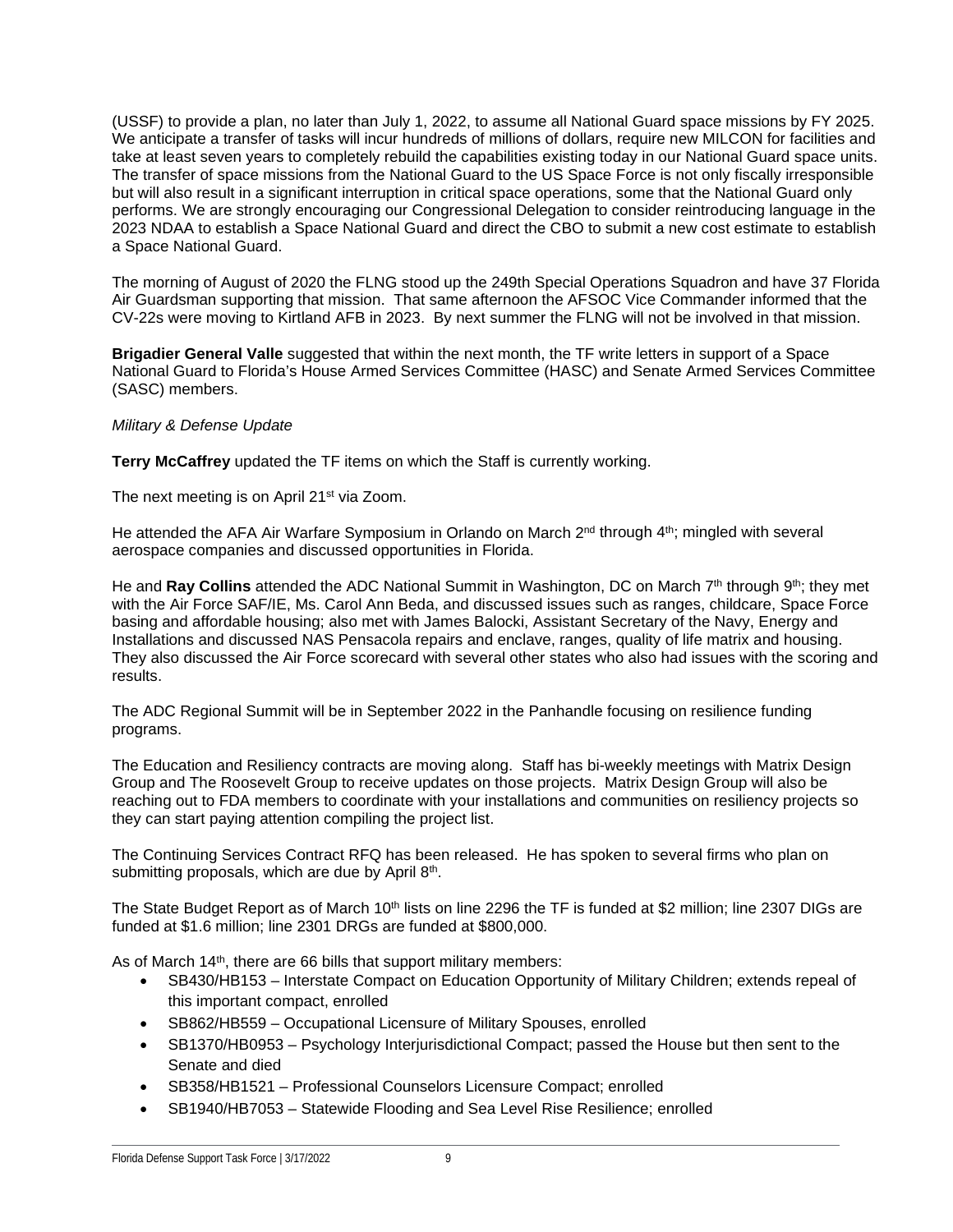- SB862/HB505 Florida National Guard Strength; enrolled
- SB438/HB465 US Space Force; includes space in definition of uniformed services; enrolled

EFI has funded the M&D website redesign which will include upgraded functionality and interactive maps. The new site will launch mid-April.

A new version of the Military Benefits Guide is on the website. Since it took a while to get this version approved, Staff will not print but wait until July to print the next updated version in early July, which should be approved much more quickly.

IV. Agenda Item IV: Public Comment

**Kent Wimmer, Defenders of Wildlife**, reported that on February 15, 2022, the United States Departments of Defense, Agriculture and Interior announced designation of the Northwest Florida as one of three new Sentinel Landscapes along with Southern Indiana and Camp Bullis in Texas. Florida is now the only state with two Sentinel Landscapes. On March 2, 2022, he presented the Northwest Florida Sentinel Landscape as part of Department of Defense Readiness and Environmental Protection Integration Program's webinar showcasing the new Sentinel Landscapes. On Tuesday March 22, the Steering Committee for the Northwest Florida Sentinel Landscape will meet virtually to celebrate and discuss next steps. He will continue to coordinate the partnership for this Sentinel Landscape.

Unfortunately Northeast Florida was not selected as a Sentinel Landscape in this round. This past January, twenty-five (25) Federal, state and NGO partners executed the Sentinel Landscapes in Florida Memorandum of Understanding to promote coordination between the Avon Park Air Force Range and Northwest Florida Sentinel Landscape and the proposed Northeast Florida Sentinel Landscape, and to encourage these signatories to support Sentinel Landscapes in Florida. For more information, please visit sentinellandscapes.org which has pages devoted to each Sentinel Landscape. The Northwest Florida page has factsheets, presentations, web applications and the Sentinel Landscapes in Florida MOU.

*A quorum being present, Chairman, Senator Tom Wright asked for a motion to adjourn FDSTF Meeting #102. Rear Admiral Stan Bozin made a motion to adjourn. The motion was seconded by Mr. Tom Neubauer, all were in favor and the meeting was adjourned at 10:29 AM EDT.*

*The meeting adjourned at 10:29 AM EDT*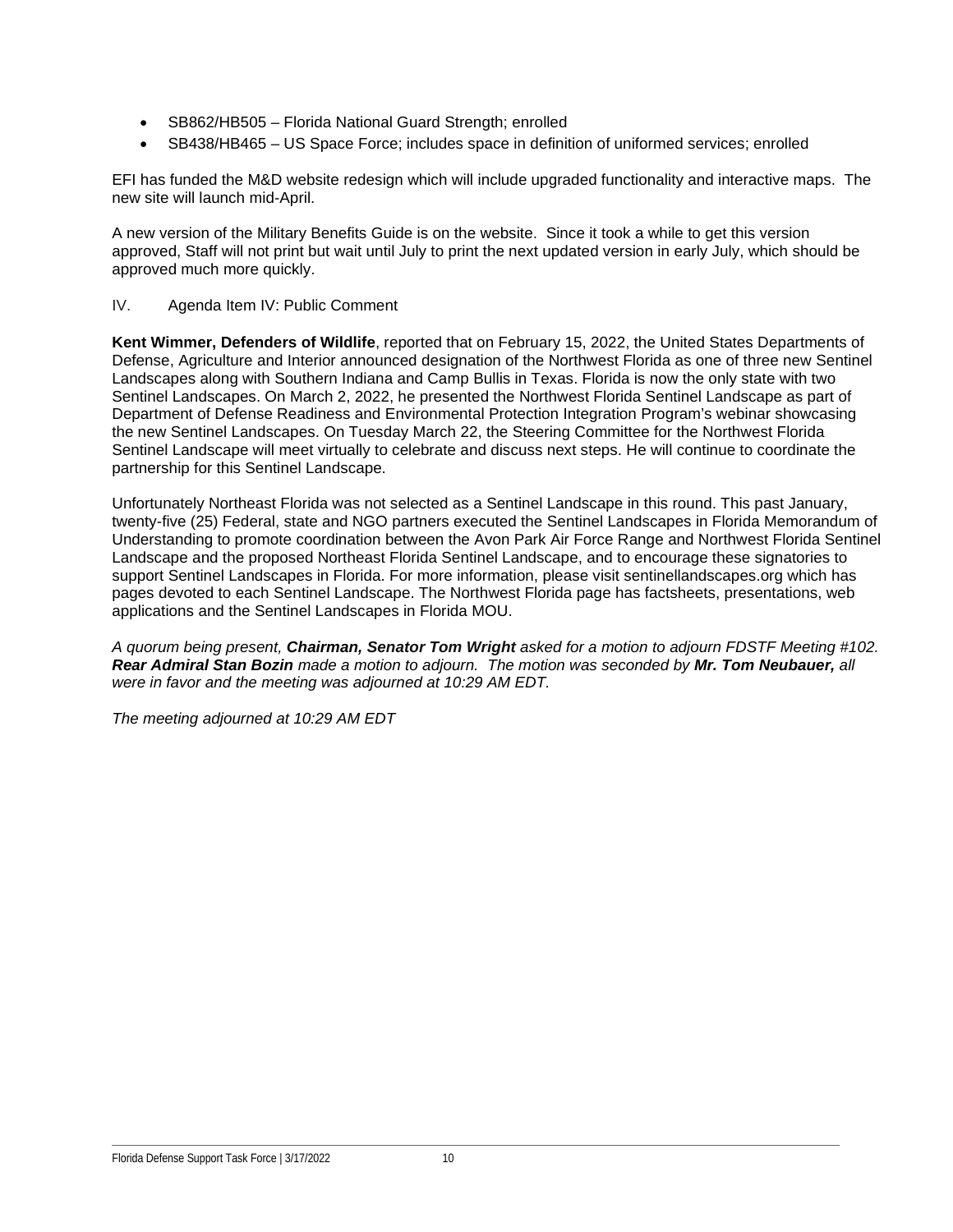## **ENTERPRISE FLORIDA**

## MINUTES

## **Final Minutes of a Regular Meeting of the Florida Defense Support Task Force**

#### **Minutes for the Florida Defense Support Task Force Meeting #103 on Thursday, April 21, 2022**

The Florida Defense Support Task Force (FDSTF) held a publicly noticed meeting via Zoom at 9:00 AM EDT – 10:31 AM EDT. For Agenda: See Page 3.

#### **Task Force Members Present:**

Tom Neubauer, Bay Defense Alliance, Vice Chairman The Honorable Thomas Bowman Rear Admiral Stan Bozin, USN, (Ret.) Brigadier General Chip Diehl, USAF, (Ret.) Major General Richard Haddad, USAF (Ret.) Colonel Jim Heald, USAF, (Ret.)

#### **Task Force Members Absent:**

Senator Tom Wright, Chairman Representative Thad Altman Representative Wyman Duggan Major General James Eifert, USAF, The Adjutant General (TAG) of Florida Captain Keith Hoskins, USN, (Ret.)

#### **Speakers Present:**

Lieutenant Colonel Jason Hunt, Florida National Guard (FLNG) Kellie Jo Kilberg, Florida Defense Alliance (FDA) Chairwoman Robbie Parrish, Division of State Lands, Florida Department of Environmental Protection (FDEP)

#### **Others Present:**

Katie Allan, Bay Defense Alliance Lee Cardice, Cardice A/V Ada Clark, Emerald Coast Regional Council Jennifer Codo-Salisbury, Central Florida Regional Planning Council Harrison Conyers, City of Jacksonville Dave Dahl, Navy Region Southeast Tim Farrell, Military Child Education Coalition (MCEC) Mike Ferro, Office of Florida's Lieutenant Governor Debi Graham, Greater Pensacola Chamber Sarah Hayenga, Homestead Air Reserve Base (HARB) Paul Hirsch, EDC of Florida's Space Coast Ty Martin, Office of Florida's Attorney General Rick Miller, FDA Board/South Florida Defense Alliance Austin Mount, Emerald Coast Regional Council Dave Murzin, 850 Consulting, LLC Kathleen Nestor, FDA Family Support Working Group Chair Kay Rasmussen, One Okaloosa EDC Matt Schellhorn, NS Mayport Brooke Trawick-Gilbert, Bay Defense Alliance Kent Wimmer, Coordinator for the Northwest Florida Sentinel Landscape The Florida Channel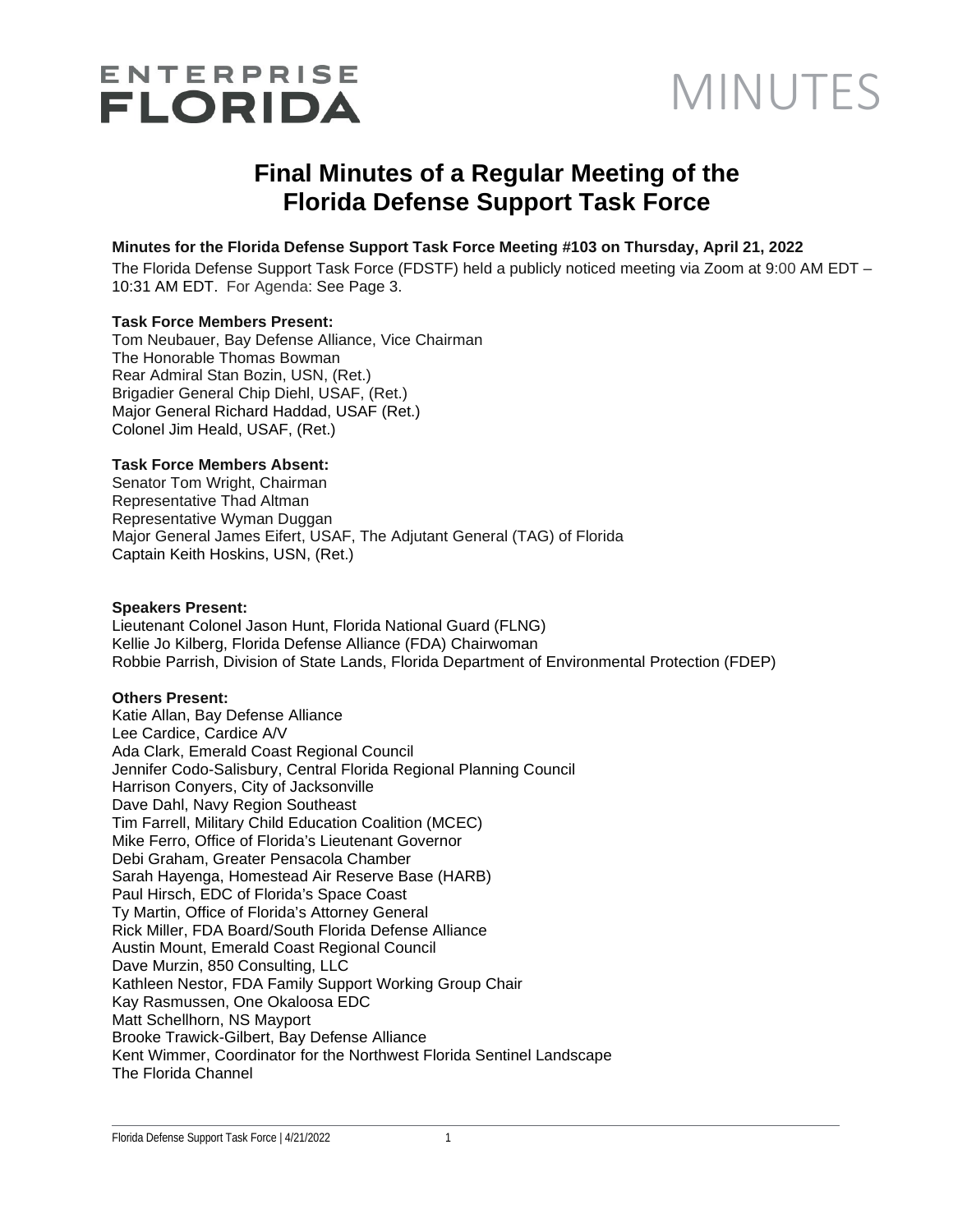#### **Staff Present:**

Terry McCaffrey, Vice President of Military & Defense Programs, Executive Director, FDSTF Ray Collins, Special Advisor to the Vice President of Military & Defense Programs Chad Corriveau, Communications & Research Specialist, EFI Michelle Griggs, Manager, Contracts & Grants, EFI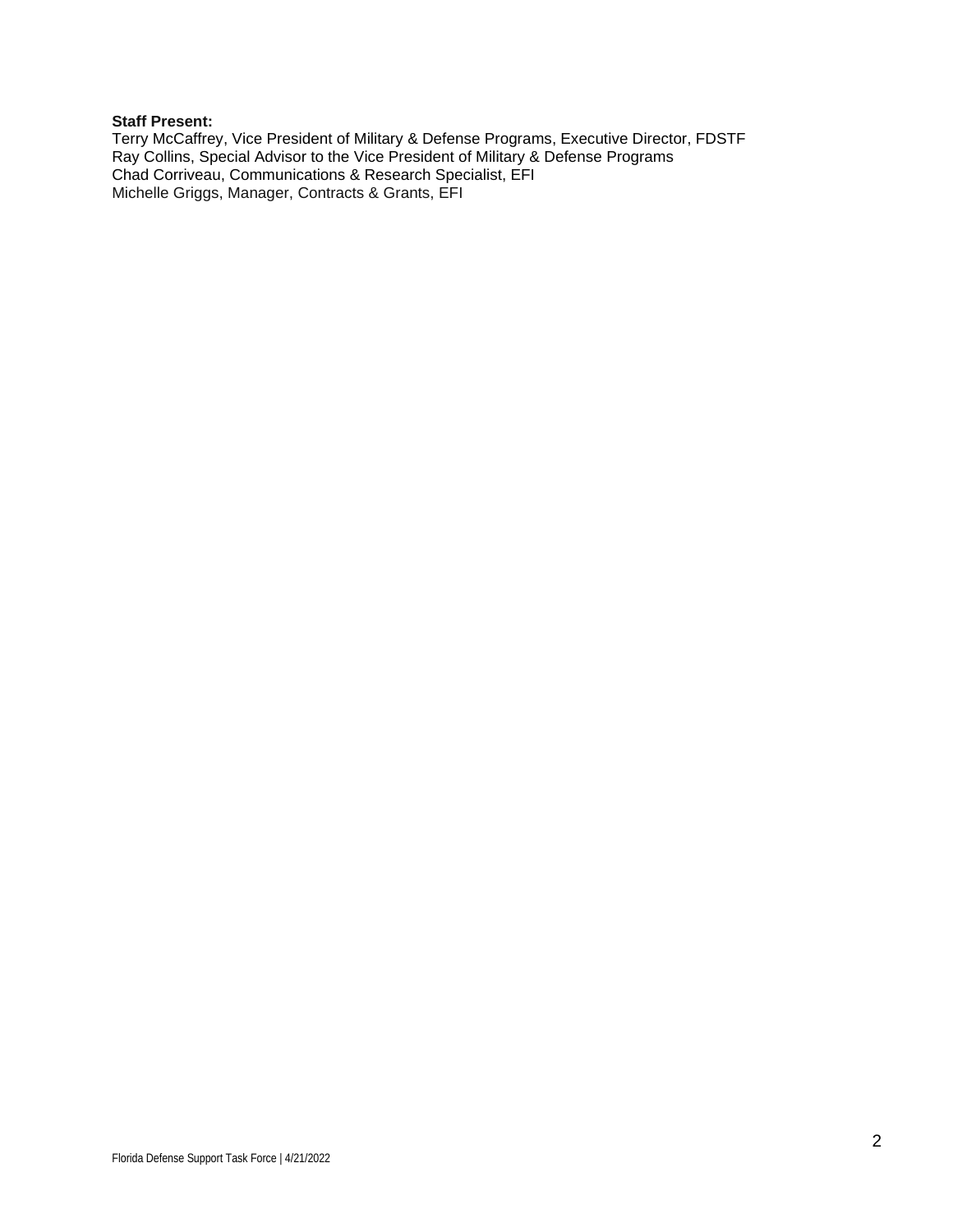

## **Florida Defense Support Task Force – Meeting #103 Zoom AGENDA for April 21, 2022**

*Please contact the Military & Defense Team for Zoom Webinar information.*

*KEY:* 

*(I) = Information (D) = Discussion* 

*(A) = Action* 

## **All Times are listed in Eastern Daylight Time (EDT)**

|                                                          | Chairman $(I)$          |
|----------------------------------------------------------|-------------------------|
|                                                          | Chairman $(A) / (I)$    |
| Approval of Minutes                                      | Chairman $(A)$          |
| TF Grants and Contracts Status                           | Michelle Griggs $(I)$   |
| FY 22-23 Grant Process Overview                          | Ray Collins $(I) / (D)$ |
| FY 22-23 TF Budget & Grants Slate<br>$\bullet$           | Terry McCaffrey (I)     |
|                                                          |                         |
| <b>TF Member Reports</b>                                 |                         |
| Florida Defense Alliance Update<br>$\bullet$             | Kellie Jo Kilberg $(I)$ |
| New Military & Defense Website Presentation<br>$\bullet$ | Chad Corriveau (I)      |
| <b>DEP State Lands Presentation</b>                      | Robbie Parrish (I)      |
|                                                          |                         |
| Military & Defense Update<br>$\bullet$                   | Terry McCaffrey (I)     |

#### Reminder – Upcoming Meeting Dates:

| May 19, 2022    | Tallahassee $(22-23 \text{ Grants})$ / FDA   | Jun 2022     | <b>NO MEETING</b> |
|-----------------|----------------------------------------------|--------------|-------------------|
| Jul 21, 2022    | Pensacola   NAS Pensacola                    | Aug 18, 2022 | Zoom              |
| Sep 15-16, 2022 | Key West   Army Dive School/Truman Annex     | Oct 20, 2022 | Zoom              |
| Nov 17, 2022    | Cocoa Beach   Cape Canaveral SFS / FDA       | Dec 2022     | <b>NO MEETING</b> |
| Jan 19, 2023    | Avon Park   Avon Park AFR                    | Feb 16, 2023 | Zoom              |
| Mar 16, 2023    | Tallahassee   (Session)                      | Apr 20, 2023 | Zoom              |
| May 18, 2023    | Tallahassee   (Session / 23-24 Grants) / FDA | Jun 2023     | <b>NO MEETING</b> |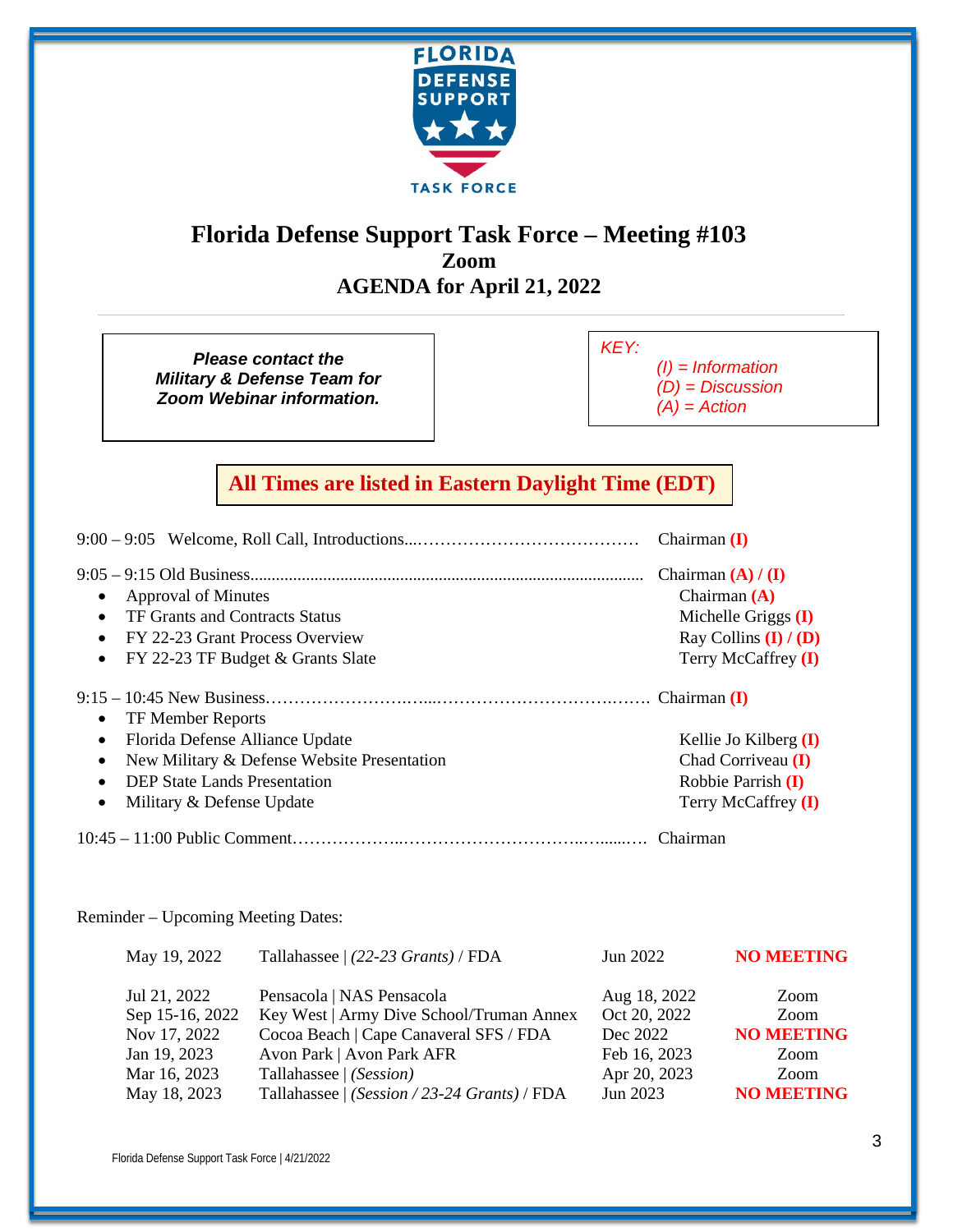**Terry McCaffrey**, Vice President of Military & Defense Programs, Executive Director of the Florida Defense Support Task Force (FDSTF)*, began the meeting at 9:00 AM EDT.* 

I. Agenda Item I: Welcome, Roll Call & Introductions

**Vice Chairman, Mr. Tom Neubauer** welcomed attendees and guests and reminded attendees that the meeting is governed by the Sunshine Law.

II. Agenda Item II: Old Business

#### *Approval of the Minutes*

*A quorum being present, Vice Chairman, Mr. Tom Neubauer asked for any corrections to the March 17, 2022 minutes. Noting none, a motion was made by Rear Admiral Stan Bozin to approve the minutes, seconded by Colonel Jim Heald. All were in favor and the March 17, 2022 meeting minutes were approved.* 

*Task Force Grants & Contracts Status*

**Michelle Griggs** provided a brief update on some current TF grants.

Contracts: Both contracts for the Matrix Design Group Resiliency Study and The Roosevelt Group Education deep dive continue progressing. Staff continues to have bi-weekly meetings with each firm for updates on their projects.

Grants: All grantees were notified to submit FY 21-22 third quarter reports which were due on April 11th, after the printing of this report. Most have already been submitted and will be included in next month's report.

Grant #21-105, the Northeast Florida Fire Watch Council's final payment has been requested and the Defense Grant Final Report Form has been received. This grant is now closed. They are forfeiting \$130 back to the Task Force.

Grant #21-107, University of West Florida is requesting an extension to August 31, 2022. The Roosevelt Group has requested an extension for their report and engagement plan as they want to brief the findings and gather additional feedback at the May FDA meeting before submitting the final written product. They feel it will present a valuable opportunity to ensure the end-product is representative of all stakeholders while also providing full value to all audiences.

*A quorum being present, Vice Chairman, Mr. Tom Neubauer asked for a motion to extend DTF #21-107 the University of West Florida grant contract to August 31, 2022. A motion was made by Brigadier General Chip Diehl, seconded by Rear Admiral Stan Bozin. All were in favor and the extension was approved.*

Continuing Services Contract: Staff has received proposals from three (3) firms – The Principi Group, The Roosevelt Group and Matrix Design Group - for inclusion in the Contract. The contract has been approved by the EOG and DEO and is currently with EFI's Legal Counsel for review. We are hoping to have it executed by May 1, 2022.

#### *FY 22-23 Grant Process Overview*

**Ray Collins** provided an overview of the FDSTF grants program.

Annual Program Flow:

- August Application window opens for following Fiscal Year funding
	- o Staff reviews applications and develops recommendations
- September TF Meeting TF reviews potential projects (no decision)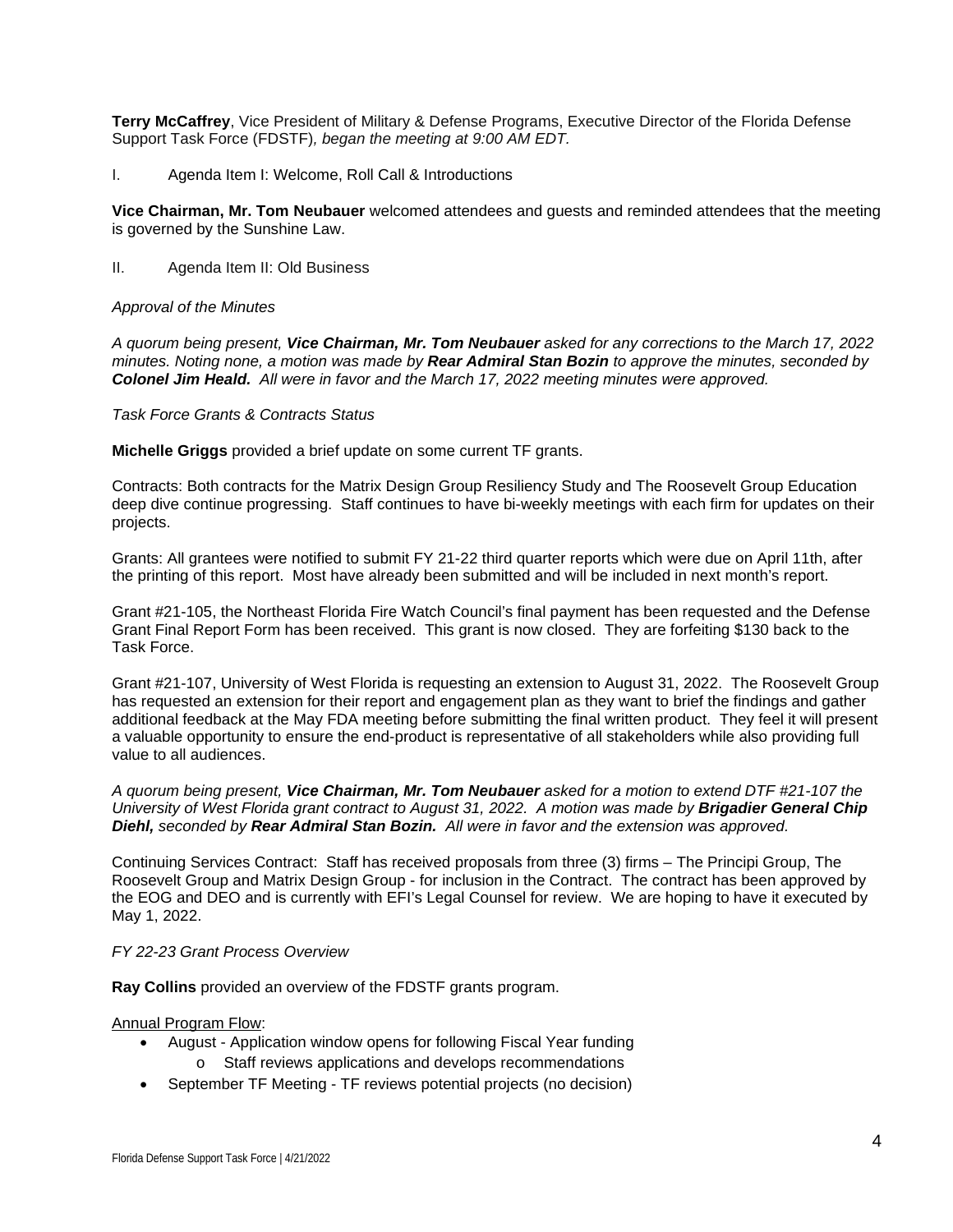- o Staff uses review to estimate grant funding levels and develop budget request for following Fiscal Year
- o TF discusses submitted applications to inform LBR process
- March TF Meeting TF decides which applicants to invite to provide in-person project presentations
- May TF Meeting TF approves budget for the next FY
	- o TF hears presentations on selected proposals and votes on grant awards for winning projects
- June/July Governor announces winning grant recipients
- July Execute contracts announced in June using current Fiscal Year

TF Staff accepts Out-of-Cycle Applications throughout year for emergency and emerging needs

#### May Meeting Process:

- Five proposals selected for consideration
- Total funding requested: \$1,911,810
- Maximum recommended to award: \$1,420,000
- Budget for grants = 74.3%of requested grant total
- Hear presentations (15 min)
- Ask questions (5 min)
- Review scoring, selection, and establish award during "Closed Session"
- Reconvene "Open Session" to vote on awards

#### *FY 22-23 TF Budget & Grants' Slate*

**Terry McCaffrey** provided a draft of the TF Fiscal Year 2022-2023 budget, noting approximately \$1,420,000 is available for next year's grant program.

He discussed items from this year's budget:

- Grants Program at \$1.2 million
- Military Friendly Guide at \$5,000 (which was not spent as this year's version is digital only; the next Guide will be published in July 2022)
- Economic Impact Study at \$155,000
- Installation & Community Resilience Plan at \$150,000
- Public Education Impact on Military Families Study at \$117,000.

An updated FY 2021-2022 third quarter budget will be presented at the May TF meeting.

The TF has been appropriated \$2 million for FY 2022-2023.

He reminded the TF and guests that applications for Defense Infrastructure Grants (DIG) and Defense Reinvestment Grants (DRG) are due to the Florida Department of Economic Opportunity (DEO) tomorrow, Friday, April 22, 2022.

The limits for the grants are \$500,000 for DIG and \$100,000 for DRG.

The slate of grant presentations for the May TF meeting:

- City of Jacksonville \$750,000
- Clay County Development Authority \$500,000
- Military Child Education Coalition \$250,000
- Emerald Coast Planning Council \$161,810
- HSU Educational Foundation \$250,000
- **Total \$1,911,810.00**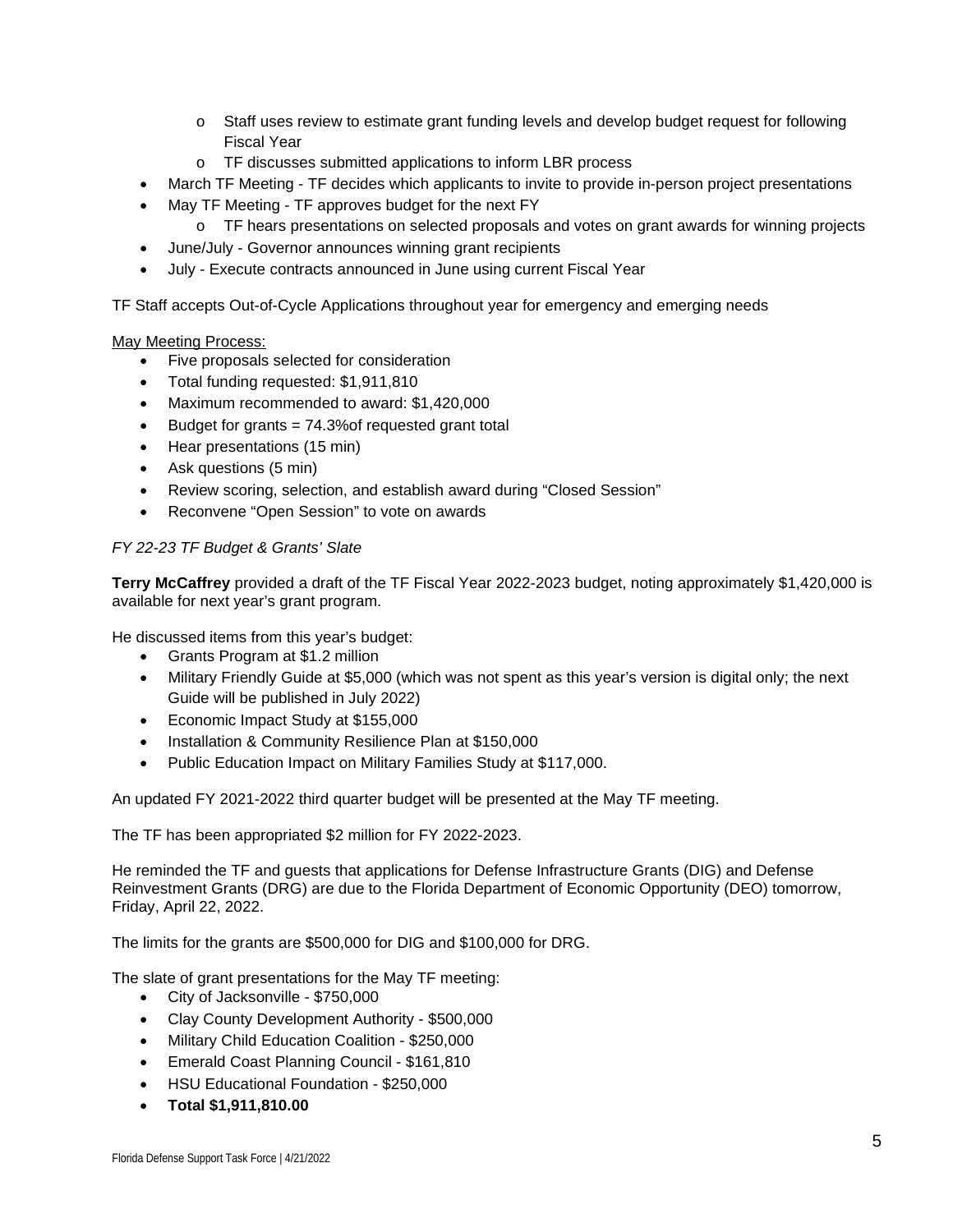*A quorum being present, Vice Chairman, Mr. Tom Neubauer asked for a motion to accept the proposed slate of grant presentations to be heard at the May TF meeting. A motion was made by Major General Richard Haddad, seconded by Rear Admiral Stan Bozin. All were in favor and the grants' slate was approved.*

III. Agenda Item III: New Business

#### *Task Force Member Reports*

**Lieutenant Colonel Jason Hunt** provided an update for **Major General James Eifert** from the Florida National Guard (FLNG).

MOBILIZATION/DEPLOYMENT UPDATE: The Florida National Guard currently has 1,387 (1,384 Army & 3 Air) Servicemembers representing 15 Organizations deployed globally supporting our nation's National Defense Strategy. Additionally, our mobilization pipeline continues to grow, with 5 Organizations consisting of approximately 178 Servicemembers scheduled for deployment throughout the remainder of this calendar year.

Establishment of the Space National Guard: **Major General Eifert** is traveling to Washington, DC next week to discuss this very topic with Florida's Congressional Delegation. Currently, the Administration and DoD are not in favor of establishing a second component of the Space Force; instead, DoD is proposing to establish a "fulltime and a part time" service options within the Space Force, all under first Component. However, Representative Waltz will be re-introducing language for the 2023 NDAA to establish a Space National Guard. And last year, the Senate was not in support; however, this year, Senator Feinstein with Senator Rubio as the co-sponsor are introducing the same language on the Senate side. Hopefully we have good news to provide at the May Task Force Meeting.

**The Honorable Thomas Bowman** discussed that all nominees have been identified to serve on the AIR Commission (Asset & Infrastructure Review Commission). The tentative plan is that all nominees will have a hearing in May 2022 then will go to the floor if approved. At that point the AIR Commission will begin immediate consideration and moving forward.

**Major General Richard Haddad** provided the following updates from AFSOC and USSOCOM.

AFSOC: US Air Force Chief of Staff (CSAF) General CQ Brown visited Hurlburt Field and AFSOC on April 4, 2022. The visit familiarized Brown with AFSOCs Force Generation Model to include Mission Sustainment Teams, Aviation Special Operations Task Units and Special Operations Task Units

The 919th Special Operations Wing, the only Reserve organization in AFSOC, celebrated its 50th anniversary on April 1<sup>st</sup> – 3rd. Major General Haddad was honored to be the keynote speaker at the dinner on April 2<sup>nd</sup>.

USSOCOM: Their Change of Command has not yet been announced, however sometime in June is the proposed timeframe.

The Special Operations Industry Conference is scheduled for May 16<sup>th</sup> – 19<sup>th</sup> and will be held both virtually and in person. A retired GO conference, which **Major General Haddad** plans to attend, will be held on May 16<sup>th</sup> with the theme of Fourth Age of SOF- Rediscovering the Value of Special Ops in a New Era.

**Rear Admiral Stan Bozin** discussed the possibility of a feasibility study at NAS Pensacola focusing on public access to the base to visit the museum, cemetery and lighthouse, which are all open to the public. Another issue is at NAS Key West low-cost housing for civilians, as the housing currently available is either substandard or very expensive.

Both NS Mayport and NAS Jacksonville are participating in a fleet forces hurricane exercise from April 18<sup>th</sup> – 29<sup>th</sup>. This is an opportunity review heavy weather sortie and fly away instructions' guidelines, exercise the Emergency Operations Centers and muster reporting guidelines.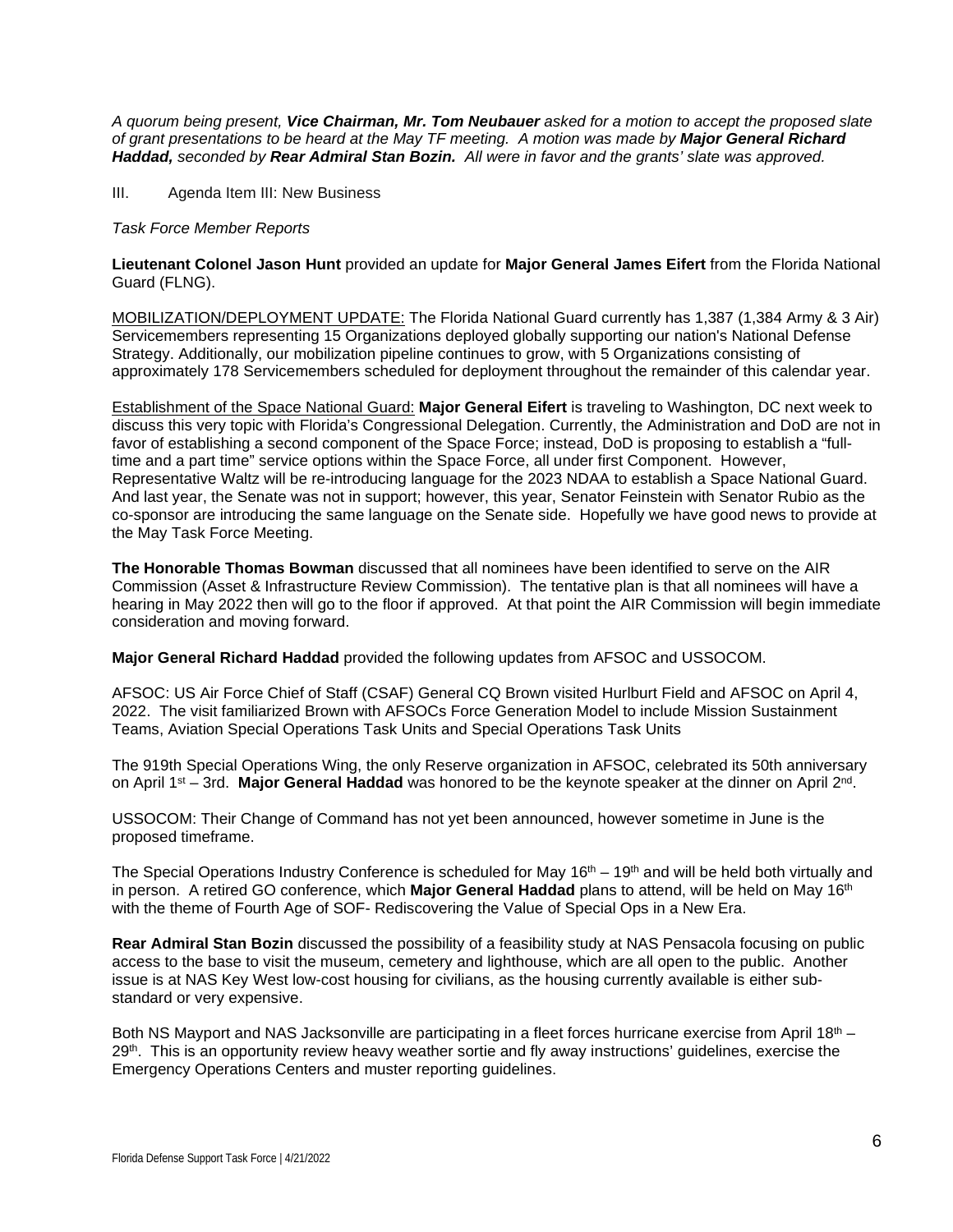The USS STARK Memorial Service will be held at NS Mayport on the 17th of May, which is the 35th anniversary of the incident. 37 sailors were lost during that incident. NS Mayport Change of Command will be on the 8th of July as Captain "Stunner" Canfield will be relieved by Captain "Ghost" Binder.

CPLO met with the City of Jacksonville's Resiliency Officer to discuss DCIP/BRIC/IGSA opportunities.

CO/XO/CPLO from NAS met with the Jacksonville Airport Authority to discuss DCIP and IGSA opportunities. DCIP bottom line - OSD grants to enhance military value and installation mission resilience via off-base community infrastructure projects. We view resilience as the effort to ensure the continual operation and rapid recovery of military installations, regardless of the threat posed, part of DOD's "Mission Assurance" construct. The primary focus is on Cecil Airport's runway which had some issues since the introduction of the P-8 airframe. Approximately, 50% of all flight operations at Cecil involve Navy, USAF, USMC, FANG and USCG operations.

On May 18th, the NAS Jacksonville / City of Jacksonville Team will be closing on a 60-acre parcel adjacent to fenceline of NAS Jacksonville. This is the 3rd phase of a 5-phase restrictive use easement purchase effort to completely buffer NAS to the north of the fenceline.

**Vice Chairman, Mr. Tom Neubauer** briefed that the Air Force plans to retire 33 of the older block 20 F-22 aircraft. These jets, which are currently assigned to the F-22 schoolhouse with Tyndall Tails, if approved by Congress the training unit will be reassembled with 20 F-22 combat coded aircraft and eventually moved to Langley Air Force Base. The Air Force will end up with about 153 F-22s, all of them will be combat coded in operation.

The Eastern Shipbuilding Group located in Panama City was awarded the Offshore Patrol Cutter contract with the Coast Guard recently receiving its fourth ship. They anticipate receiving an answer on the rebid process in May on the contract that was re-competed.

WestRock paper company in Panama City recently announced company closure by June 6th, losing 450 jobs. The silver lining is that Eastern Shipbuilding Group and Tyndall AFB will benefit by employing many of those workers and skilled laborers.

**Colonel Jim Heald** reported the following from Eglin AFB and Okaloosa County:

- Echoing what Admiral Bozin said about Navy installations, Eglin AFB and Hurlburt Field are also having major issues with housing.
- Monday, April 18th was the 80th anniversary of the Doolittle Raiders Tokyo flight and the final Goblet Ceremony was held to honor the passing of the last Doolittle Raider, Colonel Richard Cole.
- Discussions and planning is ongoing for new Childcare Development Centers (CDC) with potential to have a CDC in Crestview to service the areas north of Eglin AFB and another CDC in Navarre to service areas west of Eglin AFB in addition to the CDCs that are on the Eglin AFB and Hurlburt Field main bases. These new facilities would have openings set aside for military children.
- Yesterday, a letter written by Representative Matt Gaetz (dated April 7, 2022) discussing hypersonics issues was received. This letter was addressed to the Secretary of Defense as it appears there is a discrepancy between what the Secretary of Defense said in public forum versus what was provided to CODEL members in a classified briefing. The letter requested clarification and declassification of previous remarks.
- The Gulf Coast's leading one-day technology, engineering, and manufacturing expo, the TeCMEN Industry Day is scheduled for April 26, 2022, which will feature a full day focused on technology engineering and manufacturing.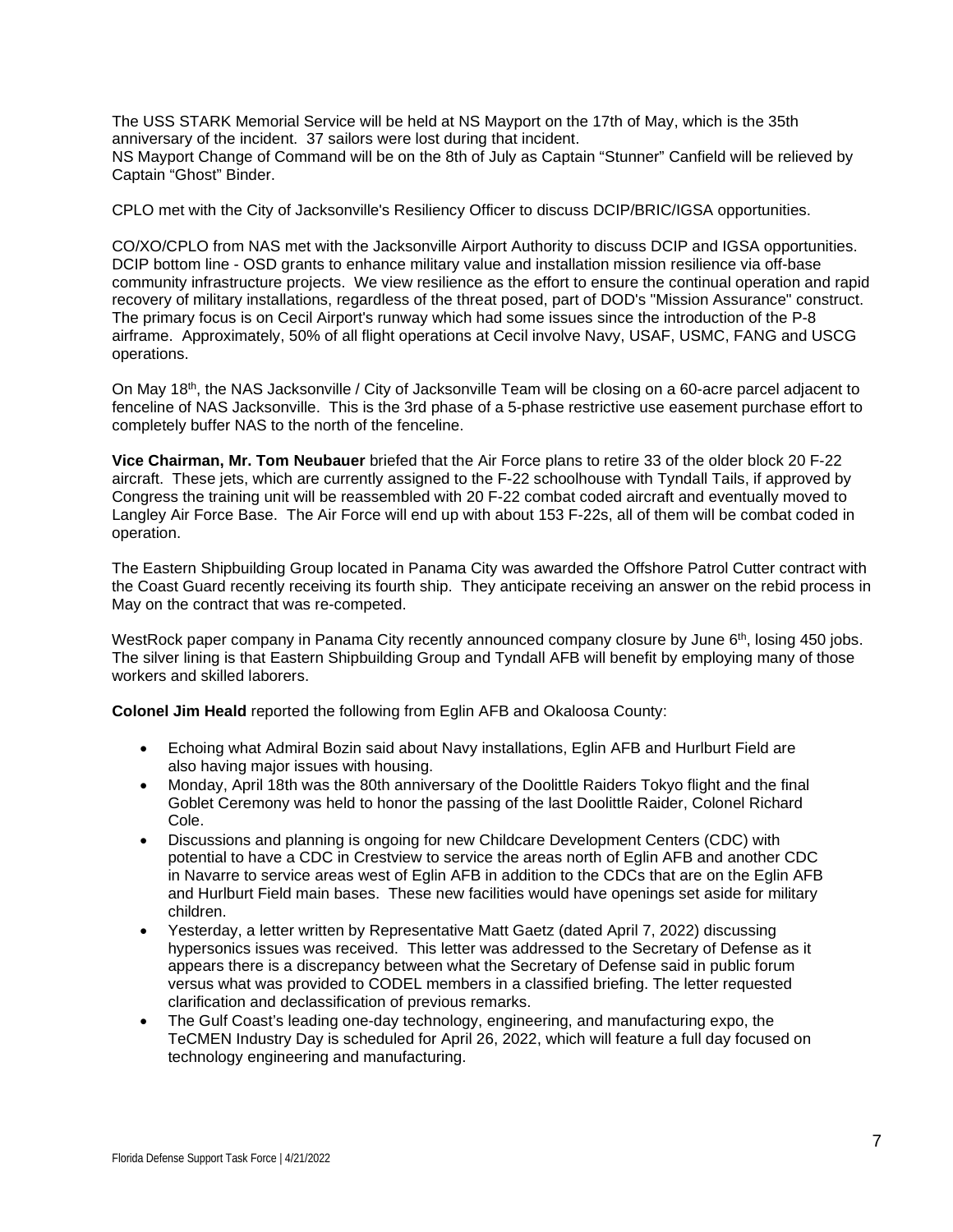#### *Florida Defense Alliance (FDA) Update*

**Kellie Jo Kilberg,** FDA Chairwoman, reported on some items on which the FDA is working:

- The Purple Star School Program should be implemented in schools beginning this fall.
- Many schools in Florida are not accepting military PCS orders and allowing students to enroll
- Spousal compacts for the next Legislative Session
- DIG and DRG grant applications are due to DEO tomorrow, April 22, 2022
- The possibility of a state agency audit of those programs that affect our active military and their families on the installations

#### *New Military & Defense Website Presentation*

**Chad Corriveau** gave a presentation on the new map feature which includes base locations, embedded videos, base websites, information from the 2020 Economic Impact Study and the 3D range model, all in one location.

The model can currently be found here: [https://enfloridastag.wpengine.com/florida-military-map/#/](https://nam10.safelinks.protection.outlook.com/?url=https%3A%2F%2Fenfloridastag.wpengine.com%2Fflorida-military-map%2F%23%2F&data=05%7C01%7Cmgriggs%40enterpriseflorida.com%7C095925e8801e487b521508da2305ba3c%7C8310dbd935bb4e228978e59703aec4bb%7C0%7C0%7C637860804747875326%7CUnknown%7CTWFpbGZsb3d8eyJWIjoiMC4wLjAwMDAiLCJQIjoiV2luMzIiLCJBTiI6Ik1haWwiLCJXVCI6Mn0%3D%7C3000%7C%7C%7C&sdata=NCiFfO71oO%2BXbKaseGDM24bOQyXBxm6jprXFSkifxDc%3D&reserved=0) But will live on the Military & Defense Programs website in the next week or so, after some last-minute bugs are corrected: <https://www.enterpriseflorida.com/military-defense/>

#### *DEP State Lands Presentation*

**Robbie Parrish,** Division of State Lands FDEP**,** presented an update on Florida Forever acquisitions. Florida Forever, in its 20-year history is a successful and respected program with established processes and procedures for the identification, evaluation and acquisition of conservation lands. Lands purchased through Florida Forever are now enjoyed as state parks, state forests, state wildlife management areas, or as local park and conservation areas.

Florida Forever Acquisitions FY 2020-2021 include 78 purchase transactions = 46,248 acres/\$105,961,674. There was more production in FY 2020-2021 than any of the previous twelve years.

2021-2022 Florida Forever Recent BOT Approved Acquisitions:

- 15,677 acres / \$35,914,293
	- o Florida Keys Ecosystem Fee 3 acres
	- o SMALL River Rise Preserve State Park Fee 160 acres
	- $\circ$  Fisheating Creek Ecosystem CE 6,864 acres
	- $\circ$  Red Hills Conservation Area CE 4,132 acres
	- o Pumpkin Hill Creek Fee 241 acres
	- o Lake Wales Ridge Ecosystem CE 354 acres
	- o Wolfe Creek Forest Fee 3,610 acres
	- o Wakulla Springs Protection Zone Fee 313 acres

#### Florida Forever Active Project Areas:

Apalachicola River Ayavalla Plantation Bluefield to Cow Creek Blue Head Ranch Charlotte Harbor Estuary Charlotte Harbor Flatwoods Coastal Headwaters Longleaf Forest Coupon Bight/Key Deer Escribano Point Etoniah/Cross Florida Greenway

Fakahatchee Strand Fisheating Creek Ecosystem Florida Keys Ecosystem Green Swamp Horse Creek Ranch Kissimmee St. Johns River Connector Lake Wales Ridge Ecosystem Longleaf Pine Ecosystem Osceola Pine Savannas Panther Glades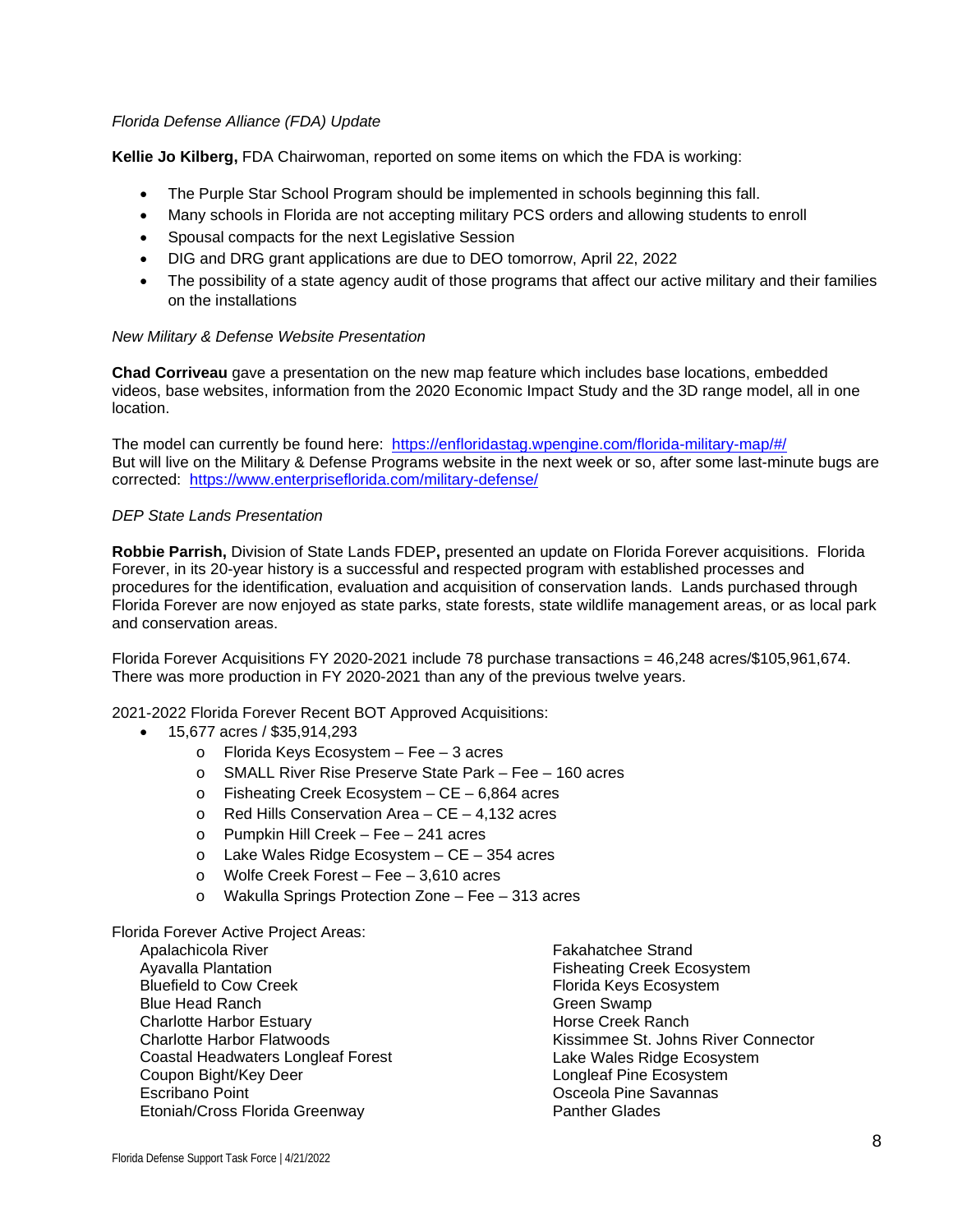Pine Island Slough Ecosystem Pinhook Swamp Rainbow River Corridor Red Hills Conservation Area St. Joe Timberland Strategic Managed Area Lands List (SMALL) Telogia Creek Tiger Island/Little Tiger Island Triple Diamond Wakulla Springs Protection Zone Wekiva-Ocala Greenway Wolfe Creek Forest

Florida Forever Annual Funding Review

| <b>FISCALYEAR</b>       | <b>APPROPRIATION</b> | <b>ACRES ACQUIRED</b>           | <b>EXPENDITURES</b> | <b>ENDING BALANCE</b>      |
|-------------------------|----------------------|---------------------------------|---------------------|----------------------------|
| 2015 - 2016             | \$17,400,000         | 1,867                           | \$4,608,111         | \$91,330,541               |
| 2016 - 2017             | \$15,156,206         | 26,798                          | \$27,893,125        | \$78,593,622               |
| 2017 - 2018             | \$0                  | 9,335                           | \$25,110,972        | \$53,482,650               |
| 2018 - 2019             | \$77,000,000         | 22,775                          | \$19,135,745        | \$111,346,905              |
| 2019 - 2020             | \$33,000,000         | 27,253                          | \$61,626,547        | \$82,720,358               |
| 2020 - 2021             | \$67,000,000         | 46,248                          | \$105,961,674       | \$43,758,685               |
| *2021 - 2022            | \$100,000,000        | 16,709                          | \$40,807,175        | \$102,951,510              |
| (*July 1 - February 28) |                      |                                 |                     |                            |
| <b>IN PROGRESS</b>      |                      | <b>ANTICIPATED EXPENDITURES</b> |                     | <b>ANTICIPATED BALANCE</b> |
| <b>Closing</b>          |                      | \$39,463,685                    |                     | \$63,487,825               |
| <b>Cabinet Agenda</b>   |                      | TBD                             |                     | \$63,487,825               |
| <b>Negotiations</b>     |                      | \$12,236,460                    |                     | \$51,251,365               |
| <b>Valuation</b>        |                      | \$13,370,500                    |                     | \$37,880,865               |
| Due Diligence           |                      | \$134,960,000                   |                     | (\$97,079,135)             |
| <b>Triage Review</b>    |                      | \$159,500,000                   |                     | (\$256,579,135)            |
|                         |                      |                                 |                     |                            |

The entire presentation can be found at: <https://www.enterpriseflorida.com/wp-content/uploads/FDSTF-Presentations-2022.pdf>

#### *Military & Defense Update*

**Terry McCaffrey** provided the TF updates from the Military & Defense Team:

The next TF meeting is in Tallahassee on May 19<sup>th</sup>. If you plan on attending, please RSVP at your earliest convenience. Maximum participation is needed at this meeting as we will be hearing five (5) grant presentations for FY 2022-2023 funding which starts in July. The FDA meeting will be on the day prior, Wednesday, May 18th.

Looking to this year's hurricane season, the forecast for this year is higher than average. The current and most recent forecast is 17 to 21 named storms, 7 to 9 hurricanes, with 3 to 5 of them being major storms.

The M&D Team traveled to Niceville and Fort Walton Beach on Monday to attend the 80<sup>th</sup> Anniversary Doolittle Raider Celebration and Final Goblet Ceremony. They also visited the Air Armament Museum before watching the Flyover at the beach.

Reminder: DIG and DRG applications are due tomorrow, Friday, April 22, 2022 to DEO.

Staff is working on a letter from the TF to both the House Armed Services Committee (HASC) and the Senate Armed Services Committee (SASC) in support of the Space Guard.

The Department of the Air Force selected 6 candidate locations for the US Space Force Training and Readiness Command, otherwise known as STARCOM. Selections included all of the US Space Force Bases which are candidate locations, including Patrick Space Force Base. Also, Delta 10, which is Doctrine & War Gaming, will be going to Patrick Space Force Base as the sole candidate location. Patrick Space Force Base should also be competitive for Delta 13. The strategic basing process will begin once curriculum is established for this Delta.